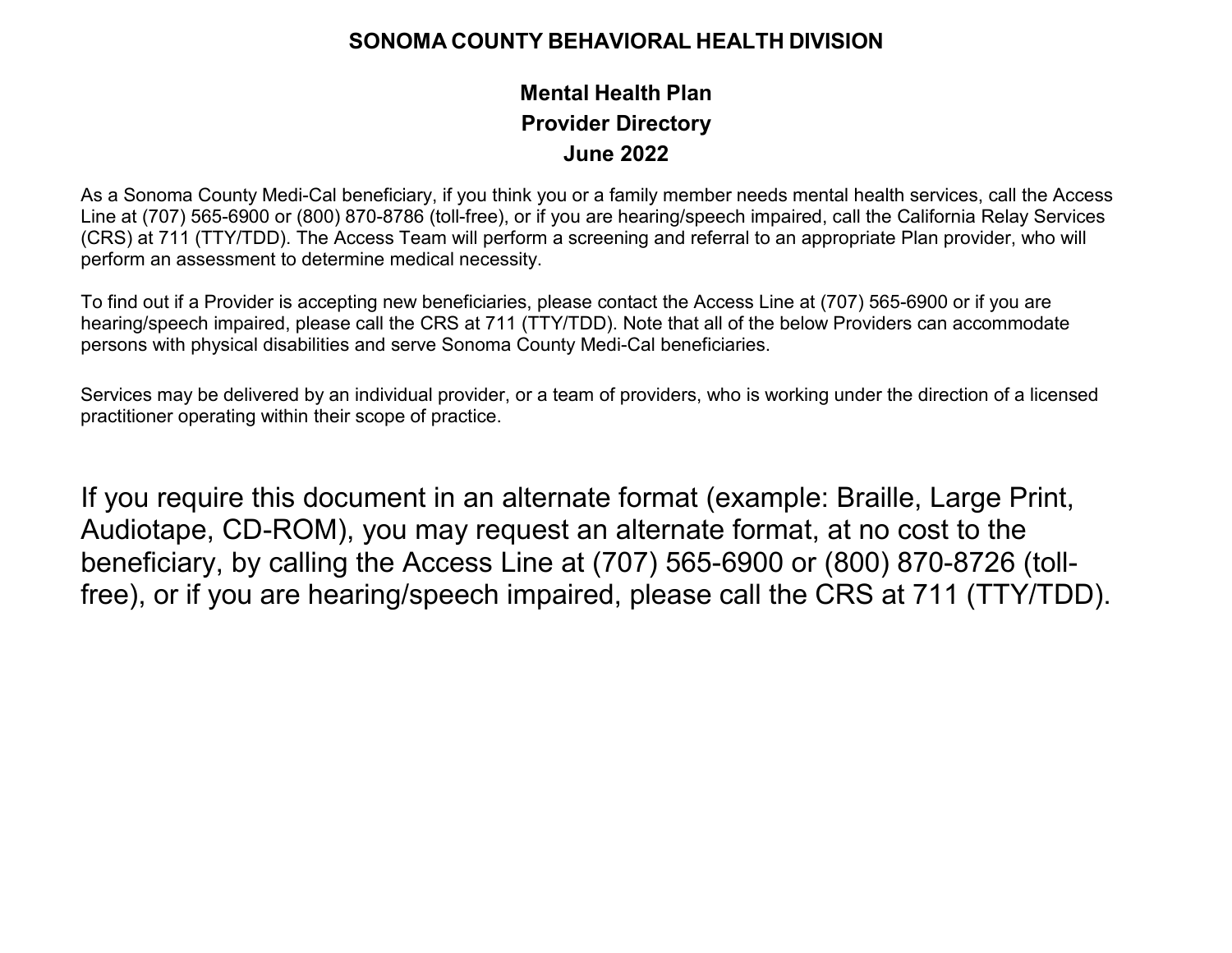| <b>Provider Site</b>                                                                                                    | Service                                                                                                                                                                  | Populations    | Cultural Capacity/              | Non-English | Hours of                 | <b>Disability</b> |
|-------------------------------------------------------------------------------------------------------------------------|--------------------------------------------------------------------------------------------------------------------------------------------------------------------------|----------------|---------------------------------|-------------|--------------------------|-------------------|
|                                                                                                                         | Type                                                                                                                                                                     | Served         | <b>Specialty</b>                | Language(s) | Operation                | <b>Access</b>     |
| <b>Alternative Family Services</b><br>131B Stony Circle<br>Santa Rosa, CA 95401<br>$(707)$ 576-7700<br>www.afs4kids.org | Case<br>Management,<br><b>Crisis</b><br>Intervention,<br>Intensive Care<br>Coordination,<br>Intensive Home<br><b>Based Services.</b><br>Mental Health<br><b>Services</b> | Children/Youth | Foster Youth,<br>Latinos, LGBTQ | Spanish     | Mon-Fri 9 a.m.-5<br>p.m. | Yes               |

| Provider            | Licensure                                | License<br><b>Number</b> | <b>National Provider Completed</b><br><b>Identification Cultural</b> | <b>Number</b> Competency |
|---------------------|------------------------------------------|--------------------------|----------------------------------------------------------------------|--------------------------|
| Blake, Eylin        | Licensed Professional Clinical Counselor | 8203                     | 1124631494                                                           | Yes                      |
| Hunter, Melanie     | Licensed Marriage & Family Therapist     | 87413                    | 1841553203                                                           | No                       |
| Ratiani, Brittany   | Licensed Marriage & Family Therapist     | 131667                   | 1780036780                                                           | <b>Yes</b>               |
| Soto Romero, Karina | Associate Marriage & Family Therapist    | 118436                   | 1043845480                                                           | Yes                      |
| Weil, Douglas       | <b>Associate Clinical Social Worker</b>  | 91527                    | 1659832186                                                           | Yes                      |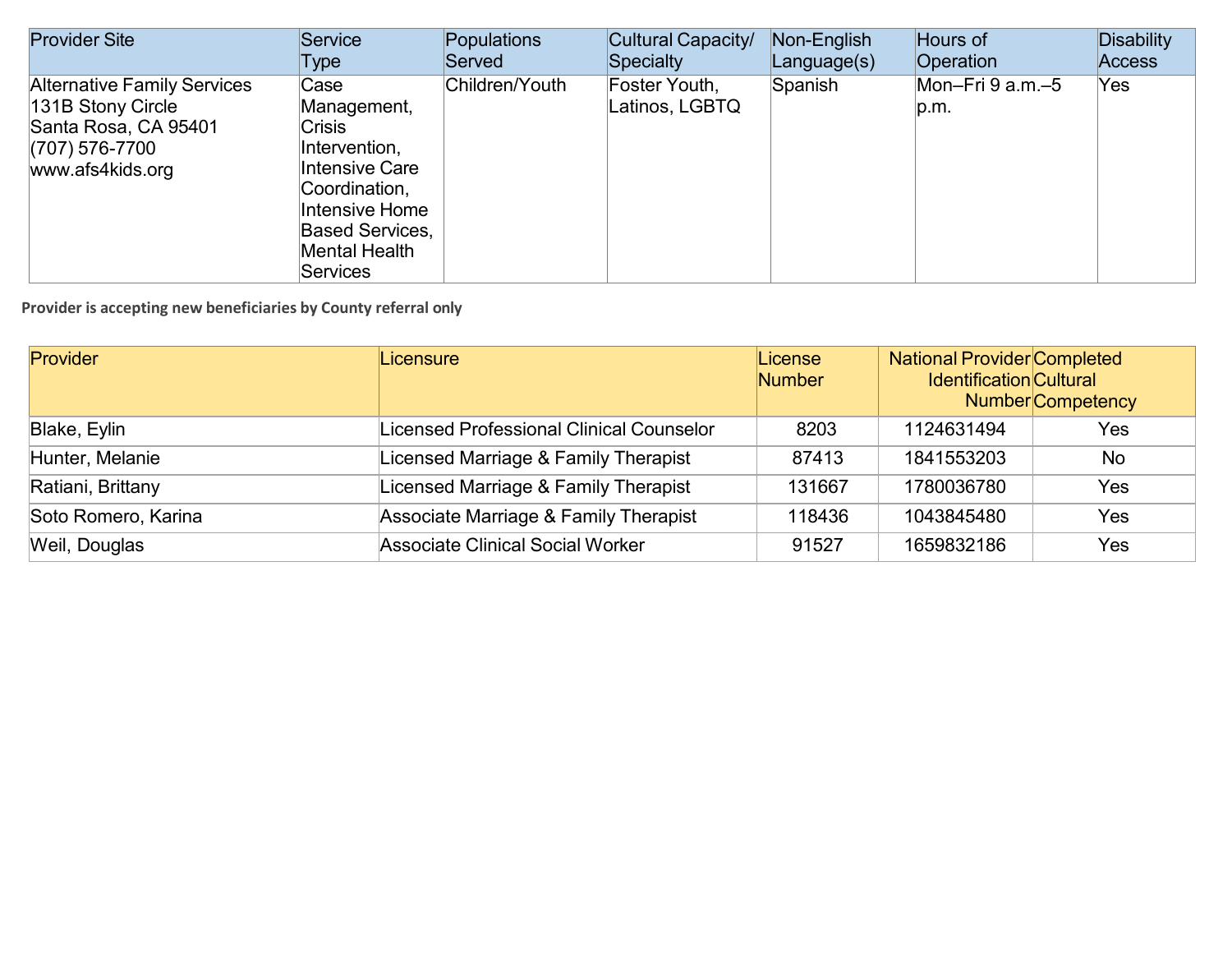| <b>Provider Site</b>                         | Service         | Populations   | Cultural Capacity/ | Non-English | Hours of         | Disability    |
|----------------------------------------------|-----------------|---------------|--------------------|-------------|------------------|---------------|
|                                              | Type            | Served        | Specialty          | Language(s) | Operation        | <b>Access</b> |
| <b>Buckelew CTRT</b>                         | Case            | <b>Adults</b> | Latinos/as         | Spanish     | Mon-Fri 8 a.m.-5 | Yes.          |
| 2300 Northpoint Parkway                      | Management,     |               |                    |             | p.m.             |               |
| Santa Rosa, CA 95407                         | <b>Crisis</b>   |               |                    |             |                  |               |
| $(707)$ 571-5581                             | Intervention,   |               |                    |             |                  |               |
| http://www.buckelew.org/progra Mental Health |                 |               |                    |             |                  |               |
| ms/sonoma.html                               | <b>Services</b> |               |                    |             |                  |               |

| <b>Provider</b>   | Licensure                                      | License<br><b>Number</b> | <b>National Provider Completed</b><br><b>Identification Cultural</b> | <b>Number</b> Competency |
|-------------------|------------------------------------------------|--------------------------|----------------------------------------------------------------------|--------------------------|
| Burke, Jamie      | <b>Mental Health Rehabilitation Specialist</b> | N/A                      | 1013317197                                                           | Yes                      |
| Detierra, Carolyn | Licensed Marriage & Family Therapist           | 45053                    | 1780090571                                                           | No                       |
| Reece, Charrise   | <b>Mental Health Rehabilitation Specialist</b> | N/A                      | 1972100477                                                           | Yes                      |
| Roberts, Kathleen | <b>Mental Health Rehabilitation Specialist</b> | N/A                      | 1376008714                                                           | <b>No</b>                |
| Schaefer, John    | <b>Mental Health Rehabilitation Specialist</b> | N/A                      | 1942367545                                                           | Yes                      |
| Selvage, Jason    | <b>Mental Health Rehabilitation Specialist</b> | N/A                      | 1306998539                                                           | Yes                      |
| Terry, Thabiti    | <b>Mental Health Rehabilitation Specialist</b> | N/A                      | 1942854203                                                           | Yes                      |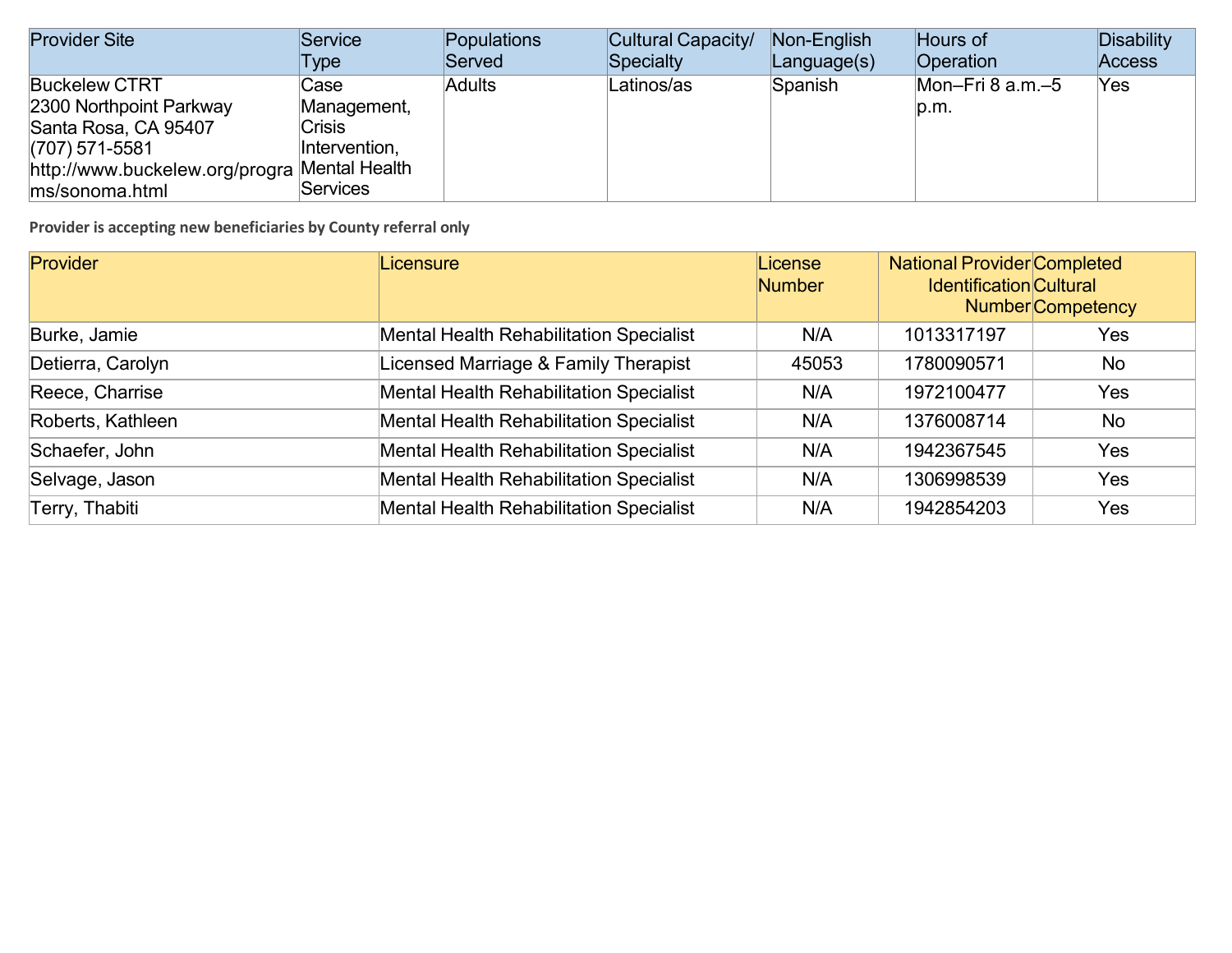| <b>Provider Site</b>                                                                                                                                 | Service                                                                                   | Populations   | Cultural Capacity/                  | Non-English | Hours of                   | Disability    |
|------------------------------------------------------------------------------------------------------------------------------------------------------|-------------------------------------------------------------------------------------------|---------------|-------------------------------------|-------------|----------------------------|---------------|
|                                                                                                                                                      | Type                                                                                      | Served        | Specialty                           | Language(s) | <b>Operation</b>           | <b>Access</b> |
| <b>Buckelew FACT ILS</b><br>2300 North Point Parkway<br>Santa Rosa, CA 95407<br>$(707)$ 571-5524<br>http://www.buckelew.org/progra<br>ms/sonoma.html | Case<br>Management,<br><b>Crisis</b><br>Intervention,<br>Mental Health<br><b>Services</b> | <b>Adults</b> | <b>Clients on probation Spanish</b> |             | Mon-Fri 8 $a.m.-5$<br>p.m. | 'Yes          |

| Provider         | Licensure                                      | License<br><b>Number</b> | <b>National Provider Completed</b><br><b>Identification</b> Cultural | <b>Number</b> Competency |
|------------------|------------------------------------------------|--------------------------|----------------------------------------------------------------------|--------------------------|
| Brugger, Carol   | <b>Mental Health Rehabilitation Specialist</b> | N/A                      | 1316590425                                                           | Yes                      |
| Church, Maxwell  | <b>Mental Health Rehabilitation Specialist</b> | N/A                      | 1578849022                                                           | No                       |
| Panoski, Jessica | <b>Mental Health Rehabilitation Specialist</b> | N/A                      | 1588117808                                                           | Yes.                     |
| Reece, Charrise  | <b>Mental Health Rehabilitation Specialist</b> | N/A                      | 1972100477                                                           | Yes                      |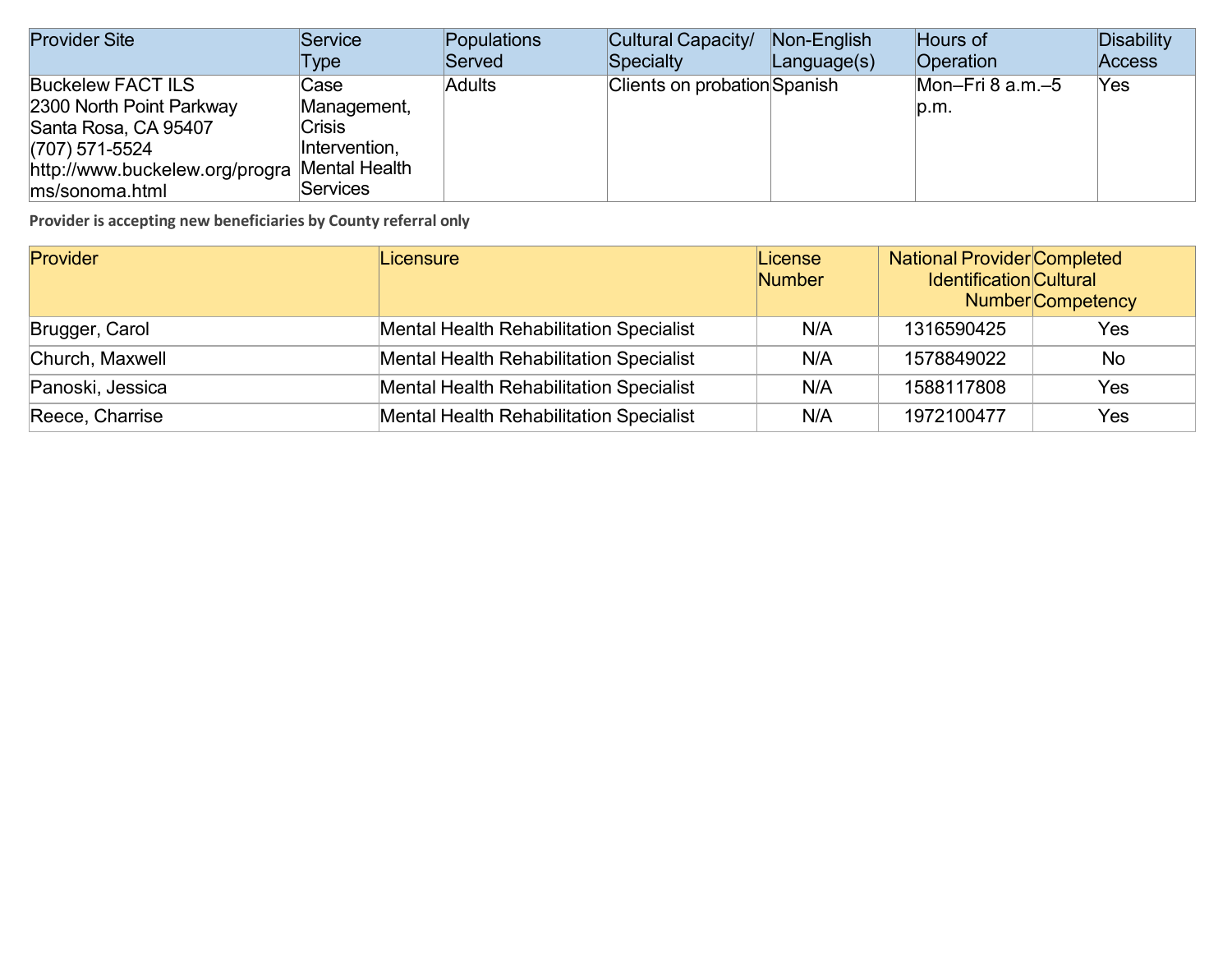| <b>Provider Site</b>                                                                                                                                                   | Service                                                                  | Populations   | Cultural Capacity/ | Non-English | Hours of          | <b>Disability</b> |
|------------------------------------------------------------------------------------------------------------------------------------------------------------------------|--------------------------------------------------------------------------|---------------|--------------------|-------------|-------------------|-------------------|
|                                                                                                                                                                        | Type                                                                     | Served        | Specialty          | Language(s) | Operation         | Access            |
| <b>Buckelew Programs ISHP</b><br>2300 Northpoint Parkway<br>Santa Rosa, CA 95407<br>$(707)$ 571-5581<br>http://www.buckelew.org/program Mental Health<br>s/sonoma.html | Case<br>Management,<br><b>Crisis</b><br>Intervention,<br><b>Services</b> | <b>Adults</b> | Latinos/as         | Spanish     | Sun - Sat 8am-9pm | Yes               |

| Provider         | Licensure                                      | License<br><b>Number</b> | <b>National Provider Completed</b><br><b>Identification</b> Cultural<br><b>Number</b> Competency |     |
|------------------|------------------------------------------------|--------------------------|--------------------------------------------------------------------------------------------------|-----|
| Brugger, Carol   | <b>Mental Health Rehabilitation Specialist</b> | N/A                      | 1316590425                                                                                       | Yes |
| Johnson, Julie   | <b>Mental Health Rehabilitation Specialist</b> | N/A                      | 1720358476                                                                                       | Yes |
| Panoski, Jessica | <b>Mental Health Rehabilitation Specialist</b> | N/A                      | 1588117808                                                                                       | Yes |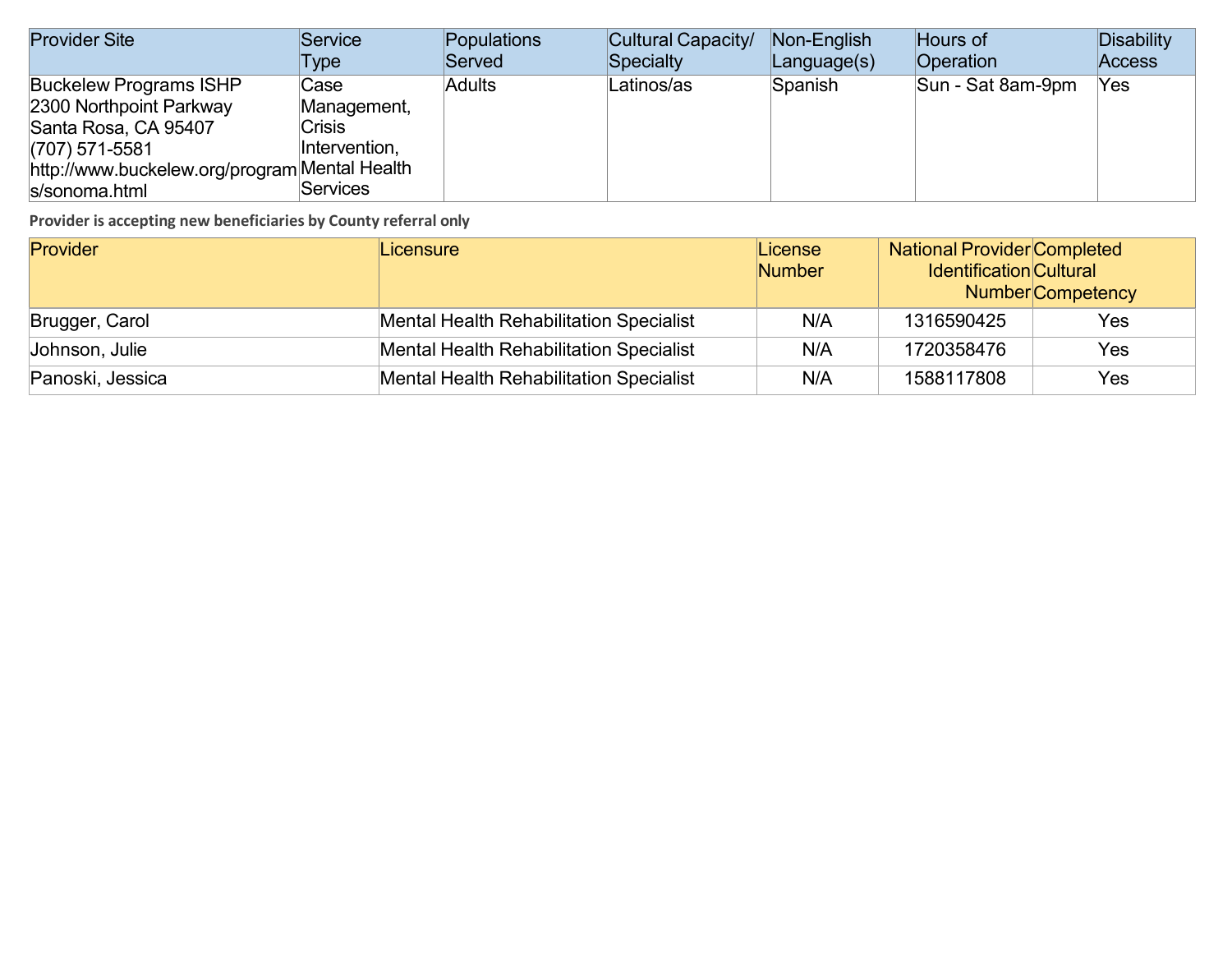| <b>Provider Site</b>                                                                                                                                           | Service                                                                                                                                         | Populations   | Cultural Capacity/ | Non-English | Hours of                | Disability    |
|----------------------------------------------------------------------------------------------------------------------------------------------------------------|-------------------------------------------------------------------------------------------------------------------------------------------------|---------------|--------------------|-------------|-------------------------|---------------|
|                                                                                                                                                                | Type                                                                                                                                            | Served        | Specialty          | Language(s) | Operation               | <b>Access</b> |
| <b>Buckelew SCIL</b><br>2300 Northpoint Parkway<br>Santa Rosa, CA 95407<br>$(707)$ 571-5581<br>http://www.buckelew.org/program Intensive Care<br>s/sonoma.html | Case<br>Management,<br><b>Crisis</b><br>Intervention,<br>Coordination,<br>Intensive Home<br><b>Based Services,</b><br>Mental Health<br>Services | <b>Adults</b> | Latinos/as         | Spanish     | Mon-Sat 8a.m.-5p.m. Yes |               |

| <b>Provider</b>  | Licensure                                      | License<br><b>Number</b> | <b>National Provider Completed</b><br><b>Identification Cultural</b> | <b>Number</b> Competency |
|------------------|------------------------------------------------|--------------------------|----------------------------------------------------------------------|--------------------------|
| Barret, Patricia | <b>Mental Health Rehabilitation Specialist</b> | N/A                      | 1891026670                                                           | Yes                      |
| Brugger, Carol   | <b>Mental Health Rehabilitation Specialist</b> | N/A                      | 1316590425                                                           | Yes                      |
| Church, Maxwell  | <b>Mental Health Rehabilitation Specialist</b> | N/A                      | 1578849022                                                           | No                       |
| Cuneo, Christine | <b>Mental Health Rehabilitation Specialist</b> | N/A                      | 1104983451                                                           | Yes                      |
| Johnson, Julie   | <b>Mental Health Rehabilitation Specialist</b> | N/A                      | 1720358476                                                           | Yes                      |
| Madsen, Annalise | <b>Mental Health Rehabilitation Specialist</b> | <b>NA</b>                | 1235284258                                                           | No                       |
| Panoski, Jessica | <b>Mental Health Rehabilitation Specialist</b> | N/A                      | 1588117808                                                           | <b>Yes</b>               |
| Reece, Charrise  | <b>Mental Health Rehabilitation Specialist</b> | N/A                      | 1972100477                                                           | Yes                      |
| Sampson, Susan   | <b>Mental Health Rehabilitation Specialist</b> | N/A                      | 1073845590                                                           | <b>Yes</b>               |
| Schaefer, John   | <b>Mental Health Rehabilitation Specialist</b> | N/A                      | 1942367545                                                           | Yes                      |
| Scott, Anthony   | <b>Mental Health Rehabilitation Specialist</b> | N/A                      | 1295106425                                                           | No                       |
| Terry, Thabiti   | <b>Mental Health Rehabilitation Specialist</b> | N/A                      | 1942854203                                                           | Yes                      |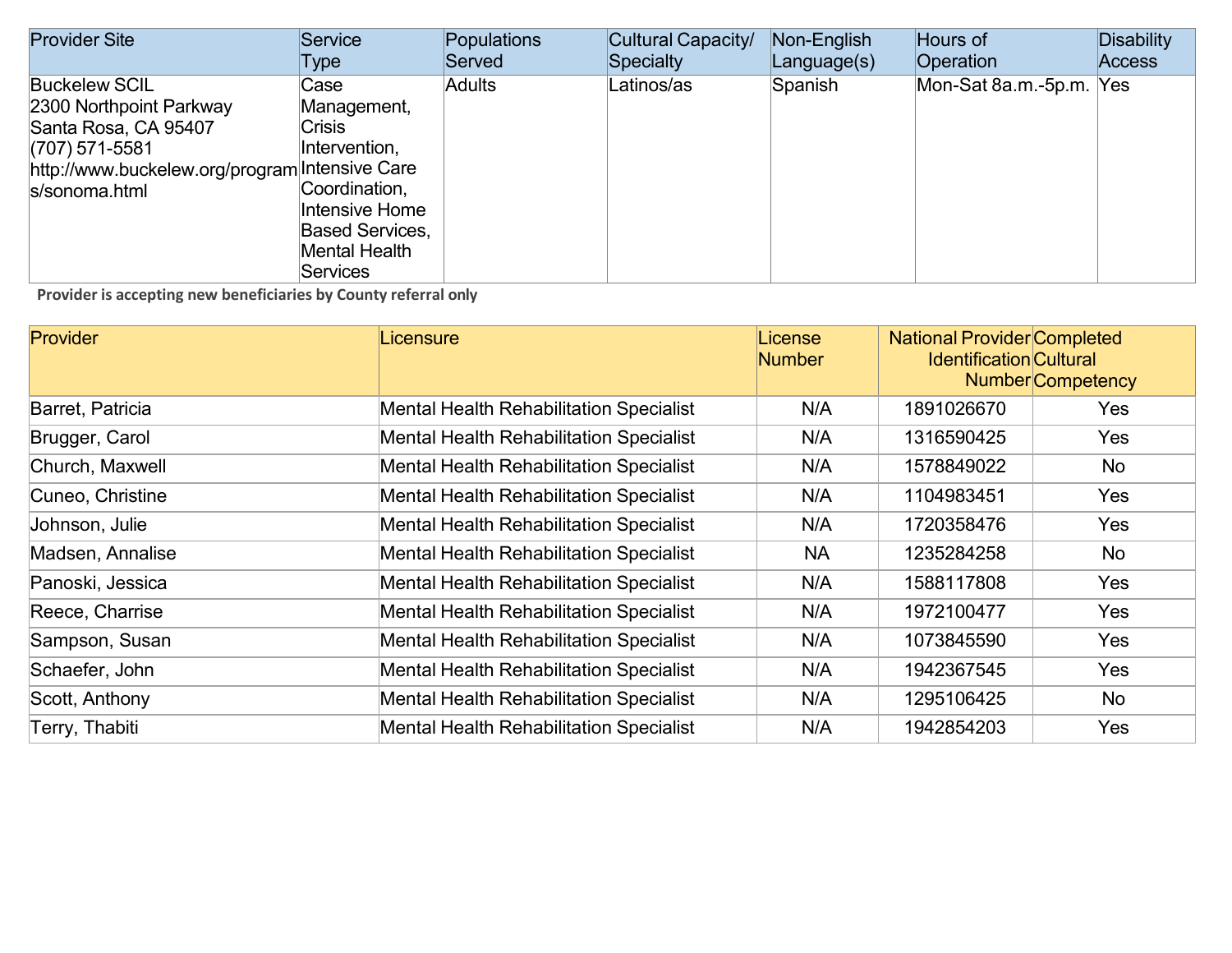| <b>Provider Site</b>                                                                                                                                               | Service                                                                                                                                                | Populations                       | Cultural Capacity/ | Non-English | Hours of                 | <b>Disability</b> |
|--------------------------------------------------------------------------------------------------------------------------------------------------------------------|--------------------------------------------------------------------------------------------------------------------------------------------------------|-----------------------------------|--------------------|-------------|--------------------------|-------------------|
|                                                                                                                                                                    | Type                                                                                                                                                   | Served                            | Specialty          | Language(s) | Operation                | <b>Access</b>     |
| <b>Buckelew TAY SCIL</b><br>2300 Northpoint Parkway<br>Santa Rosa, CA 95407<br>$(707)$ 571-5581<br>http://www.buckelew.org/program Intensive Care<br>s/sonoma.html | Case<br>Management,<br><b>Crisis</b><br>Intervention,<br>Coordination,<br>Intensive Home<br><b>Based Services,</b><br>Mental Health<br><b>Services</b> | Transitional Age<br>Youth (18-25) | Latinos/as         | Spanish     | Mon–Fri 8 a.m.–5<br>p.m. | Yes               |

| <b>Provider</b>  | Licensure                                      | License<br><b>Number</b> | <b>National Provider Completed</b><br><b>Identification Cultural</b> | <b>Number</b> Competency |
|------------------|------------------------------------------------|--------------------------|----------------------------------------------------------------------|--------------------------|
| Church, Maxwell  | <b>Mental Health Rehabilitation Specialist</b> | N/A                      | 1578849022                                                           | <b>No</b>                |
| Cuneo, Christine | <b>Mental Health Rehabilitation Specialist</b> | N/A                      | 1104983451                                                           | Yes                      |
| Reece, Charrise  | <b>Mental Health Rehabilitation Specialist</b> | N/A                      | 1972100477                                                           | Yes                      |
| Sampson, Susan   | <b>Mental Health Rehabilitation Specialist</b> | N/A                      | 1073845590                                                           | Yes                      |
| Scott, Anthony   | <b>Mental Health Rehabilitation Specialist</b> | N/A                      | 1295106425                                                           | <b>No</b>                |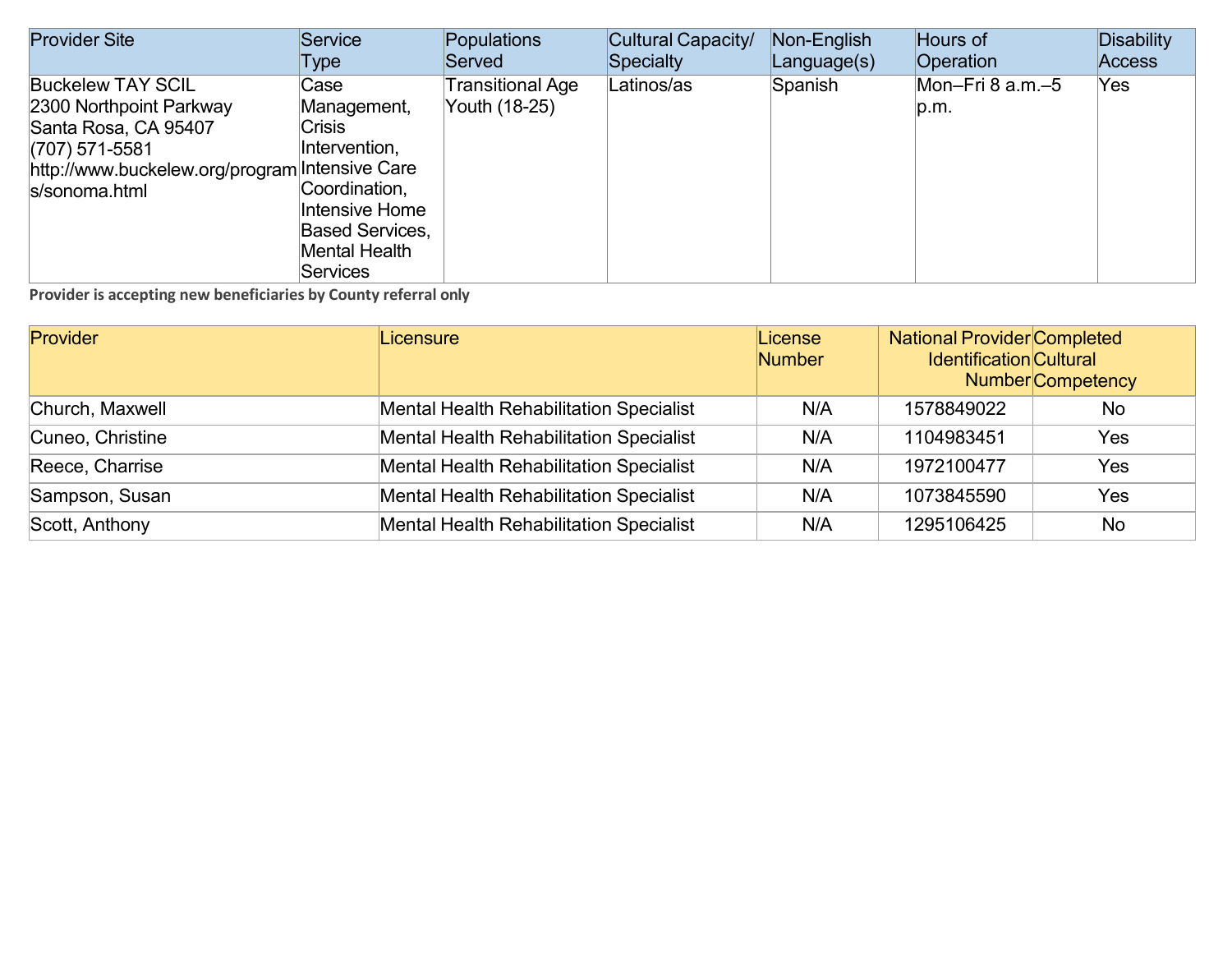| <b>Provider Site</b>                                                                                                                                  | Service                         | Populations | Cultural Capacity/ | Non-English       | Hours of  | Disability    |
|-------------------------------------------------------------------------------------------------------------------------------------------------------|---------------------------------|-------------|--------------------|-------------------|-----------|---------------|
|                                                                                                                                                       | Type                            | Served      | Specialty          | $L$ anguage $(s)$ | Operation | <b>Access</b> |
| CSN A Step Up<br>420 East Cotati Ave<br>Cotati, CA 94931<br>$(707)$ 575-0979<br>www.communitysupportnet.org<br>/our-homes/social-rehab/a-<br>step-up/ | <b>Adult Residential Adults</b> |             | Latinos, LGBTQ     | Spanish           | 24/7      | Yes           |

| <b>Provider</b>   | Licensure                                      | License<br><b>Number</b> | <b>National Provider Completed</b><br><b>Identification Cultural</b> | <b>Number</b> Competency |
|-------------------|------------------------------------------------|--------------------------|----------------------------------------------------------------------|--------------------------|
| Axberg, Lauren    | <b>Mental Health Counselor</b>                 | N/A                      | 1952906299                                                           | <b>Yes</b>               |
| Bell, Trisha      | <b>Mental Health Counselor</b>                 | N/A                      | 1457920050                                                           | No                       |
| Bieri, Tom        | Licensed Marriage & Family Therapist           | 41838                    | 1811313273                                                           | Yes                      |
| Mcculloch, Debbie | <b>Mental Health Counselor</b>                 | N/A                      | 1427680594                                                           | <b>Yes</b>               |
| Moore, Shanice    | <b>Mental Health Rehabilitation Specialist</b> | N/A                      | 1043845092                                                           | <b>Yes</b>               |
| Peoples, Daniel   | <b>Mental Health Counselor</b>                 | N/A                      | 1730714775                                                           | <b>Yes</b>               |
| Perine, Tenaya    | <b>Mental Health Counselor</b>                 | N/A                      | 1063927713                                                           | <b>Yes</b>               |
| Robinson, Trevor  | <b>Mental Health Counselor</b>                 | N/A                      | 1639704646                                                           | <b>Yes</b>               |
| Salinas, Catia    | <b>Mental Health Counselor</b>                 | N/A                      | 1538758735                                                           | <b>Yes</b>               |
| Williams, James   | <b>Mental Health Counselor</b>                 | N/A                      | 1679038780                                                           | No                       |
| Zavala, Krystal   | <b>Mental Health Counselor</b>                 | N/A                      | 1659906428                                                           | <b>Yes</b>               |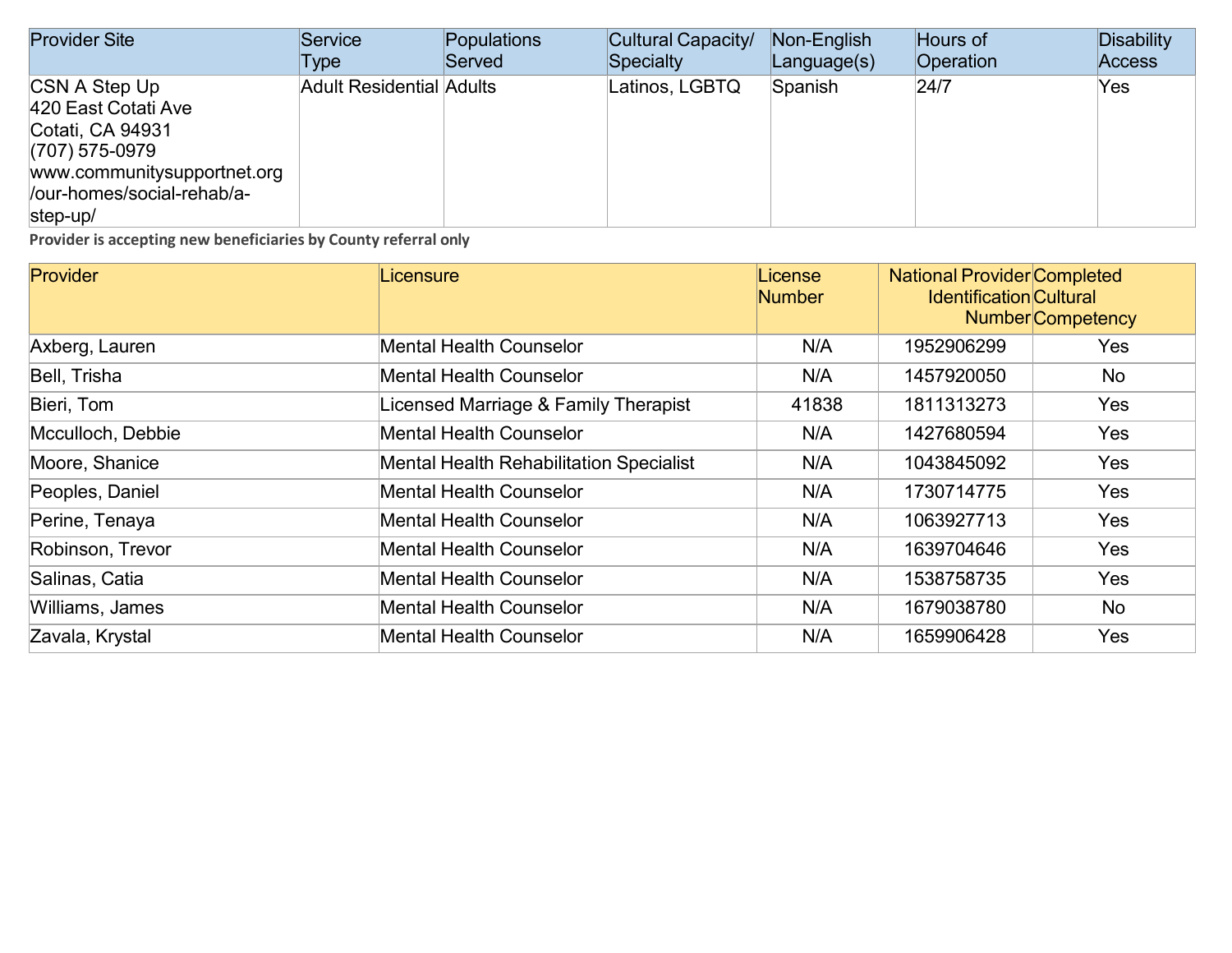| <b>Provider Site</b>                       | Service       | Populations   | Cultural Capacity/ | Non-English       | Hours of            | Disability    |
|--------------------------------------------|---------------|---------------|--------------------|-------------------|---------------------|---------------|
|                                            | Type          | Served        | Specialty          | $L$ anguage $(s)$ | <b>Operation</b>    | <b>Access</b> |
| <b>CSN Bridges MH Services</b>             | Case          | <b>Adults</b> | Latinos, LGBTQ,    | Spanish           | Mon - Fri 9am - 7pm | Yes           |
| 634 Pressley St                            | Management,   |               | <b>Homeless</b>    |                   |                     |               |
| Santa Rosa, CA 95404                       | Mental Health |               |                    |                   |                     |               |
| $(707)$ 575-0979                           | Services,     |               |                    |                   |                     |               |
| https://www.communitysupportn Transitional |               |               |                    |                   |                     |               |
| et.org/our-homes/social-rehab/             | Housing       |               |                    |                   |                     |               |
| bridges/                                   |               |               |                    |                   |                     |               |

| Provider           | Licensure                                         | License<br><b>Number</b> | <b>National Provider Completed</b><br><b>Identification Cultural</b><br><b>Number</b> Competency |           |
|--------------------|---------------------------------------------------|--------------------------|--------------------------------------------------------------------------------------------------|-----------|
| Bieri, Tom         | Licensed Marriage & Family Therapist              | 41838                    | 1811313273                                                                                       | Yes       |
| Deju, Michael      | <b>Mental Health Rehabilitation Specialist</b>    | N/A                      | 1710485842                                                                                       | Yes       |
| Lara, Carrie       | Psychologist                                      | 25381                    | 1386796886                                                                                       | No        |
| Line, Jennifer     | <b>Mental Health Counselor</b>                    | N/A                      | 1376112979                                                                                       | <b>No</b> |
| McClerran, Heather | <b>Mental Health Rehabilitation Specialist</b>    | N/A                      | 1861845588                                                                                       | Yes       |
| Ries, Katherine    | <b>Mental Health Counselor</b>                    | N/A                      | 1619540952                                                                                       | <b>No</b> |
| Shields, Sharon    | <b>Substance Use Disorder Certified Counselor</b> | 7370                     | 1265859763                                                                                       | Yes       |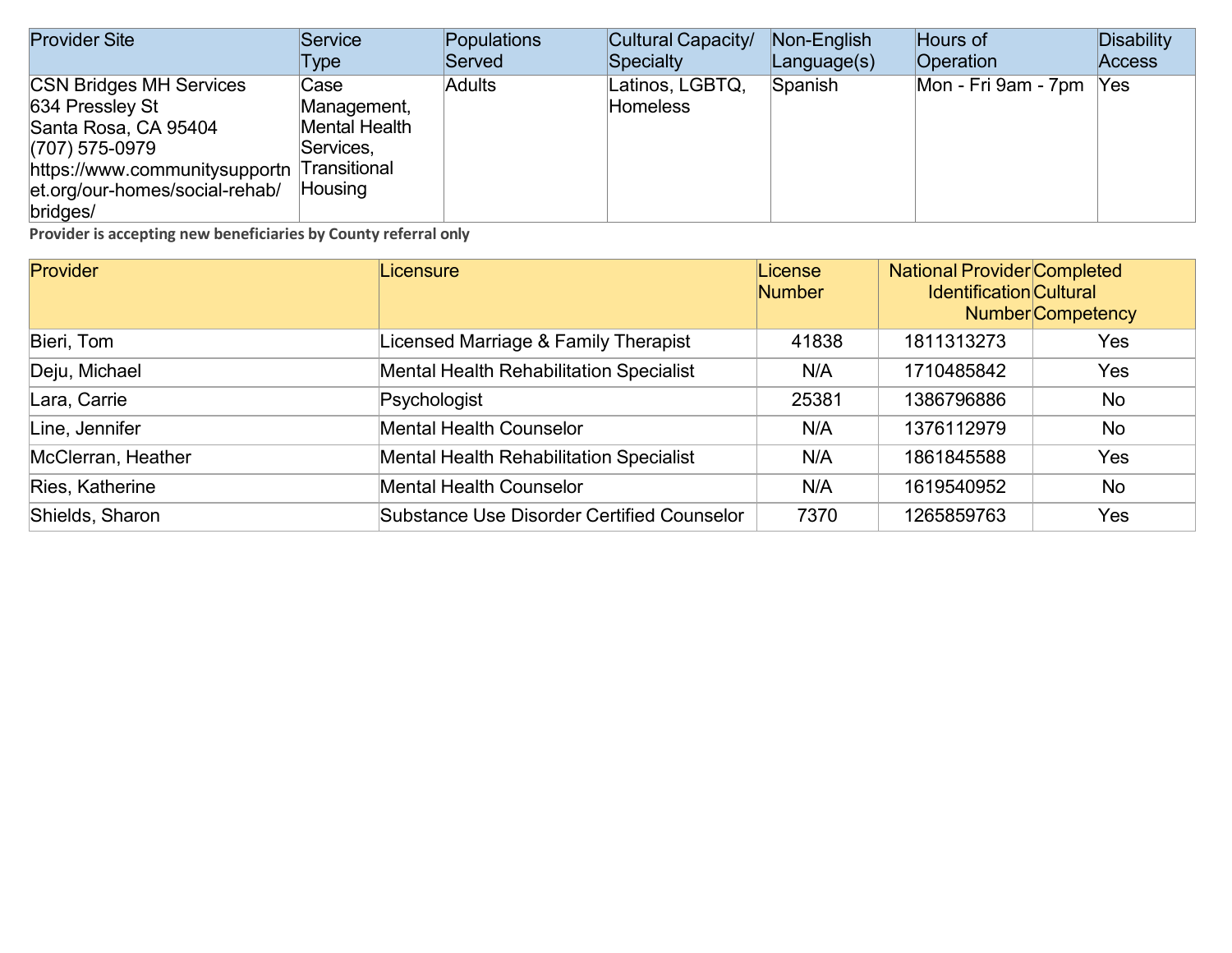| <b>Provider Site</b>        | <b>Service</b>                  | Populations | Cultural Capacity/ | Non-English | Hours of         | Disability    |
|-----------------------------|---------------------------------|-------------|--------------------|-------------|------------------|---------------|
|                             | Type                            | Served      | Specialty          | Language(s) | <b>Operation</b> | <b>Access</b> |
| <b>CSN E Street</b>         | <b>Adult Residential Adults</b> |             | Latinos, LGBTQ     | Spanish     | 24/7             | Yes           |
| 201 South E St              |                                 |             |                    |             |                  |               |
| Santa Rosa, CA 95404        |                                 |             |                    |             |                  |               |
| $(707)$ 575-0979            |                                 |             |                    |             |                  |               |
| www.communitysupportnet.org |                                 |             |                    |             |                  |               |
| /our-homes/social-rehab/e-  |                                 |             |                    |             |                  |               |
| street/                     |                                 |             |                    |             |                  |               |

| Provider       | Licensure                                      | License<br><b>Number</b> | <b>National Provider Completed</b><br><b>Identification Cultural</b> | <b>Number</b> Competency |
|----------------|------------------------------------------------|--------------------------|----------------------------------------------------------------------|--------------------------|
| Bahr, Harold   | <b>Mental Health Rehabilitation Specialist</b> | N/a                      | 1730710260                                                           | <b>Yes</b>               |
| Bieri, Tom     | Licensed Marriage & Family Therapist           | 41838                    | 1811313273                                                           | <b>Yes</b>               |
| Deju, Michael  | <b>Mental Health Rehabilitation Specialist</b> | N/A                      | 1710485842                                                           | <b>Yes</b>               |
| Dutton, David  | <b>Mental Health Counselor</b>                 | N/A                      | 1205442217                                                           | <b>Yes</b>               |
| Evans, Oliver  | <b>Mental Health Rehabilitation Specialist</b> | N/A                      | 1518559681                                                           | <b>No</b>                |
| Gallo, Thai    | <b>Mental Health Rehabilitation Specialist</b> | N/A                      | 193252292                                                            | <b>Yes</b>               |
| Salinas, Belen | <b>Mental Health Counselor</b>                 | N/A                      | 1255938791                                                           | <b>Yes</b>               |
| Wimmer, Scott  | <b>Mental Health Counselor</b>                 | N/A                      | 1255856365                                                           | <b>Yes</b>               |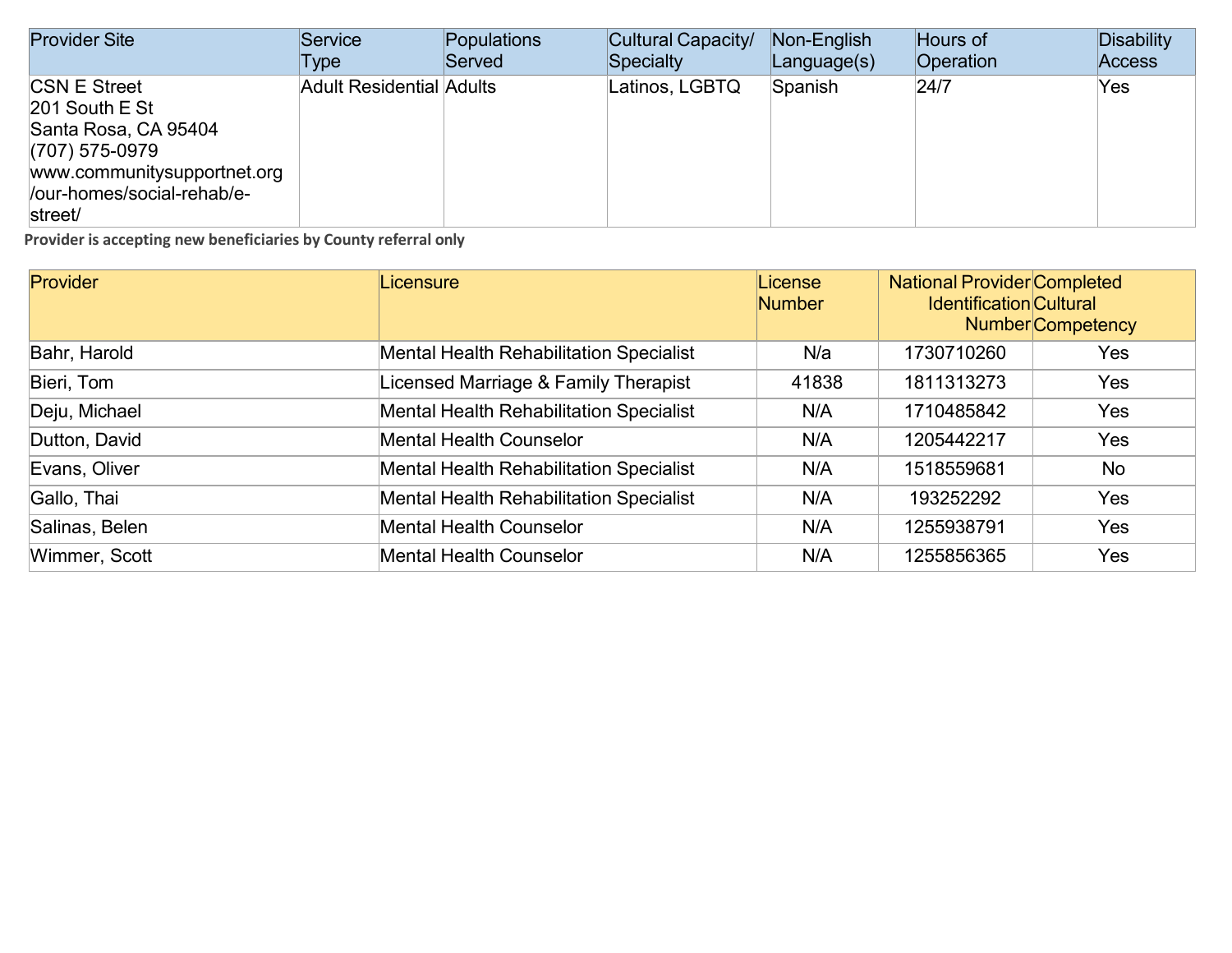| <b>Provider Site</b>         | Service              | Populations   | Cultural Capacity/ | Non-English       | Hours of  | <b>Disability</b> |
|------------------------------|----------------------|---------------|--------------------|-------------------|-----------|-------------------|
|                              | Type                 | Served        | Specialty          | $L$ anguage $(s)$ | Operation | <b>Access</b>     |
| <b>CSN Opportunity House</b> | Case                 | <b>Adults</b> | Latinos, LGBTQ,    | Spanish           | 24/7      | Yes               |
| 634 Pressley Street          | Management,          |               | <b>Homeless</b>    |                   |           |                   |
| Santa Rosa, CA 95404         | <b>Crisis</b>        |               |                    |                   |           |                   |
| $(707)$ 575-0979             | Intervention,        |               |                    |                   |           |                   |
| www.communitysupportnet.org/ | <b>Mental Health</b> |               |                    |                   |           |                   |
| our-homes/homeless-          | Services, Board      |               |                    |                   |           |                   |
| shelter/opportunity-house/   | and Care             |               |                    |                   |           |                   |

| Provider            | Licensure                                      | License<br><b>Number</b> | <b>National Provider Completed</b><br><b>Identification Cultural</b><br><b>Number</b> Competency |     |
|---------------------|------------------------------------------------|--------------------------|--------------------------------------------------------------------------------------------------|-----|
| Coshnear, Daniel    | <b>Mental Health Rehabilitation Specialist</b> | N/A                      | 1548707227                                                                                       | Yes |
| Grumich, Ryan       | <b>Mental Health Rehabilitation Specialist</b> | N/A                      | 1285860718                                                                                       | Yes |
| Lewis, Jacob        | <b>Mental Health Counselor</b>                 | N/A                      | 1306430566                                                                                       | Yes |
| Line, Jennifer      | <b>Mental Health Counselor</b>                 | N/A                      | 1376112979                                                                                       | No  |
| Peoples, Frank      | <b>Mental Health Rehabilitation Specialist</b> | N/A                      | 1316472442                                                                                       | Yes |
| Pfeifer, Christina  | <b>Mental Health Counselor</b>                 | N/A                      | 1316513823                                                                                       | No  |
| Price, Stacy        | <b>Mental Health Counselor</b>                 | N/A                      | 1831841774                                                                                       | No  |
| Ries, Katherine     | <b>Mental Health Counselor</b>                 | N/A                      | 1619540952                                                                                       | No  |
| Van Vorst, Kimberly | <b>Mental Health Rehabilitation Specialist</b> | N/A                      | 1457800039                                                                                       | Yes |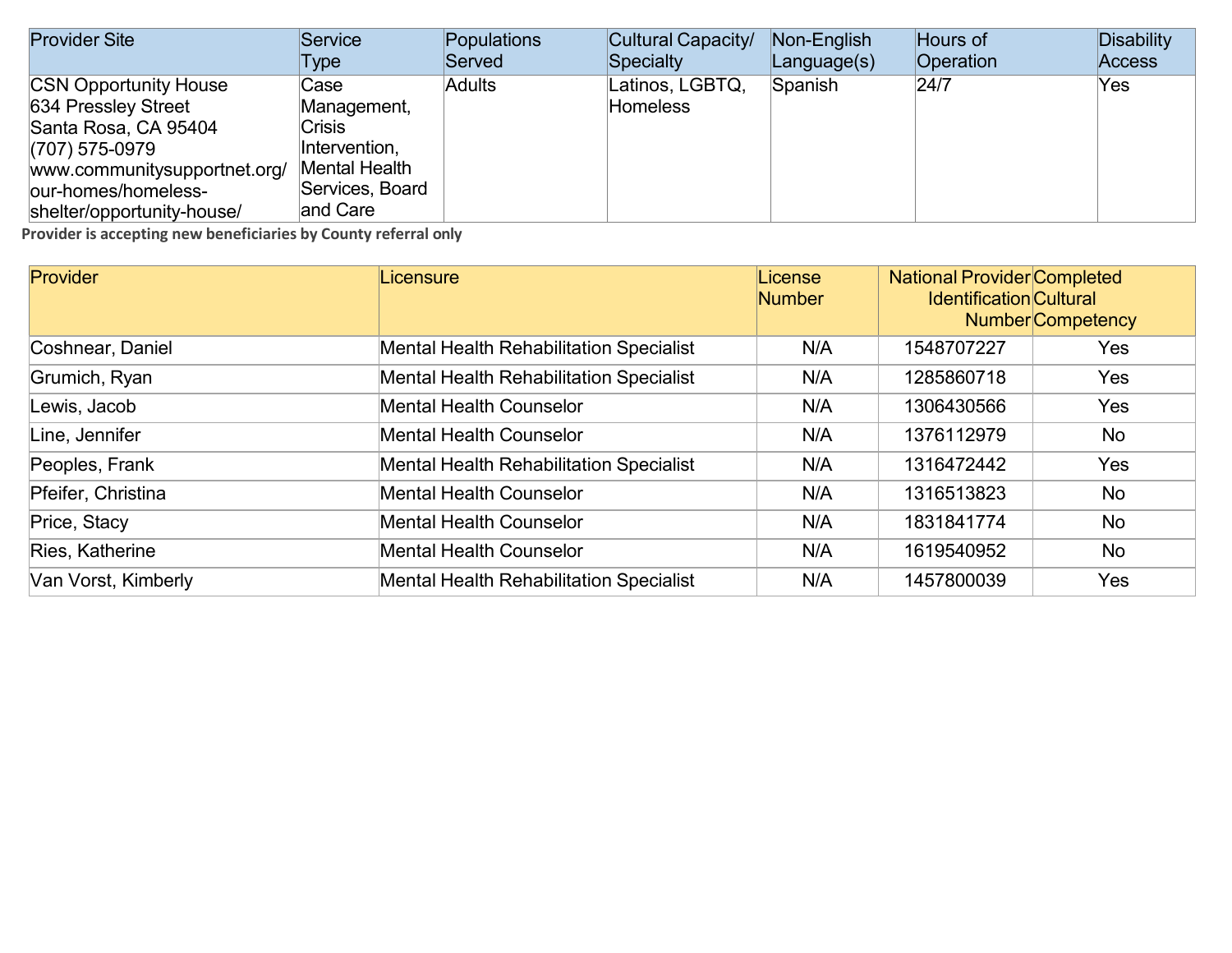| <b>Provider Site</b>                                                                                                           | Service                                             | Populations | Cultural Capacity/ | Non-English       | Hours of  | <b>Disability</b> |
|--------------------------------------------------------------------------------------------------------------------------------|-----------------------------------------------------|-------------|--------------------|-------------------|-----------|-------------------|
|                                                                                                                                | Type                                                | Served      | <b>Specialty</b>   | $L$ anguage $(s)$ | Operation | <b>Access</b>     |
| <b>Harstad House</b><br>1120 Gordon Ln<br>Santa Rosa, CA 95404<br>$(707)$ 527-3249<br>www.progressfoundation.org/pro<br>grams/ | <b>Crisis Residential Adults</b><br><b>Services</b> |             | Latinos/as         | Spanish           | 24/7      | Yes               |

| <b>Provider</b>           | Licensure                                      | License<br><b>Number</b> | <b>National Provider Completed</b><br><b>Identification Cultural</b><br><b>Number</b> Competency |            |
|---------------------------|------------------------------------------------|--------------------------|--------------------------------------------------------------------------------------------------|------------|
| Bettge, Amber             | <b>Mental Health Counselor</b>                 | N/A                      | 1831702323                                                                                       | <b>Yes</b> |
| Bosworth, Sean            | <b>Mental Health Counselor</b>                 | N/A                      | 1356957542                                                                                       | <b>No</b>  |
| Carpenter, Cameron        | <b>Mental Health Counselor</b>                 | N/A                      | 1487263927                                                                                       | Yes        |
| Carrillo Gonzalez, Ivette | <b>Mental Health Counselor</b>                 | N/A                      | 1205488905                                                                                       | Yes        |
| Cramer, Sam               | <b>Mental Health Counselor</b>                 | N/A                      | 1902370737                                                                                       | Yes        |
| Edwards, Phillip          | <b>Mental Health Counselor</b>                 | N/A                      | 1063989655                                                                                       | Yes        |
| Estrada, Joseph           | <b>Mental Health Rehabilitation Specialist</b> | N/A                      | 1891204020                                                                                       | <b>Yes</b> |
| Herrera, Antoinette       | <b>Mental Health Counselor</b>                 | N/A                      | 1528691284                                                                                       | Yes        |
| Kennedy, Kimberly         | <b>Mental Health Rehabilitation Specialist</b> | N/A                      | 1215456611                                                                                       | Yes        |
| Land, Audrey              | <b>Mental Health Rehabilitation Specialist</b> | N/A                      | 1124547443                                                                                       | Yes        |
| Mcculloch, Jill           | <b>Mental Health Counselor</b>                 | N/A                      | 1992223192                                                                                       | Yes        |
| Price, Amanda             | <b>Mental Health Counselor</b>                 | N/A                      | 1689277535                                                                                       | No         |
| Quillen, Emma             | <b>Mental Health Counselor</b>                 | N/A                      | 1285232835                                                                                       | <b>Yes</b> |
| Radecke, Sara             | <b>Mental Health Rehabilitation Specialist</b> | N/A                      | 1659835323                                                                                       | Yes        |
| Raines, Acacia            | <b>Mental Health Counselor</b>                 | N/A                      | 1922514538                                                                                       | Yes        |
| Segura, Jasmine           | <b>Mental Health Rehabilitation Specialist</b> | N/A                      | 1427668433                                                                                       | <b>Yes</b> |
| Weeks, Audrey             | <b>Mental Health Counselor</b>                 | N/A                      | 1619591781                                                                                       | Yes        |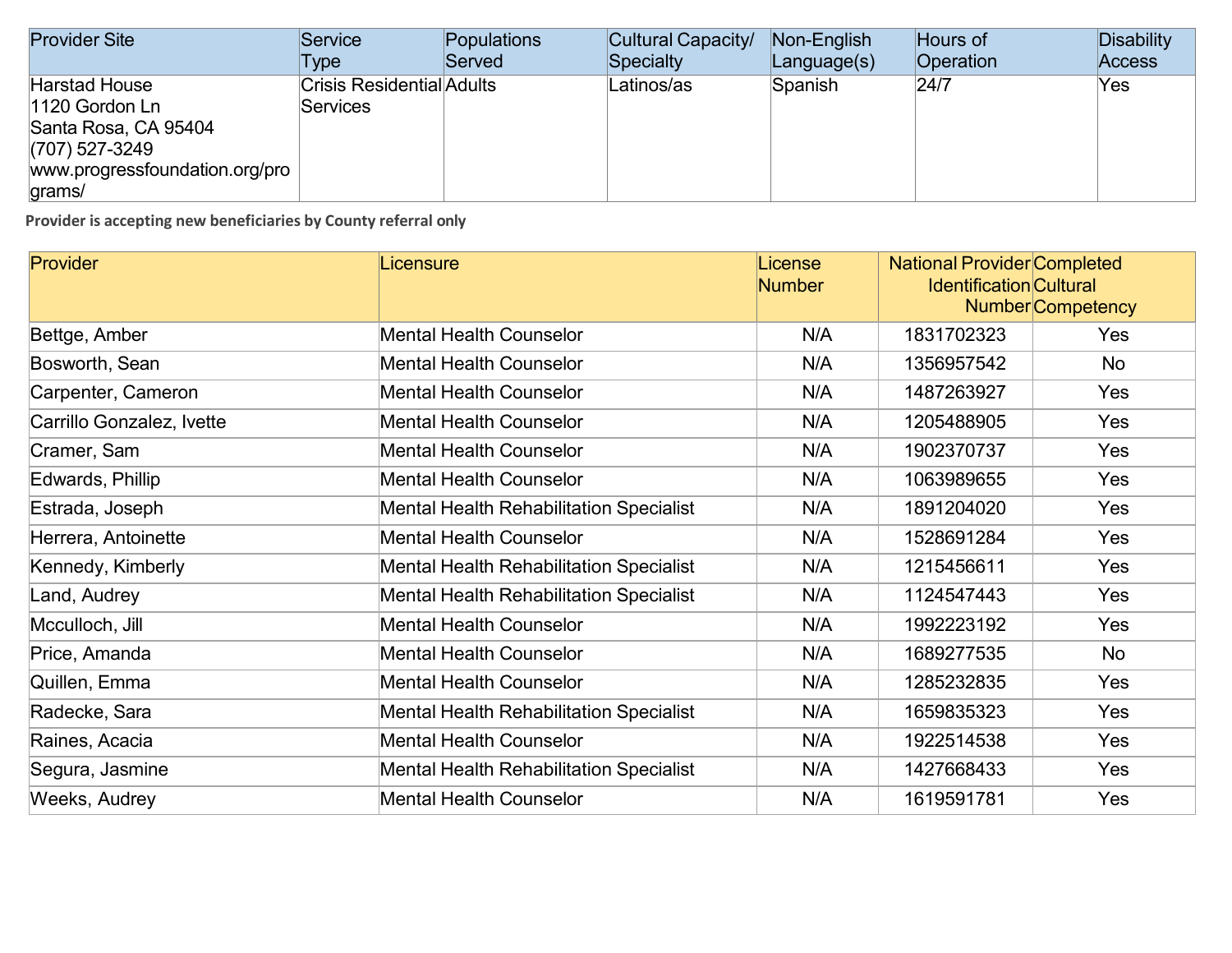| <b>Provider Site</b>                                                                                                                              | Service                                      | Populations    | Cultural Capacity/ | Non-English | Hours of          | Disability    |
|---------------------------------------------------------------------------------------------------------------------------------------------------|----------------------------------------------|----------------|--------------------|-------------|-------------------|---------------|
|                                                                                                                                                   | Type                                         | Served         | Specialty          | Language(s) | <b>Operation</b>  | <b>Access</b> |
| Lifeworks – Therapeutic<br><b>Behavioral Services</b><br>1260 North Dutton Ave<br>Santa Rosa, CA 95401<br>$(707)$ 568-2300<br>www.lifeworkssc.org | Therapeutic<br>Behavioral<br><b>Services</b> | Children/Youth | Latinos, LGBTQ     | Spanish     | Mon - Fri 7am-7pm | Yes           |

| Provider            | Licensure                                      | License<br><b>Number</b> | <b>National Provider Completed</b><br><b>Identification Cultural</b> | <b>Number</b> Competency |
|---------------------|------------------------------------------------|--------------------------|----------------------------------------------------------------------|--------------------------|
| Bolanos, Jennifer   | <b>Mental Health Rehabilitation Specialist</b> | N/A                      | 1225700305                                                           | No                       |
| Culver, Regina      | Associate Marriage & Family Therapist          | 99539                    | 1700442076                                                           | Yes                      |
| Peltier, Ashley     | <b>Mental Health Counselor</b>                 | N/A                      | 1831654854                                                           | <b>No</b>                |
| Widerhorn, Jennifer | <b>Licensed Clinical Social Worker</b>         | 123389                   | 1699296897                                                           | Yes                      |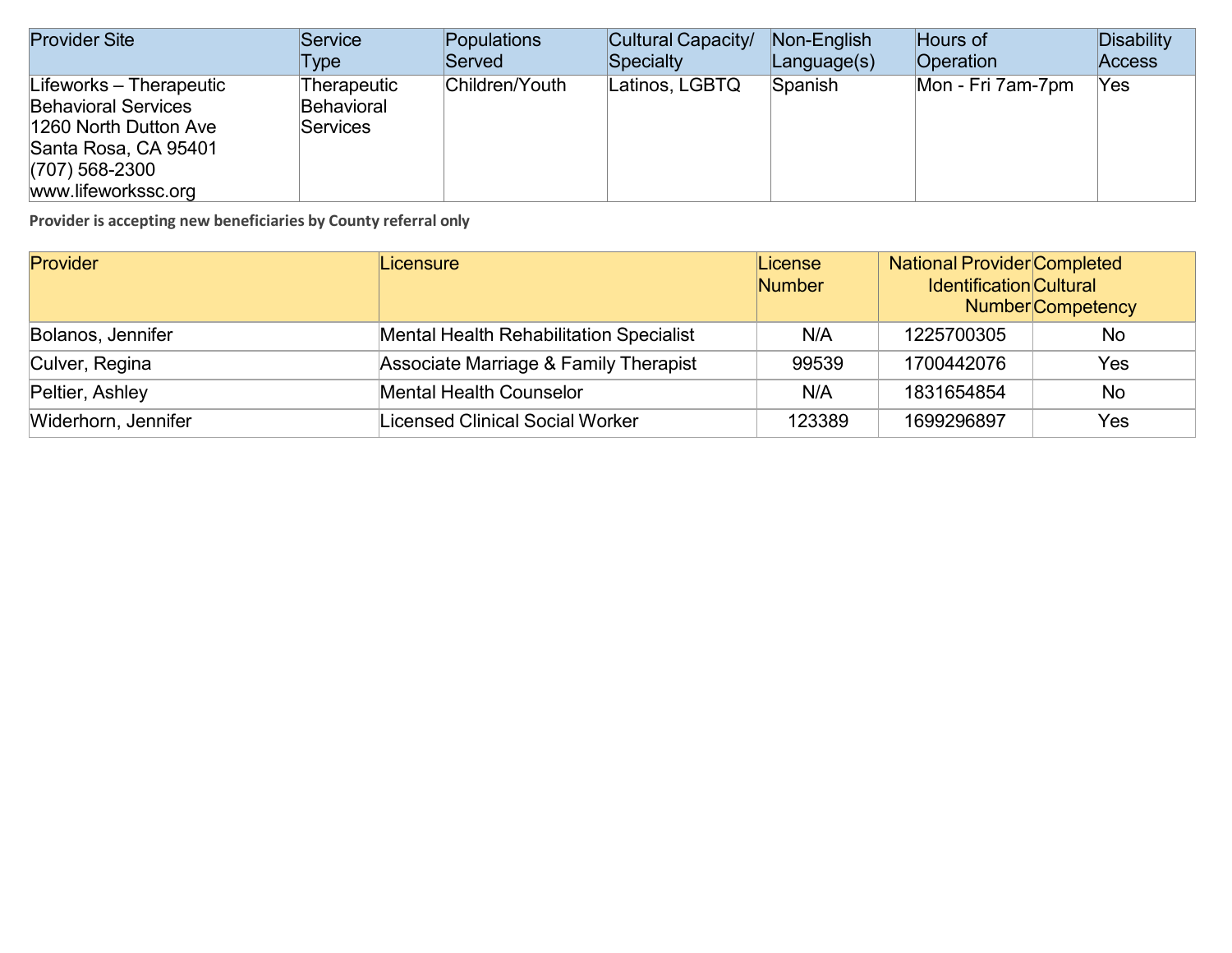| <b>Provider Site</b>                                                                                                                            | Service                                                                                                                                                                  | Populations    | Cultural Capacity/ | Non-English       | Hours of            | Disability    |
|-------------------------------------------------------------------------------------------------------------------------------------------------|--------------------------------------------------------------------------------------------------------------------------------------------------------------------------|----------------|--------------------|-------------------|---------------------|---------------|
|                                                                                                                                                 | Type                                                                                                                                                                     | Served         | Specialty          | $L$ anguage $(s)$ | Operation           | <b>Access</b> |
| LifeWorks - Therapy Clinic<br>1260 North Dutton Ave<br>Santa Rosa, CA 95401<br>(707) 568-2300<br>www.lifeworkssc.org/<br>counseling-center.html | Case<br>Management,<br><b>Crisis</b><br>Intervention,<br>Intensive Care<br>Coordination,<br>Intensive Home<br><b>Based Services,</b><br>Mental Health<br><b>Services</b> | Children/Youth | Latinos, LGBTQ     | Spanish           | Mon - Fri 9am - 8pm | Yes           |

| <b>Provider</b>      | Licensure                                      | License<br><b>Number</b> | <b>National Provider Completed</b><br><b>Identification Cultural</b> | <b>Number</b> Competency |
|----------------------|------------------------------------------------|--------------------------|----------------------------------------------------------------------|--------------------------|
| Culver, Regina       | Associate Marriage & Family Therapist          | 99539                    | 1700442076                                                           | Yes                      |
| Delzer, Haley        | Associate Marriage & Family Therapist          | 120354                   | 1356964233                                                           | Yes                      |
| Farias Rios, Adriana | <b>Mental Health Counselor</b>                 | N/A                      | 1013576248                                                           | <b>Yes</b>               |
| Gray, Aubrea         | <b>Mental Health Counselor</b>                 | N/A                      | 1235774183                                                           | <b>Yes</b>               |
| Jimenez, Pamela      | <b>Mental Health Rehabilitation Specialist</b> | N/A                      | 1477139285                                                           | No                       |
| Loeza, Diana         | <b>Mental Health Counselor</b>                 | N/A                      | 1568901205                                                           | Yes                      |
| Olcese, Henry        | Licensed Marriage & Family Therapist           | 122633                   | 1972042794                                                           | Yes                      |
| Philipsen, Travis    | <b>Mental Health Rehabilitation Specialist</b> | N/A                      | 1467019984                                                           | Yes                      |
| Roberts, Rebekah     | Associate Marriage & Family Therapist          | 108980                   | 1902458573                                                           | Yes                      |
| Romero, Vanessa      | <b>Associate Clinical Social Worker</b>        | 93105                    | 1467961698                                                           | Yes                      |
| Wilson, Andrew       | Associate Professional Clinical Counselor      | 7311                     | 1114549888                                                           | Yes                      |
| Yarbrough, Sydney    | Associate Marriage & Family Therapist          | 114703                   | 1538646294                                                           | No                       |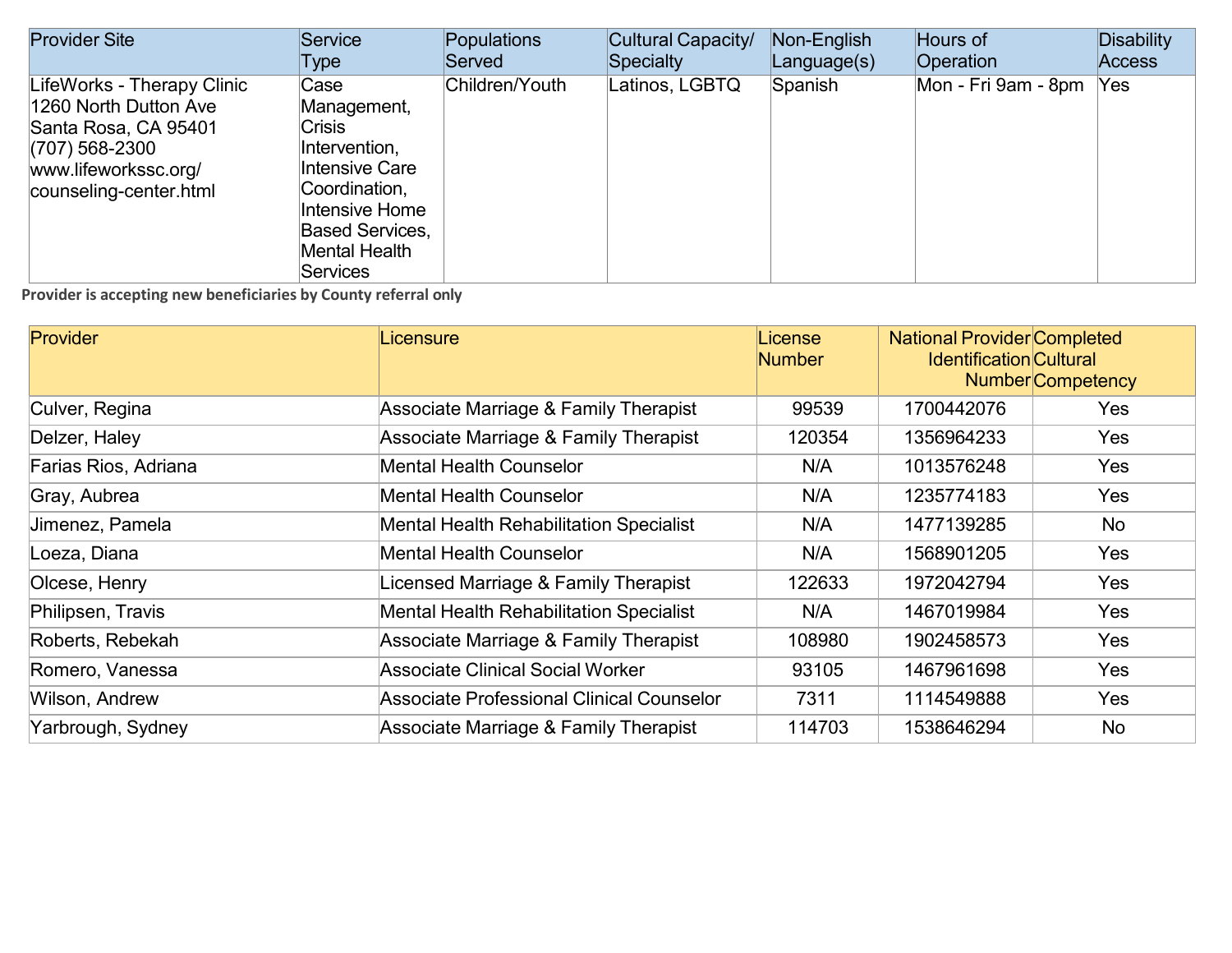| <b>Provider Site</b>                                                                                                                     | Service                         | Populations | Cultural Capacity/ | Non-English       | Hours of  | Disability    |
|------------------------------------------------------------------------------------------------------------------------------------------|---------------------------------|-------------|--------------------|-------------------|-----------|---------------|
|                                                                                                                                          | Type                            | Served      | Specialty          | $L$ anguage $(s)$ | Operation | <b>Access</b> |
| <b>Parker Hill Place</b><br>3371 Parker Hill Rd<br>Santa Rosa, CA 95404<br>$(707)$ 535-0289<br>www.progressfoundation.org/pr<br>lograms/ | <b>Adult Residential Adults</b> |             | Latinos/as         | Spanish           | 24/7      | Yes.          |

| <b>Provider</b>           | Licensure                                        | License<br><b>Number</b> | <b>National Provider Completed</b><br><b>Identification Cultural</b> | <b>Number Competency</b> |
|---------------------------|--------------------------------------------------|--------------------------|----------------------------------------------------------------------|--------------------------|
| Bosworth, Sean            | <b>Mental Health Counselor</b>                   | N/A                      | 1356957542                                                           | No                       |
| Carrillo Gonzalez, Ivette | <b>Mental Health Counselor</b>                   | N/A                      | 1205488905                                                           | <b>Yes</b>               |
| Cramer, Sam               | <b>Mental Health Counselor</b>                   | N/A                      | 1902370737                                                           | <b>Yes</b>               |
| Edwards, Phillip          | <b>Mental Health Counselor</b>                   | N/A                      | 1063989655                                                           | <b>Yes</b>               |
| Epstein, Nicholas         | <b>Mental Health Counselor</b>                   | N/A                      | 1114690765                                                           | No                       |
| Herrera, Antoinette       | <b>Mental Health Counselor</b>                   | N/A                      | 1528691284                                                           | Yes                      |
| Long, Matthew             | <b>Associate Professional Clinical Counselor</b> | 4346                     | 1457879587                                                           | <b>Yes</b>               |
| Luna, Sean                | <b>Mental Health Counselor</b>                   | N/A                      | 1548829641                                                           | Yes                      |
| Petray, Parker            | <b>Mental Health Counselor</b>                   | N/A                      | 1942847488                                                           | <b>Yes</b>               |
| Quillen, Emma             | <b>Mental Health Counselor</b>                   | N/A                      | 1285232835                                                           | <b>Yes</b>               |
| Raines, Acacia            | <b>Mental Health Counselor</b>                   | N/A                      | 1922514538                                                           | Yes                      |
| Schlosser, Kristina       | <b>Mental Health Rehabilitation Specialist</b>   | N/A                      | 1669702221                                                           | <b>Yes</b>               |
| Toupin, Monica            | <b>Mental Health Rehabilitation Specialist</b>   | N/A                      | 1184944555                                                           | <b>Yes</b>               |
| Vieira Taylor, Janeen     | Licensed Marriage & Family Therapist             | 77170                    | 1487913596                                                           | Yes                      |
| Wolter, Perpetual         | <b>Mental Health Counselor</b>                   | N/A                      | 1801417852                                                           | <b>Yes</b>               |
| Wuerthner, Richard        | <b>Mental Health Rehabilitation Specialist</b>   | N/A                      | 1821598020                                                           | Yes                      |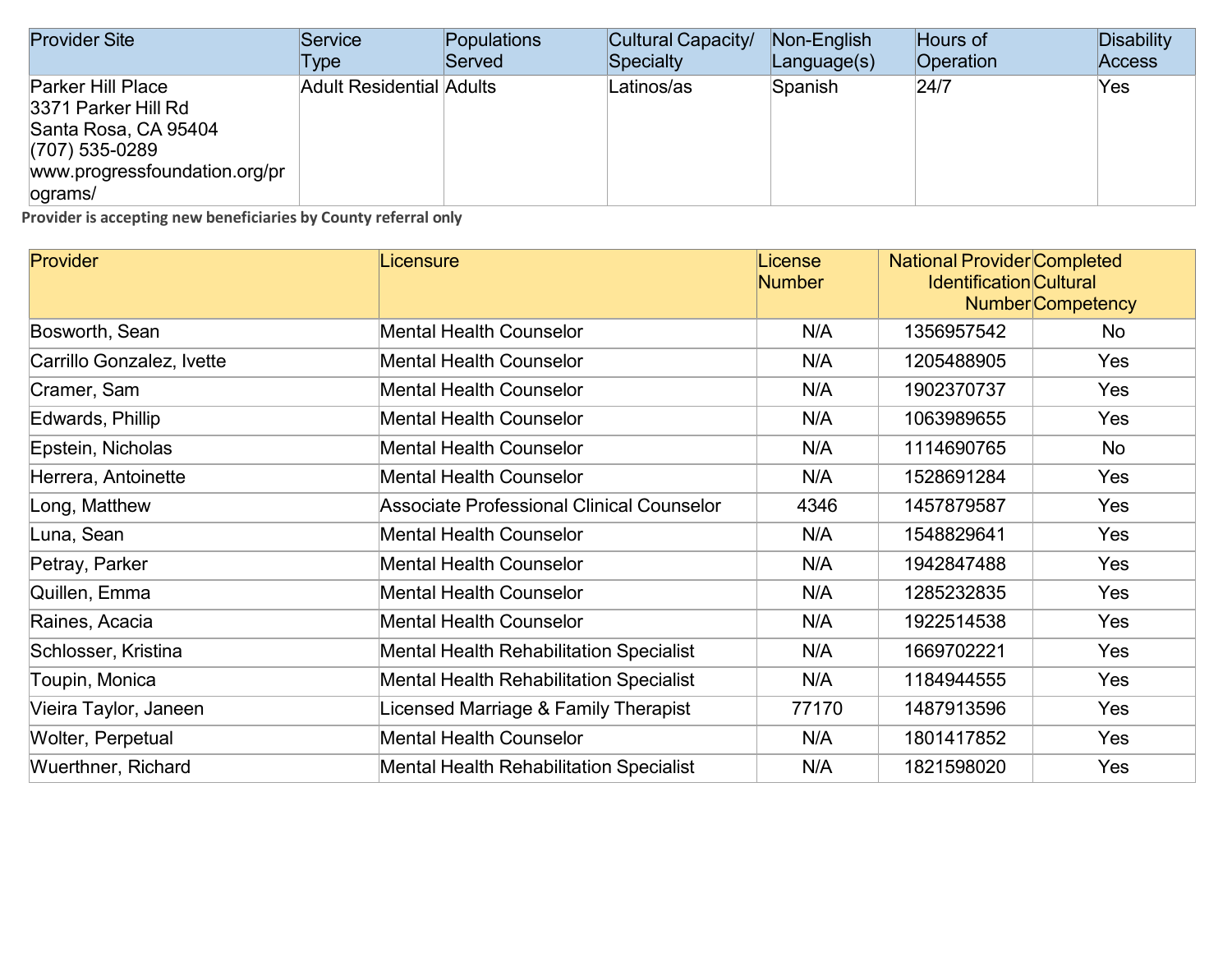| <b>Provider Site</b>                                                                                                          | Service                                             | Populations | Cultural Capacity/ | Non-English       | Hours of  | <b>Disability</b> |
|-------------------------------------------------------------------------------------------------------------------------------|-----------------------------------------------------|-------------|--------------------|-------------------|-----------|-------------------|
|                                                                                                                               | Type                                                | Served      | Specialty          | $L$ anguage $(s)$ | Operation | <b>Access</b>     |
| Progress Sonoma<br>3400 Montgomery Dr<br>Santa Rosa, CA 95405<br>$(707)$ 526-6902<br>www.progressfoundation.org/pro<br>grams/ | <b>Crisis Residential Adults</b><br><b>Services</b> |             | Latinos/as         | Spanish           | 24/7      | Yes               |

| Provider                  | Licensure                                      | License<br><b>Number</b> | <b>National Provider Completed</b><br><b>Identification Cultural</b><br><b>Number</b> Competency |           |
|---------------------------|------------------------------------------------|--------------------------|--------------------------------------------------------------------------------------------------|-----------|
| Ayala, Edith              | <b>Mental Health Counselor</b>                 | N/A                      | 1942845466                                                                                       | Yes       |
| Blancas, Noemi            | <b>Mental Health Rehabilitation Specialist</b> | N/A                      | 1891263455                                                                                       | Yes       |
| Bosworth, Sean            | <b>Mental Health Counselor</b>                 | N/A                      | 1356957542                                                                                       | No        |
| Carina, Hajdu             | <b>Mental Health Counselor</b>                 | N/A                      | 1740851047                                                                                       | <b>No</b> |
| Carrillo Gonzalez, Ivette | <b>Mental Health Counselor</b>                 | N/A                      | 1205488905                                                                                       | Yes       |
| Castillo Barragan, Ivan   | <b>Mental Health Rehabilitation Specialist</b> | N/A                      | 1548893449                                                                                       | Yes       |
| Contreras, Samantha       | <b>Mental Health Counselor</b>                 | N/A                      | 1679145841                                                                                       | <b>No</b> |
| Edwards, Phillip          | <b>Mental Health Counselor</b>                 | N/A                      | 1063989655                                                                                       | Yes       |
| Frederick, Ford           | <b>Mental Health Counselor</b>                 | N/A                      | 1053080770                                                                                       | <b>No</b> |
| Herrera, Antoinette       | <b>Mental Health Counselor</b>                 | N/A                      | 1528691284                                                                                       | Yes       |
| Kincaid, Sean             | <b>Mental Health Rehabilitation Specialist</b> | N/A                      | 1740748078                                                                                       | Yes       |
| Magnani, Sarah            | <b>Mental Health Counselor</b>                 | N/A                      | 1558982959                                                                                       | Yes       |
| Mcculloch, Jill           | <b>Mental Health Counselor</b>                 | N/A                      | 1992223192                                                                                       | Yes       |
| Mccune, Nancy             | <b>Mental Health Rehabilitation Specialist</b> | N/A                      | 1881112951                                                                                       | Yes       |
| Pickering, Lyzzie         | <b>Mental Health Rehabilitation Specialist</b> | N/A                      | 1811416829                                                                                       | Yes       |
| Pool, Bailey              | <b>Mental Health Counselor</b>                 | N/A                      | 1992214126                                                                                       | Yes       |
| Quillen, Emma             | <b>Mental Health Counselor</b>                 | N/A                      | 1285232835                                                                                       | Yes       |
| Raines, Acacia            | <b>Mental Health Counselor</b>                 | N/A                      | 1922514538                                                                                       | Yes       |
| Rowe, Gretchen            | <b>Mental Health Rehabilitation Specialist</b> | N/A                      | 1134628324                                                                                       | Yes       |
| Turner, Chelsea           | <b>Mental Health Rehabilitation Specialist</b> | N/A                      | 1629747357                                                                                       | <b>No</b> |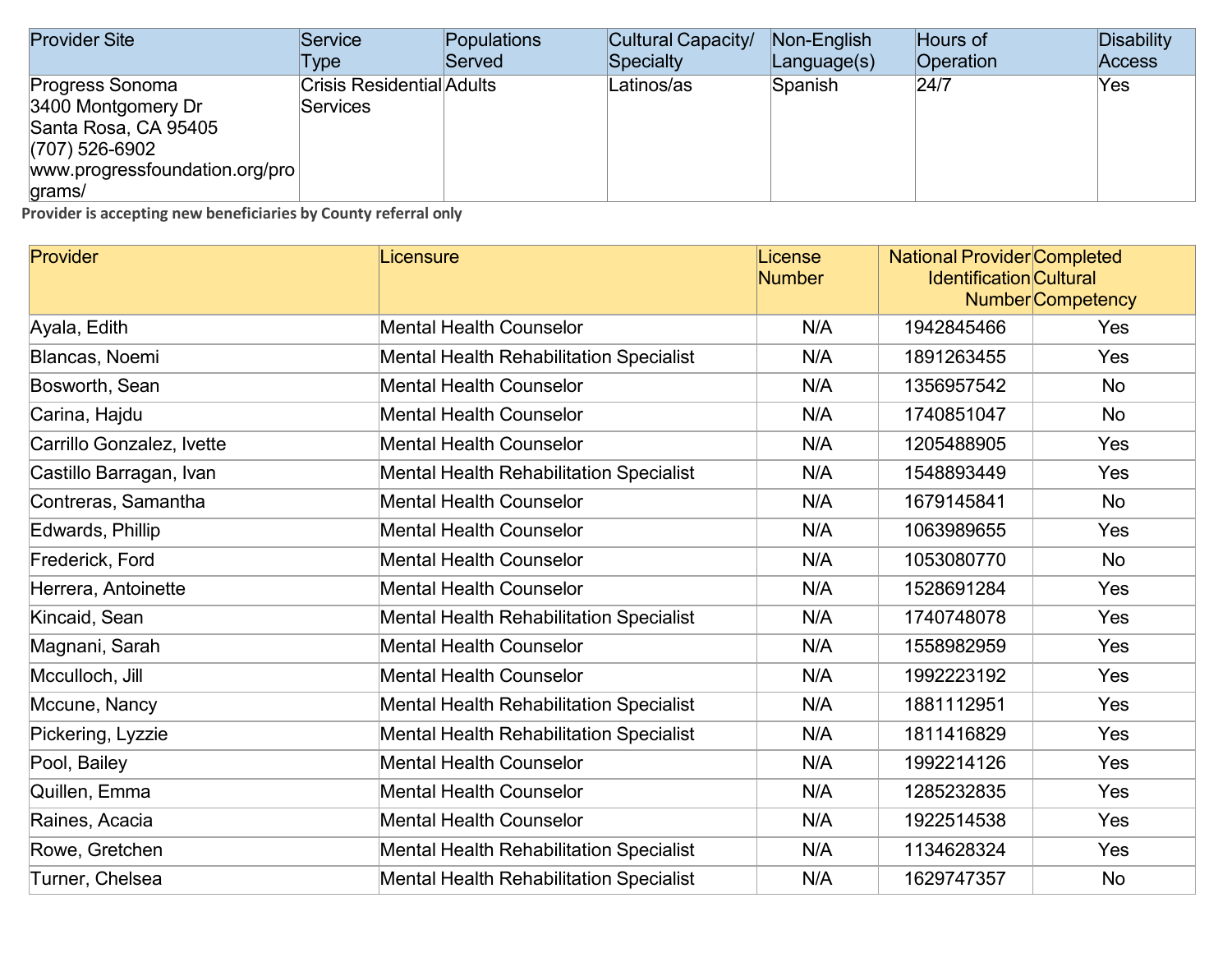| <b>Provider Site</b>                                                                                                                                                                          | Service                                                                         | Populations   | Cultural Capacity/          | Non-English                             | Hours of               | Disability    |
|-----------------------------------------------------------------------------------------------------------------------------------------------------------------------------------------------|---------------------------------------------------------------------------------|---------------|-----------------------------|-----------------------------------------|------------------------|---------------|
|                                                                                                                                                                                               | Type                                                                            | Served        | Specialty                   | $L$ anguage $(s)$                       | Operation              | <b>Access</b> |
| Psynergy - Greenfield Clinic<br>215 Huerta Ave<br>Greenfield, CA 93927<br>$(831)$ 674-2012<br>http://psynergy.org/campuses/gr Medication<br>eenfield-campus/greenfield-clinic Support, Mental | Case<br>Management,<br><b>Crisis</b><br>Intervention,<br><b>Health Services</b> | <b>Adults</b> | Latinos, Asian<br>Americans | Spanish,<br>Chinese,<br>Vietnamese, ASL | Mon-Sat 8a.m.-5p.m. No |               |

| <b>Provider</b>                | Licensure                             | License<br><b>Number</b> | <b>National Provider Completed</b><br><b>Identification Cultural</b> | <b>Number</b> Competency |
|--------------------------------|---------------------------------------|--------------------------|----------------------------------------------------------------------|--------------------------|
| Bautista, Jastine              | <b>Licensed Vocational Nurse</b>      | 292730                   | 1003573874                                                           | No                       |
| Brampton, Ricki-leigh          | Psychiatrist                          | A119619                  | 1487964755                                                           | Yes                      |
| De Los Santos Aquino, Ma Cindy | Licensed Vocational Nurse             | 291024                   | 1043684095                                                           | Yes                      |
| Dudley, Patricia               | Associate Marriage & Family Therapist | 117705                   | 1427696046                                                           | Yes                      |
| Kirzy, Haley                   | Licensed Vocational Nurse             | 717690                   | 1437801446                                                           | <b>No</b>                |
| Lilly, Matthew                 | Psychiatrist                          | A127216                  | 1346571643                                                           | Yes                      |
| Madrigal, Roscelia             | Licensed Marriage & Family Therapist  | 110558                   | 1619285897                                                           | <b>Yes</b>               |
| Mendoza, Denise                | Licensed Vocational Nurse             | 718330                   | 1114678406                                                           | No                       |
| Phenco, Julie                  | Psychiatrist                          | A124059                  | 1154520708                                                           | Yes                      |
| Ramos, Eduardo                 | <b>Mental Health Counselor</b>        | N/A                      | 1548418403                                                           | Yes                      |
| Vaca, Maricruz                 | <b>Mental Health Counselor</b>        | N/A                      | 1215330287                                                           | <b>Yes</b>               |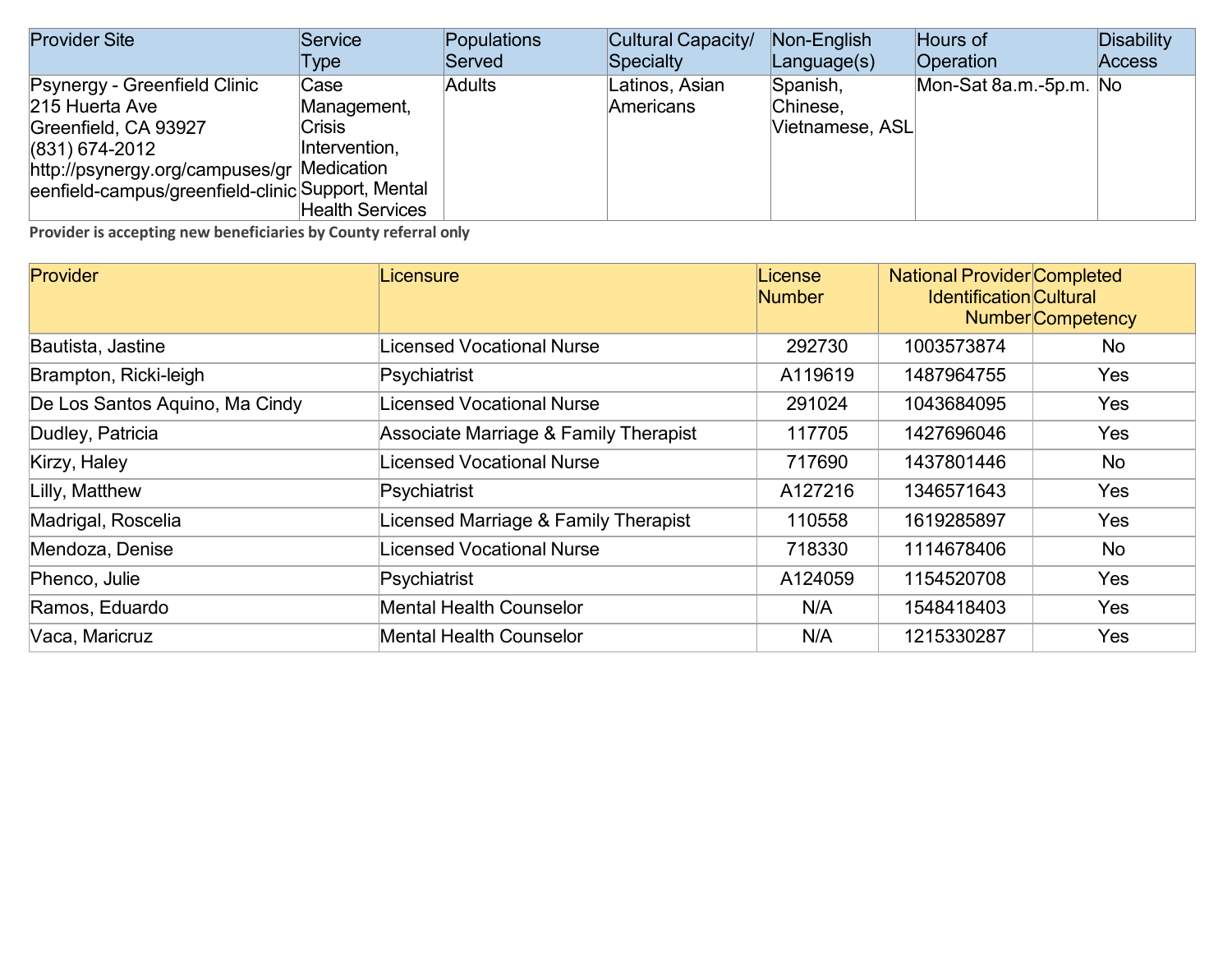| <b>Provider Site</b>                      | Service                | Populations   | Cultural Capacity/ | Non-English       | Hours of              | <b>Disability</b> |
|-------------------------------------------|------------------------|---------------|--------------------|-------------------|-----------------------|-------------------|
|                                           | Type                   | Served        | Specialty          | $L$ anguage $(s)$ | Operation             | <b>Access</b>     |
| Psynergy - Morgan Hill Clinic             | Case                   | <b>Adults</b> | Latinos, Asian,    | Spanish,          | Sun - Sat 8am-11pm No |                   |
| <b>18217 Hale Ave</b>                     | Management,            |               | Americans          | Chinese,          |                       |                   |
| Morgan Hill, CA 95037                     | <b>Crisis</b>          |               |                    | Vietnamese, ASL   |                       |                   |
| (408) 465-8280                            | Intervention,          |               |                    |                   |                       |                   |
| http://psynergy.org/campuses/m Medication |                        |               |                    |                   |                       |                   |
| organ-hill-campus/morgan-hill-            | Support, Mental        |               |                    |                   |                       |                   |
| clinic                                    | <b>Health Services</b> |               |                    |                   |                       |                   |

| <b>Provider</b>       | Licensure                                        | License<br><b>Number</b> | <b>National Provider Completed</b><br><b>Identification</b> Cultural | <b>Number</b> Competency |
|-----------------------|--------------------------------------------------|--------------------------|----------------------------------------------------------------------|--------------------------|
| Bautista, Jastine     | Licensed Vocational Nurse                        | 292730                   | 1003573874                                                           | No.                      |
| Brampton, Ricki-leigh | Psychiatrist                                     | A119619                  | 1487964755                                                           | <b>Yes</b>               |
| Briggs, Heather       | Licensed Marriage & Family Therapist             | 82437                    | 1447643168                                                           | <b>Yes</b>               |
| Daher, Kelli          | <b>Mental Health Counselor</b>                   | N/A                      | 1952952681                                                           | Yes                      |
| Dupree, Stacey        | Psychiatric Technician                           | 30043                    | 1912381260                                                           | Yes                      |
| Fisher, Hannah        | <b>Associate Professional Clinical Counselor</b> | 6170                     | 1982252979                                                           | <b>Yes</b>               |
| Flores Uribe, Silvia  | Licensed Marriage & Family Therapist             | 86534                    | 1396938676                                                           | Yes                      |
| Foreman, Laura        | Licensed Vocational Nurse                        | 709169                   | 1023766474                                                           | No                       |
| Gomez, Andrea         | Licensed Vocational Nurse                        | 696010                   | 1528363579                                                           | <b>Yes</b>               |
| Lilly, Matthew        | Psychiatrist                                     | A127216                  | 1346571643                                                           | <b>Yes</b>               |
| Mendoza, Denise       | <b>Licensed Vocational Nurse</b>                 | 718330                   | 1114678406                                                           | <b>No</b>                |
| Perez Lemus, Sonia    | <b>Mental Health Counselor</b>                   | N/A                      | 1194387878                                                           | Yes                      |
| Phenco, Julie         | Psychiatrist                                     | A124059                  | 1154520708                                                           | Yes                      |
| Salinas, Michael      | <b>Mental Health Counselor</b>                   | N/A                      | 1386189173                                                           | No                       |
| Scheibley, Dawn       | Licensed Marriage & Family Therapist             | 39331                    | 1265588545                                                           | Yes                      |
| Uribe, Arturo         | Licensed Clinical Social Worker                  | 22640                    | 1689862088                                                           | Yes                      |
| Wong, Jane            | Psychiatric Technician                           | 24575                    | 1063627131                                                           | Yes                      |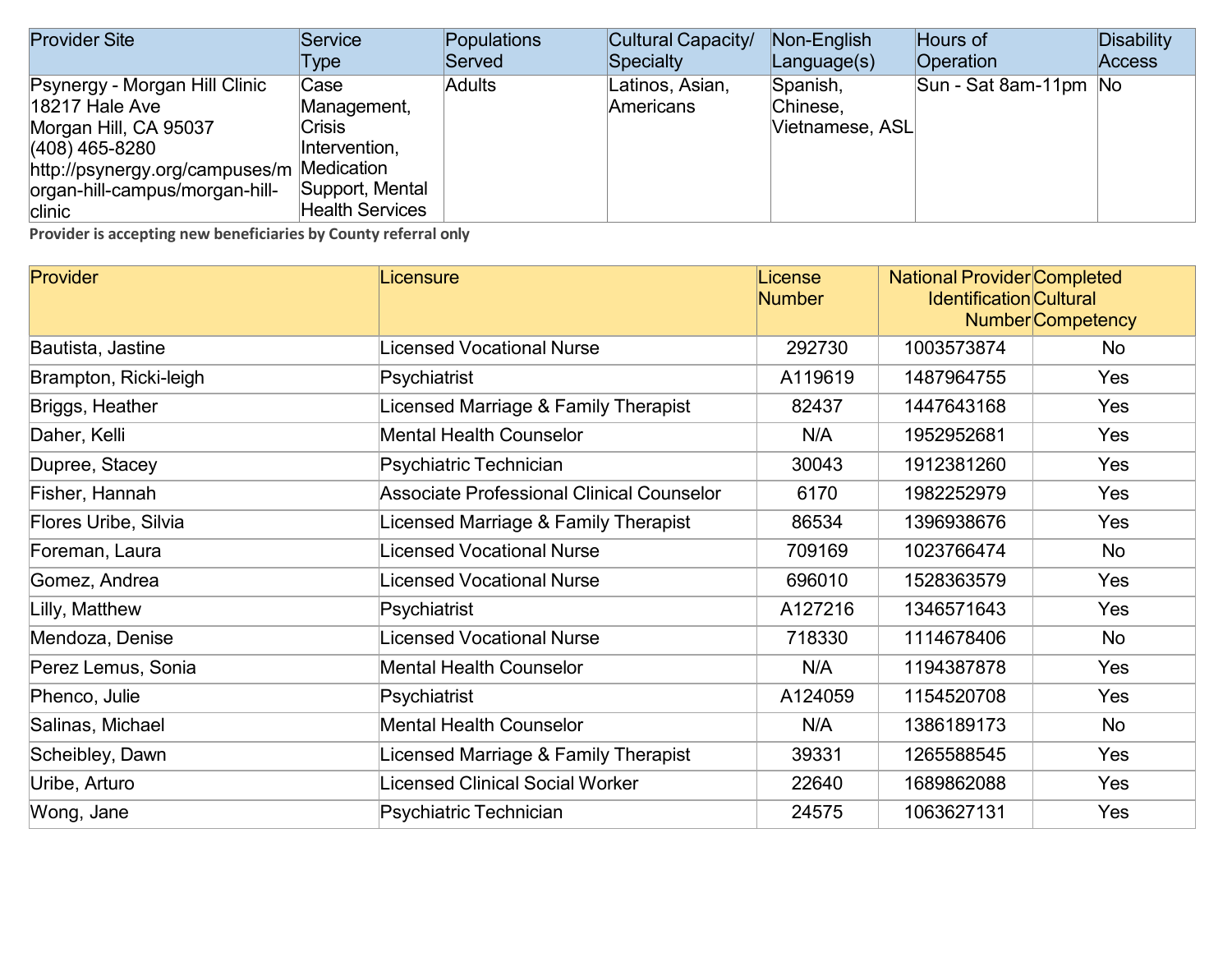| <b>Provider Site</b>                       | Service                | Populations   | Cultural Capacity/ | Non-English       | Hours of               | Disability    |
|--------------------------------------------|------------------------|---------------|--------------------|-------------------|------------------------|---------------|
|                                            | Type                   | Served        | Specialty          | $L$ anguage $(s)$ | Operation              | <b>Access</b> |
| Psynergy – Sacramento                      | Case                   | <b>Adults</b> | Latinos, Asian,    | Spanish,          | Mon-Sat 8a.m.-5p.m. No |               |
| 4612 Roosevelt Ave                         | Management,            |               | Americans          | Chinese,          |                        |               |
| Sacramento, CA 95820                       | <b>Crisis</b>          |               |                    | Vietnamese,       |                        |               |
| $(916)$ 457-3129                           | Intervention,          |               |                    | Farsi, Hindi,     |                        |               |
| http://psynergy.org/campuses/sa Medication |                        |               |                    | Nepali, Urdu,     |                        |               |
| cramento-campus/sacramento-                | Support, Mental        |               |                    | Gujarati, Kutchi  |                        |               |
| clnic                                      | <b>Health Services</b> |               |                    |                   |                        |               |

| Provider                 | Licensure                                        | License<br><b>Number</b> | <b>National Provider Completed</b><br><b>Identification Cultural</b> | <b>Number</b> Competency |
|--------------------------|--------------------------------------------------|--------------------------|----------------------------------------------------------------------|--------------------------|
| Ayala, Arturo            | <b>Mental Health Counselor</b>                   | N/A                      | 1639530421                                                           | <b>Yes</b>               |
| Bishop, Laura            | <b>Mental Health Rehabilitation Specialist</b>   | n/a                      | 1558854158                                                           | No                       |
| Brampton, Ricki-leigh    | Psychiatrist                                     | A119619                  | 1487964755                                                           | Yes                      |
| Casimir-taylor, Maddysen | <b>Mental Health Rehabilitation Specialist</b>   | N/A                      | 1811502040                                                           | Yes                      |
| Day, Kelsea              | <b>Mental Health Rehabilitation Specialist</b>   | N/A                      | 1437446275                                                           | <b>No</b>                |
| Douglas, Daniel          | Licensed Marriage & Family Therapist             | 103178                   | 1982151809                                                           | Yes                      |
| Epps, Mindy              | Licensed Marriage & Family Therapist             | 92368                    | 1851728919                                                           | Yes                      |
| Fowler, Benjamin         | <b>Licensed Clinical Social Worker</b>           | 76696                    | 1801156567                                                           | Yes                      |
| Hawken, Ann              | <b>Mental Health Rehabilitation Specialist</b>   | N/A                      | 1417514092                                                           | <b>No</b>                |
| Henderson, Molene        | <b>Mental Health Counselor</b>                   | N/A                      | 1508412495                                                           | <b>No</b>                |
| Holman-hernandez, David  | <b>Mental Health Rehabilitation Specialist</b>   | N/A                      | 1558860270                                                           | <b>No</b>                |
| Huston, Jonelle          | Psychiatric Technician                           | 41919                    | 1063184851                                                           | <b>No</b>                |
| Lee, Timothy             | <b>Associate Marriage &amp; Family Therapist</b> | 111330                   | 1730607144                                                           | Yes                      |
| Lilly, Matthew           | Psychiatrist                                     | A127216                  | 1346571643                                                           | Yes                      |
| Lopez, Rafael            | <b>Mental Health Rehabilitation Specialist</b>   | N/A                      | 1962084707                                                           | No                       |
| Lynch, Cher              | Psychiatric Technician                           | 31301                    | 1396314258                                                           | <b>No</b>                |
| Malicdem, Jonathan       | <b>Mental Health Counselor</b>                   | N/A                      | 1619276276                                                           | Yes                      |
| Mcgaugh, Odubanke        | Psychiatric Technician                           | 41707                    | 1699258392                                                           | Yes                      |
| Melnik, Tatyana          | Associate Marriage & Family Therapist            | 110603                   | 1144883273                                                           | <b>No</b>                |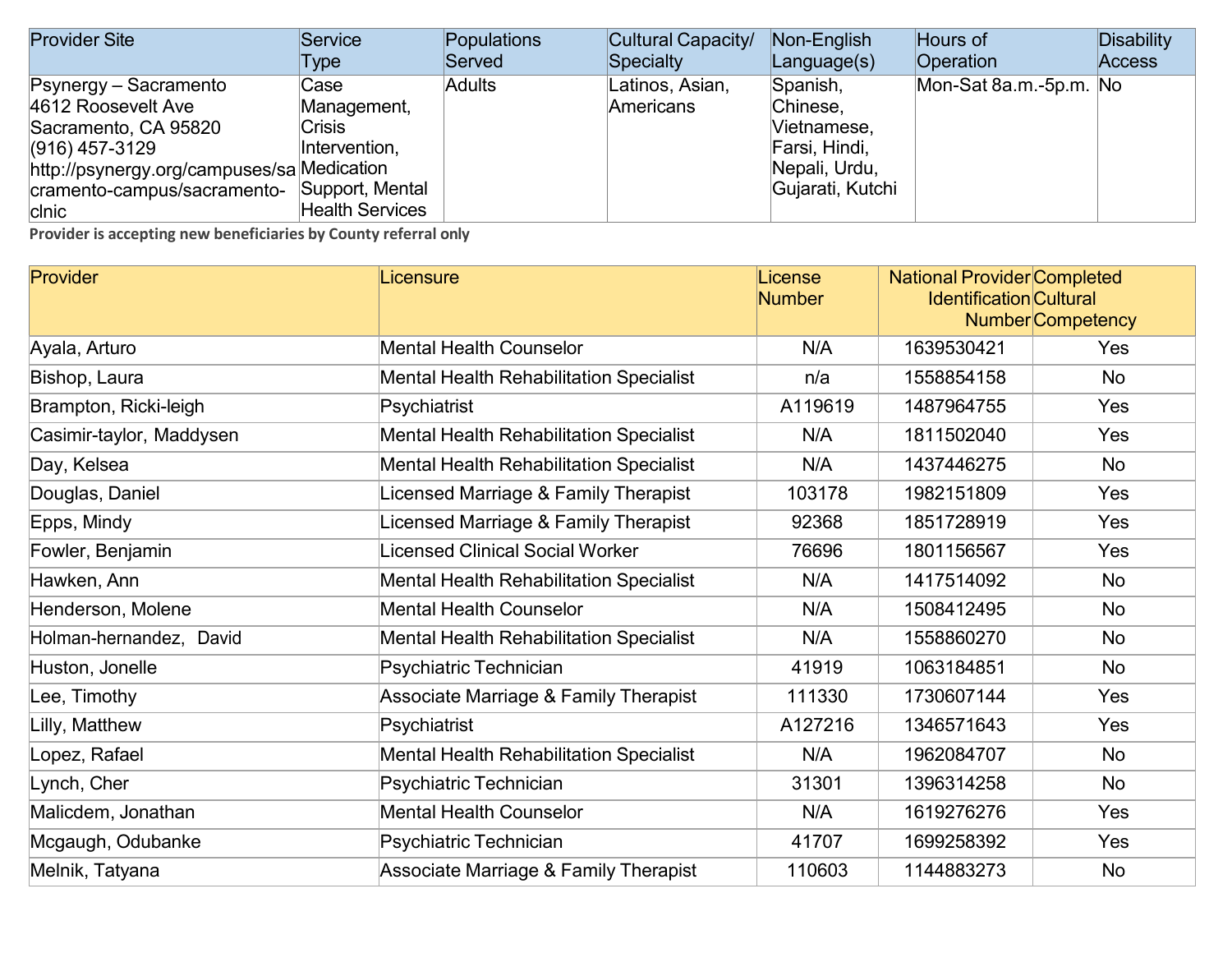| <b>Provider</b>        | Licensure                                      | License<br><b>Number</b> | <b>National Provider Completed</b><br><b>Identification Cultural</b> | <b>Number</b> Competency |  |
|------------------------|------------------------------------------------|--------------------------|----------------------------------------------------------------------|--------------------------|--|
| Meraz, Jacqueline      | Associate Marriage & Family Therapist          | 101353                   |                                                                      |                          |  |
| Nganga, Terrymaureen   | Licensed Vocational Nurse                      | 720593                   | 1821768383                                                           | No                       |  |
| Phenco, Julie          | Psychiatrist                                   | A124059                  | 1154520708                                                           | <b>Yes</b>               |  |
| Pragasa, Sheryll       | Licensed Vocational Nurse                      | 708103                   | 1770101735                                                           | Yes                      |  |
| Quinn, Pamela          | Associate Marriage & Family Therapist          | 117943                   | 1184086902                                                           | No                       |  |
| Rikala, Alan           | <b>Mental Health Rehabilitation Specialist</b> | N/A                      | 1326592395                                                           | <b>Yes</b>               |  |
| Rose, Miranda          | Psychiatric Technician                         | 41809                    | 1568134476                                                           | No                       |  |
| Rueda, Kayla           | <b>Mental Health Rehabilitation Specialist</b> | N/A                      | 1669066437                                                           | Yes                      |  |
| Schrum, Melissa        | Licensed Marriage & Family Therapist           | 127896                   | 1740693126                                                           | No                       |  |
| Sullivan, Jordan       | <b>Mental Health Rehabilitation Specialist</b> | N/a                      | 1083199434                                                           | No                       |  |
| Surulinathan, Sanmukan | Physician & Surgeon - A                        | A51078                   | 1881780583                                                           | No                       |  |
| Torres, Brenda         | Associate Marriage & Family Therapist          | 100540                   | 1225575673                                                           | No                       |  |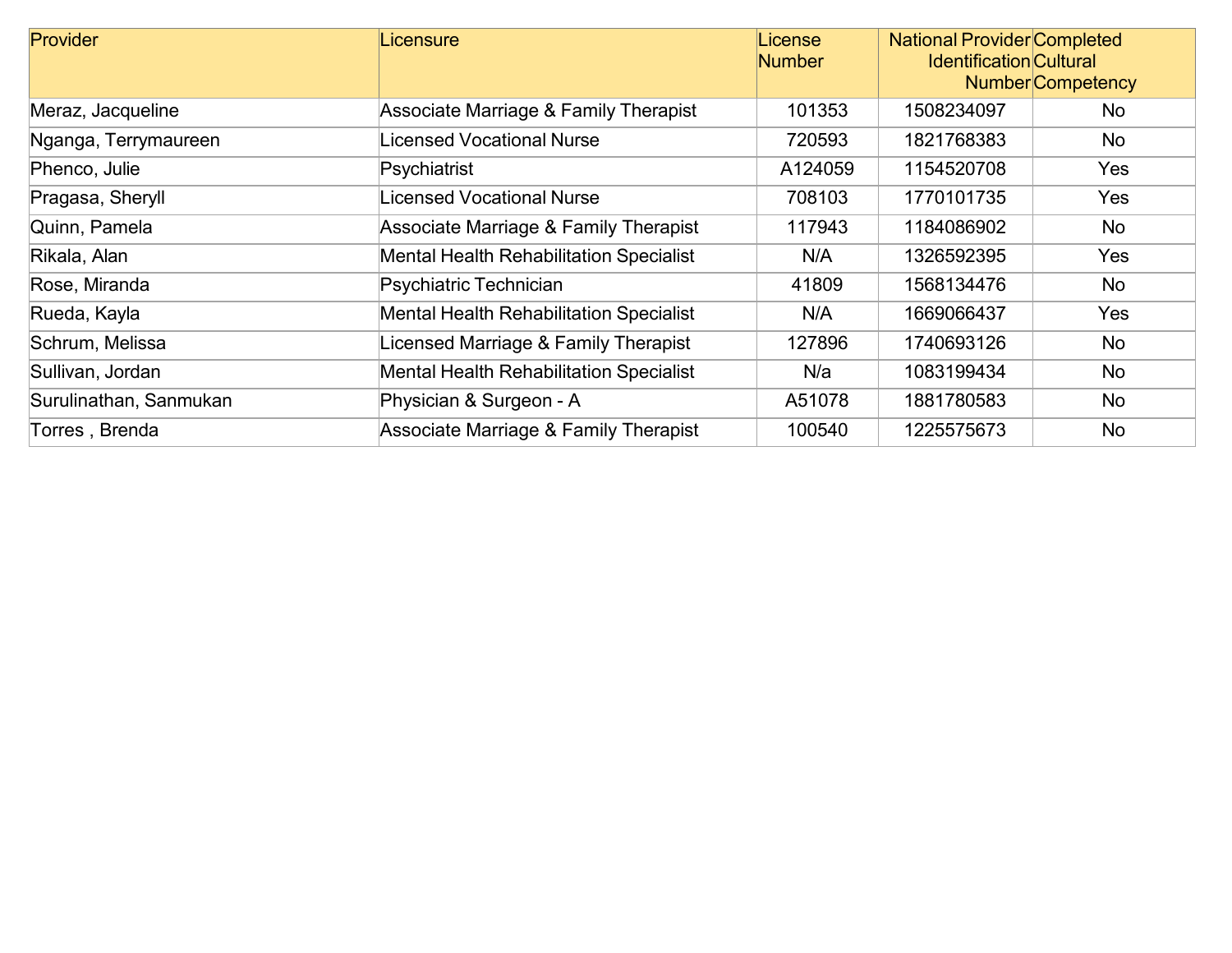| <b>Provider Site</b>                                                                                                          | Service                                                                                                                                                     | Populations                       | Cultural Capacity/                                   | Non-English | Hours of  | <b>Disability</b> |
|-------------------------------------------------------------------------------------------------------------------------------|-------------------------------------------------------------------------------------------------------------------------------------------------------------|-----------------------------------|------------------------------------------------------|-------------|-----------|-------------------|
|                                                                                                                               | Type                                                                                                                                                        | Served                            | Specialty                                            | Language(s) | Operation | <b>Access</b>     |
| SAY - Tamayo Village1700<br>Yulupa Avenue Santa Rosa, CA<br>95404(707) 528-7500<br>www.saysc.org/programs/tamay<br>o-village/ | Case<br>Management,<br><b>Crisis</b><br>Intervention,<br>Intensive Care<br>Coordination,<br>Intensive Home<br>based services,<br>Mental Health<br>Services. | Transitional Age<br>Youth (18-25) | Latinos, LGBTQ,<br>Trauma, Transition<br>Age (18-24) | Spanish     | 24/7      | Yes               |

| Provider              | Licensure                      | License<br><b>Number</b> | <b>National Provider Completed</b><br><b>Identification Cultural</b><br><b>Number</b> Competency |     |
|-----------------------|--------------------------------|--------------------------|--------------------------------------------------------------------------------------------------|-----|
| Carlozzi, Dante       | Mental Health Counselor        | N/A                      | 1003422973                                                                                       | Yes |
| Ennis, Garrett        | <b>Mental Health Counselor</b> | N/A                      | 1326507716                                                                                       | Yes |
| Fairchild, Emma Grace | <b>Mental Health Counselor</b> | N/A                      | 1629546528                                                                                       | Yes |
| Lamaison, Mariah      | Mental Health Counselor        | N/A                      | 1225675382                                                                                       | Yes |
| Rego, Darren          | <b>Mental Health Counselor</b> | N/A                      | 1386124451                                                                                       | No  |
| Sinclair, Roan        | <b>Mental Health Counselor</b> | N/A                      | 1700490984                                                                                       | Yes |
| Williams, Lauren      | <b>Mental Health Counselor</b> | N/A                      | 1699310672                                                                                       | Yes |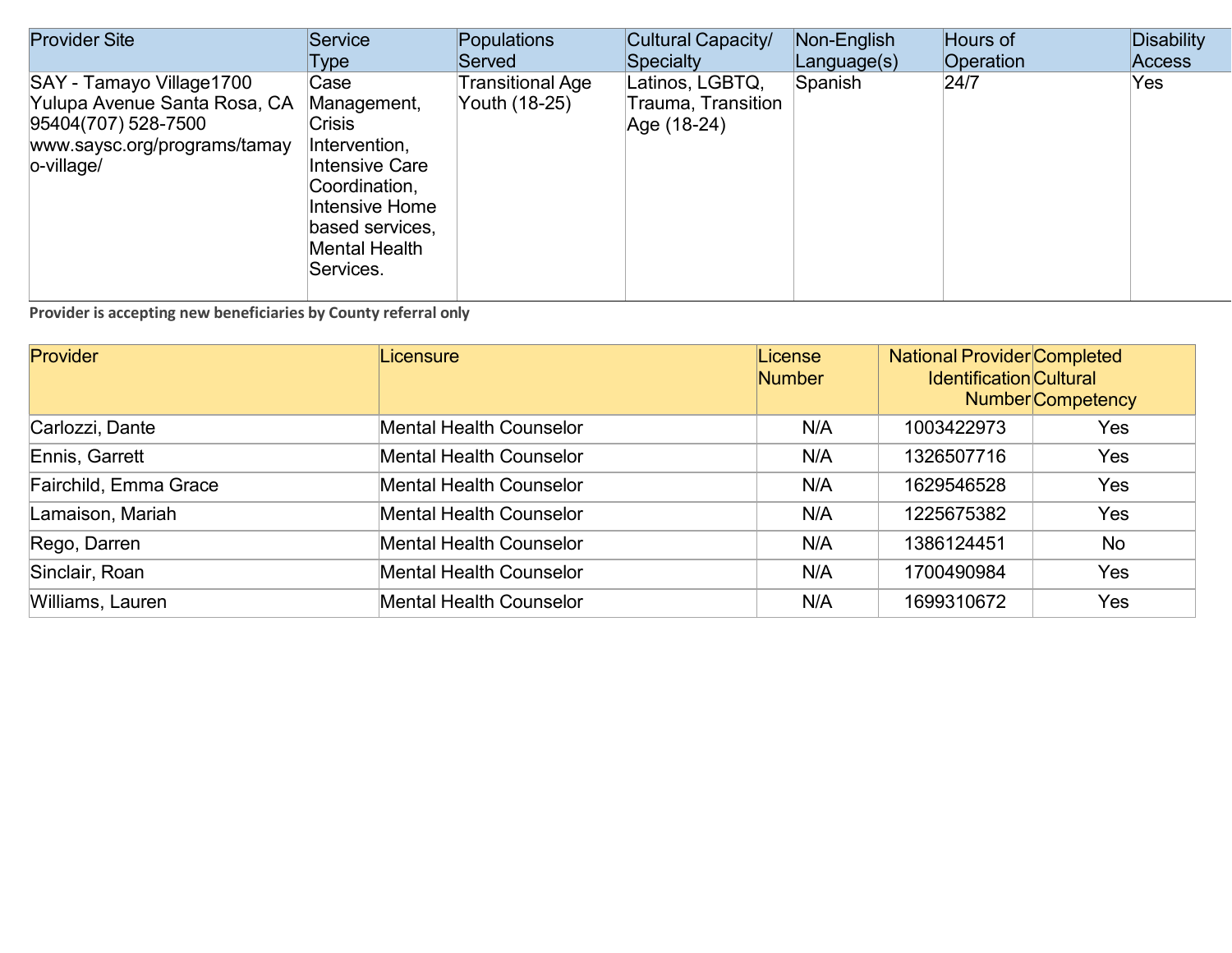| <b>Provider Site</b>                                                                                                                                      | Service                                                                                                                                                                                                | <b>Populations</b> | Cultural Capacity/                                   | Non-English | Hours of            | Disability    |
|-----------------------------------------------------------------------------------------------------------------------------------------------------------|--------------------------------------------------------------------------------------------------------------------------------------------------------------------------------------------------------|--------------------|------------------------------------------------------|-------------|---------------------|---------------|
|                                                                                                                                                           | Type                                                                                                                                                                                                   | Served             | Specialty                                            | Language(s) | Operation           | <b>Access</b> |
| <b>SAY - Therapy Clinic</b><br>2447 Summerfield Rd<br>Santa Rosa, CA 95405<br>(707) 544-3299<br>www.saysc.org/programs/family<br>-and-individual-therapy/ | Case<br>Management,<br><b>Crisis</b><br>Intervention,<br><b>Intensive Care</b><br>Coordination,<br>Intensive Home<br><b>Based Services,</b><br>Medication<br>Support, Mental<br><b>Health Services</b> | Children/Youth     | Latinos, LGBTQ,<br>Trauma, Transition<br>Age (18-24) | Spanish     | Mon - Fri 9am - 9pm | Yes           |

| <b>Provider</b>     | Licensure                                      | License<br><b>Number</b> | <b>National Provider Completed</b><br><b>Identification Cultural</b> | <b>Number</b> Competency |
|---------------------|------------------------------------------------|--------------------------|----------------------------------------------------------------------|--------------------------|
| Bankson, Andrea     | Associate Marriage & Family Therapist          | 112240                   | 1053837252                                                           | <b>Yes</b>               |
| Coe, Emma           | Associate Marriage & Family Therapist          | 114047                   | 1497256101                                                           | Yes                      |
| Dotti, Alison       | Registered Psychological Assistant             | 94023470                 | 1689192288                                                           | Yes                      |
| Gilardi, Danielle   | Licensed Marriage & Family Therapist           | 110814                   | 1790192169                                                           | <b>Yes</b>               |
| Lopez-flores, Lidia | <b>Mental Health Rehabilitation Specialist</b> | N/A                      | 1699350447                                                           | <b>Yes</b>               |
| Marioni, Marian     | Psychologist                                   | 19599                    | 1457498156                                                           | <b>Yes</b>               |
| Maya, Alejandro     | Licensed Marriage & Family Therapist           | 98169                    | 1235332008                                                           | Yes                      |
| Pesce, Christina    | Licensed Marriage & Family Therapist           | 119579                   | 1134550379                                                           | Yes                      |
| Purugganan, Alexis  | <b>Graduate Student Intern/Trainee</b>         | N/A                      | 1497390009                                                           | Yes                      |
| Sorensen, Sheila    | <b>Mental Health Rehabilitation Specialist</b> | N/A                      | 1396882957                                                           | Yes                      |
| Thompson, Via       | <b>Mental Health Counselor</b>                 | N/A                      | 1972113843                                                           | No                       |
| Towar, Jillian      | Graduate Student Intern/Trainee                | N/A                      | 1720690118                                                           | Yes                      |
| Walsh Woods, Meghan | Graduate Student Intern/Trainee                | N/A                      | 1740892140                                                           | Yes                      |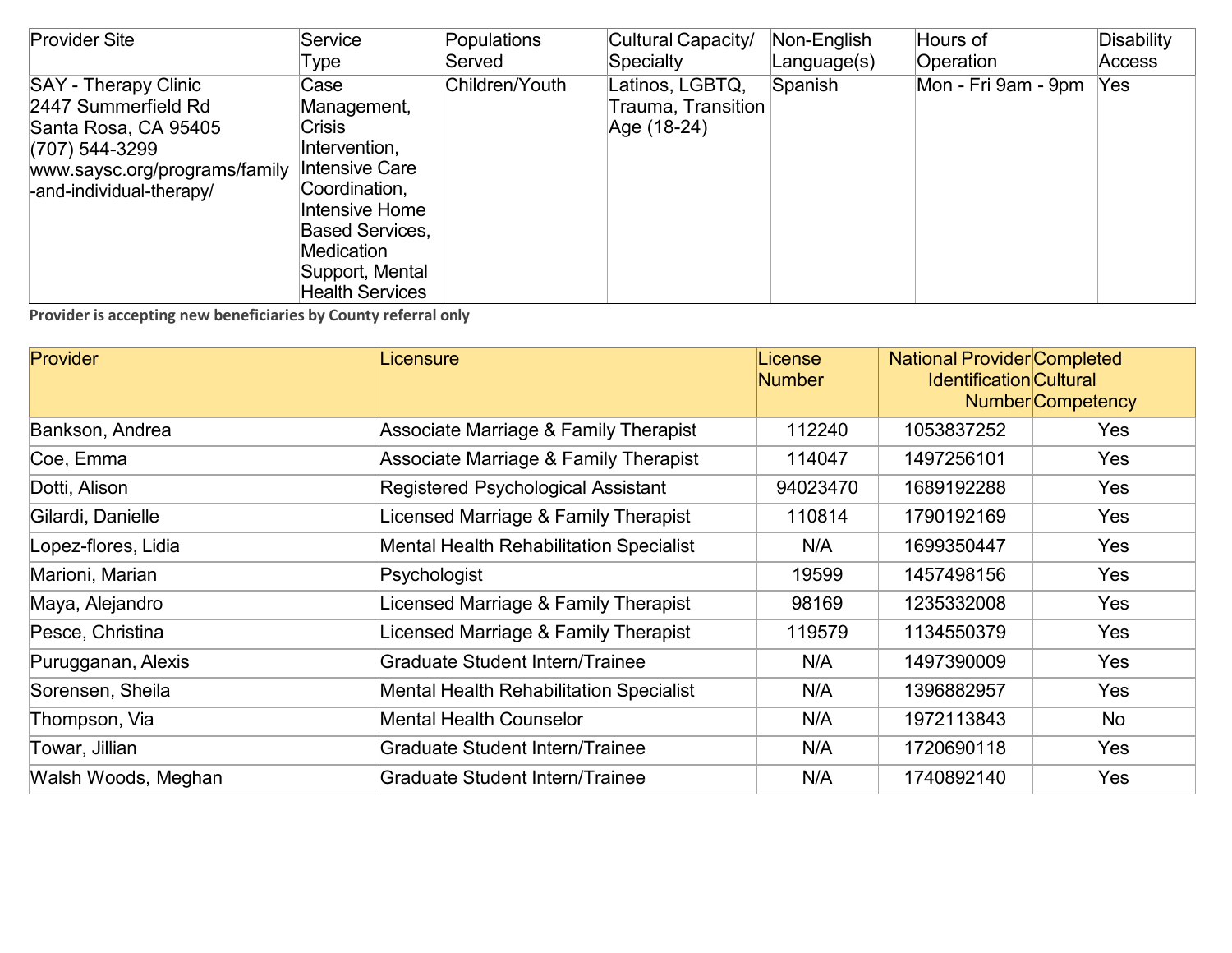| <b>Provider Site</b>                        | Service         | Populations | Cultural Capacity/ | Non-English | Hours of           | Disability |
|---------------------------------------------|-----------------|-------------|--------------------|-------------|--------------------|------------|
|                                             | Type            | Served      | Specialty          | Language(s) | Operation          | Access     |
| SCBH Adult Access Team 2225 Assessment,     |                 | All Ages    | Latinos, LGBTQ     | Spanish     | Mon-Fri 8 $a.m.-5$ | Yes        |
| Challenger Way Santa Rosa, CA Mental Health |                 |             |                    |             | p.m.               |            |
| 95407 (707) 565-6900                        | Services,       |             |                    |             |                    |            |
| http://sonomacounty.ca.gov/                 | Medication      |             |                    |             |                    |            |
| Health/Behavioral-Health/                   | Support, Crisis |             |                    |             |                    |            |
| Accessing-Mental-Health-                    | Intervention,   |             |                    |             |                    |            |
| Services/                                   | Case            |             |                    |             |                    |            |
|                                             | Management      |             |                    |             |                    |            |

| Provider         | Licensure                               | License<br><b>Number</b> | <b>National Provider Completed</b><br><b>Identification</b> Cultural | <b>Number</b> Competency |
|------------------|-----------------------------------------|--------------------------|----------------------------------------------------------------------|--------------------------|
| Araneo, Sophia   | <b>Associate Clinical Social Worker</b> | 89938                    | 1073024592                                                           | Yes                      |
| Burrill, Phillip | Licensed Marriage & Family Therapist    | 84557                    | 1740511609                                                           | Yes                      |
| Duran, Rudy      | <b>Registered Nurse</b>                 | 374418                   | 1568695229                                                           | <b>No</b>                |
| Hart, Todd       | Licensed Marriage & Family Therapist    | 121222                   | 1134455710                                                           | <b>No</b>                |
| Rogers, Natalie  | Licensed Marriage & Family Therapist    | 103943                   | 1316187313                                                           | Yes                      |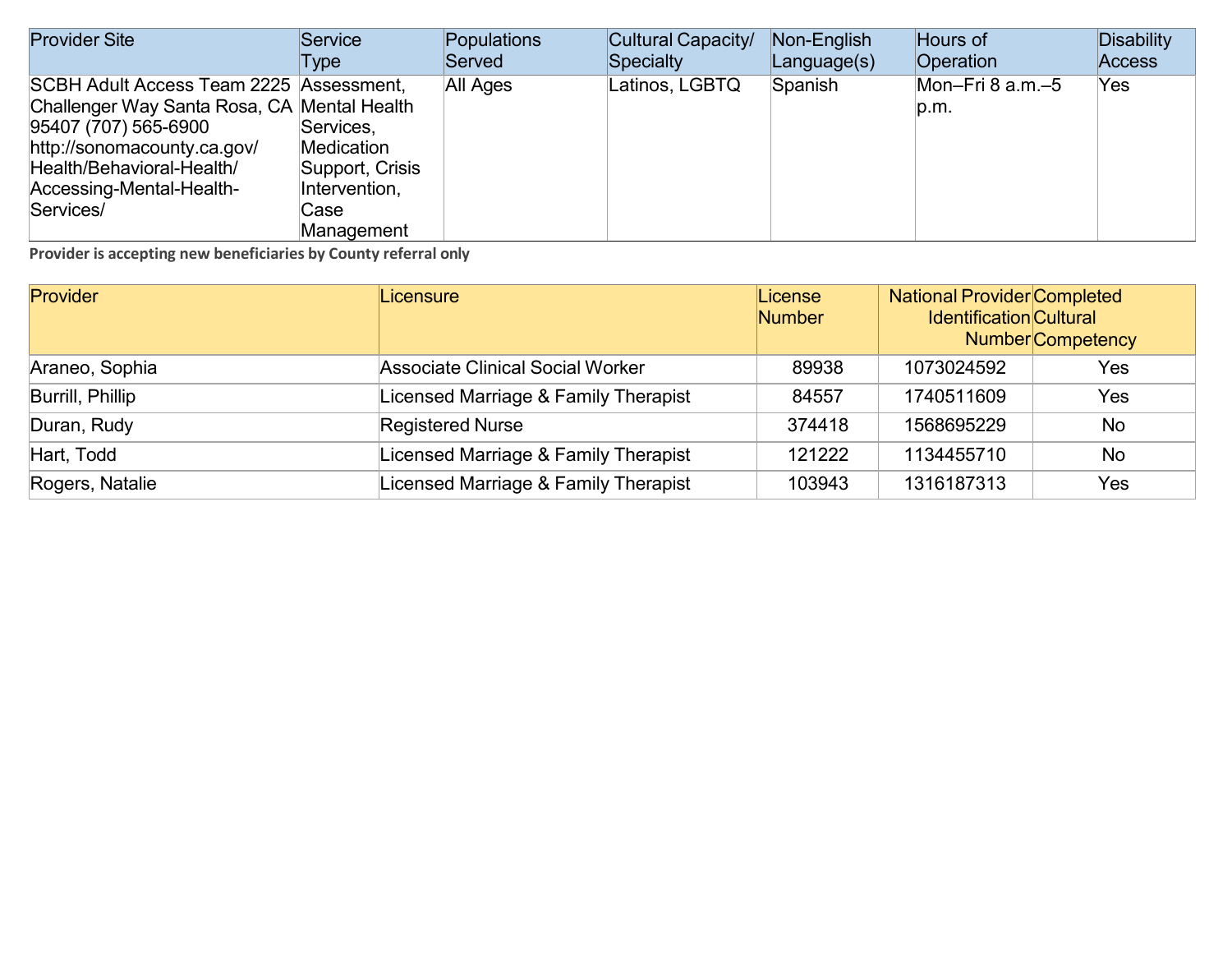| <b>Provider Site</b>                                                                     | Service         | Populations             | Cultural Capacity/ | Non-English       | Hours of              | Disability    |
|------------------------------------------------------------------------------------------|-----------------|-------------------------|--------------------|-------------------|-----------------------|---------------|
|                                                                                          | Type            | Served                  | Specialty          | $L$ anguage $(s)$ | <b>Operation</b>      | <b>Access</b> |
| <b>SCBH Adult Integrated Services Case</b>                                               |                 | <b>Adults and Older</b> | Latinos, LGBTQ     | Spanish           | Mon-Fri $8$ a.m. $-5$ | Yes           |
| 2245 Challenger Way Santa                                                                | Management,     | <b>Adults</b>           |                    |                   | D.m.                  |               |
| Rosa, CA 95407 (707) 565 4857 Crisis<br>http://sonomacounty.ca.gov/Health/ Intervention, |                 |                         |                    |                   |                       |               |
| Behavioral-Health/Integrated-                                                            | Mental Health   |                         |                    |                   |                       |               |
| Health-Team/                                                                             | <b>Services</b> |                         |                    |                   |                       |               |

| Provider          | Licensure                                      | License<br><b>Number</b> | <b>National Provider Completed</b><br><b>Identification Cultural</b> | <b>Number</b> Competency |
|-------------------|------------------------------------------------|--------------------------|----------------------------------------------------------------------|--------------------------|
| Badger, Kristie   | <b>Mental Health Rehabilitation Specialist</b> | N/A                      | 1639602238                                                           | Yes                      |
| Booth, Sumiko     | Licensed Clinical Social Worker                | 106888                   | 1508926031                                                           | <b>Yes</b>               |
| Burt, Angela      | Psychiatrist                                   | A93897                   | 1992890222                                                           | <b>No</b>                |
| Ellis, Lisa       | <b>Senior Client Support Specialist</b>        | N/A                      | 1194960864                                                           | No                       |
| Hernandez, Carlos | <b>Senior Client Support Specialist</b>        | N/A                      | 1568793016                                                           | <b>Yes</b>               |
| Herron, Johanna   | Licensed Marriage & Family Therapist           | 101175                   | 1528460144                                                           | Yes                      |
| Mccall, Ciara     | <b>Senior Client Support Specialist</b>        | N/A                      | 1902150824                                                           | Yes                      |
| McCully, Patrick  | <b>Senior Client Support Specialist</b>        | N/A                      | 1356570337                                                           | Yes                      |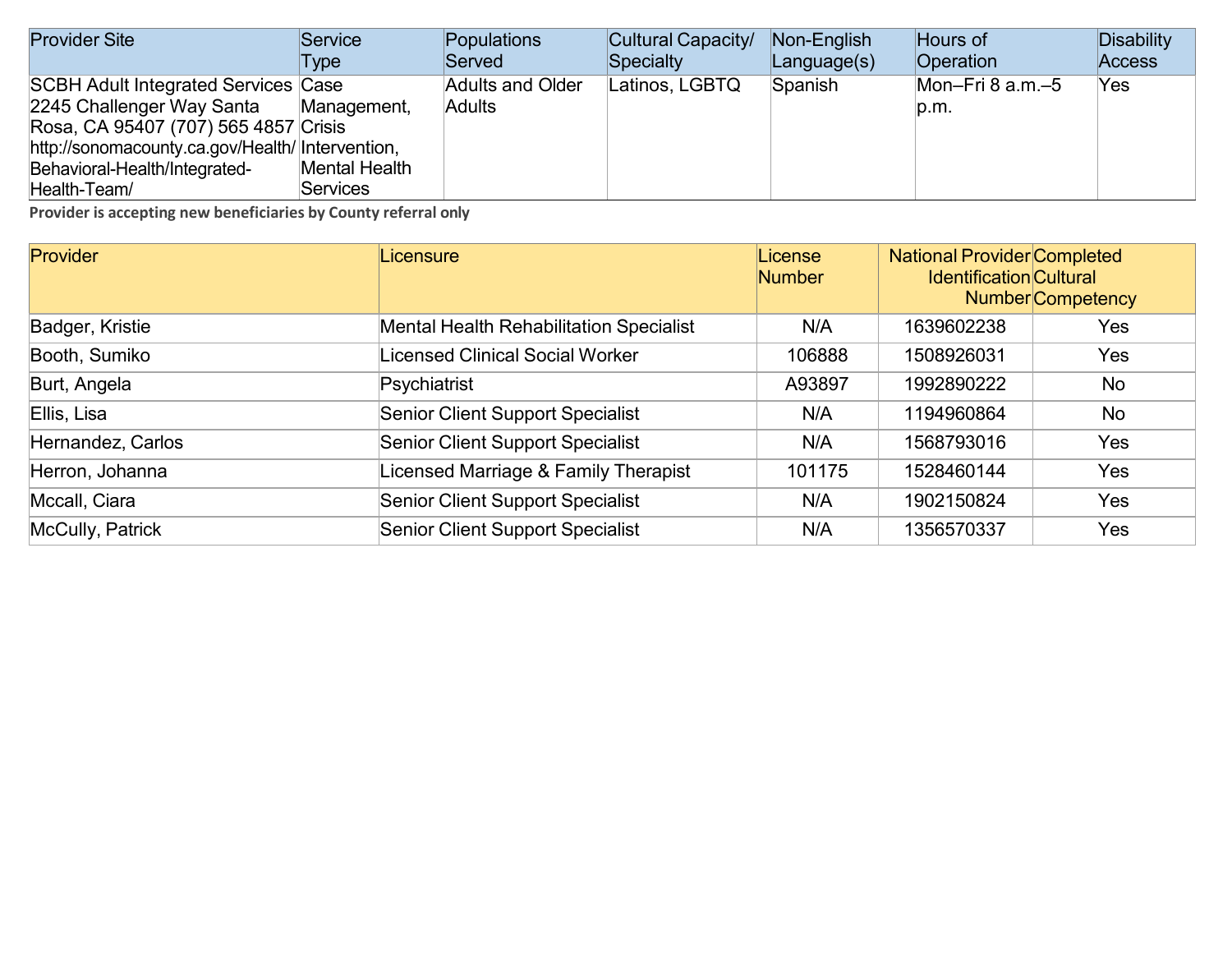| <b>Provider Site</b>                      | Service                | Populations   | Cultural Capacity/ | Non-English | Hours of              | Disability    |
|-------------------------------------------|------------------------|---------------|--------------------|-------------|-----------------------|---------------|
|                                           | Type                   | Served        | Specialty          | Language(s) | Operation             | <b>Access</b> |
| <b>SCBH Adult Medication Support Case</b> |                        | <b>Adults</b> | Latinos/as         | Spanish     | Mon-Fri $8$ a.m. $-5$ | Yes           |
| Services 2235 Challenger Way              | Management,            |               |                    |             | p.m.                  |               |
| Santa Rosa, CA 95407 (707)                | <b>Crisis</b>          |               |                    |             |                       |               |
| 565-4900                                  | Intervention,          |               |                    |             |                       |               |
| http://sonomacounty.ca.gov/               | Medication             |               |                    |             |                       |               |
| Health/Behavioral-Health/Adult-           | Support, Mental        |               |                    |             |                       |               |
| Services/                                 | <b>Health Services</b> |               |                    |             |                       |               |

| <b>Provider</b>       | Licensure                              | License<br><b>Number</b> | <b>National Provider Completed</b><br><b>Identification Cultural</b> | <b>Number</b> Competency |
|-----------------------|----------------------------------------|--------------------------|----------------------------------------------------------------------|--------------------------|
| Acuna, Robert         | <b>Public Health Nurse</b>             | 87802                    | 1912457326                                                           | Yes                      |
| Baker, Agata          | <b>Graduate Student Intern/Trainee</b> | n/a                      | 1578237293                                                           | No                       |
| Bravo, Gary           | Psychiatrist                           | G53626                   | 1669536009                                                           | Yes                      |
| Burt, Angela          | Psychiatrist                           | A93897                   | 1992890222                                                           | No                       |
| Carreno Ramirez, Jose | <b>Registered Nurse</b>                | 776861                   | 1033477724                                                           | Yes                      |
| Grob, Phillip         | Psychiatrist                           | G85079                   | 1588725253                                                           | No                       |
| Harrison, Ari         | Psychiatrist                           | A69637                   | 1386706927                                                           | No                       |
| Jenkins, Kathleen     | <b>Registered Nurse</b>                | 778091                   | 1952747164                                                           | Yes                      |
| Moran, Lisa           | Psychiatrist                           | A60976                   | 1154399723                                                           | No                       |
| Nichols, David        | <b>Registered Nurse</b>                | 795142                   | 1588933592                                                           | No                       |
| Rothberg, Jill        | Psychiatrist                           | A69666                   | 1811044407                                                           | No                       |
| Soled, Jacob          | <b>Registered Nurse</b>                | 95171379                 | 1326693326                                                           | Yes                      |
| Tepper, Paul          | <b>Registered Nurse</b>                | 95053437                 | 1861942484                                                           | Yes                      |
| Tsai, Tiffany         | Psychiatrist                           | A106162                  | 1043483431                                                           | No                       |
| Zhang, Kevin          | Psychiatrist                           | A 139244                 | 1225370885                                                           | No                       |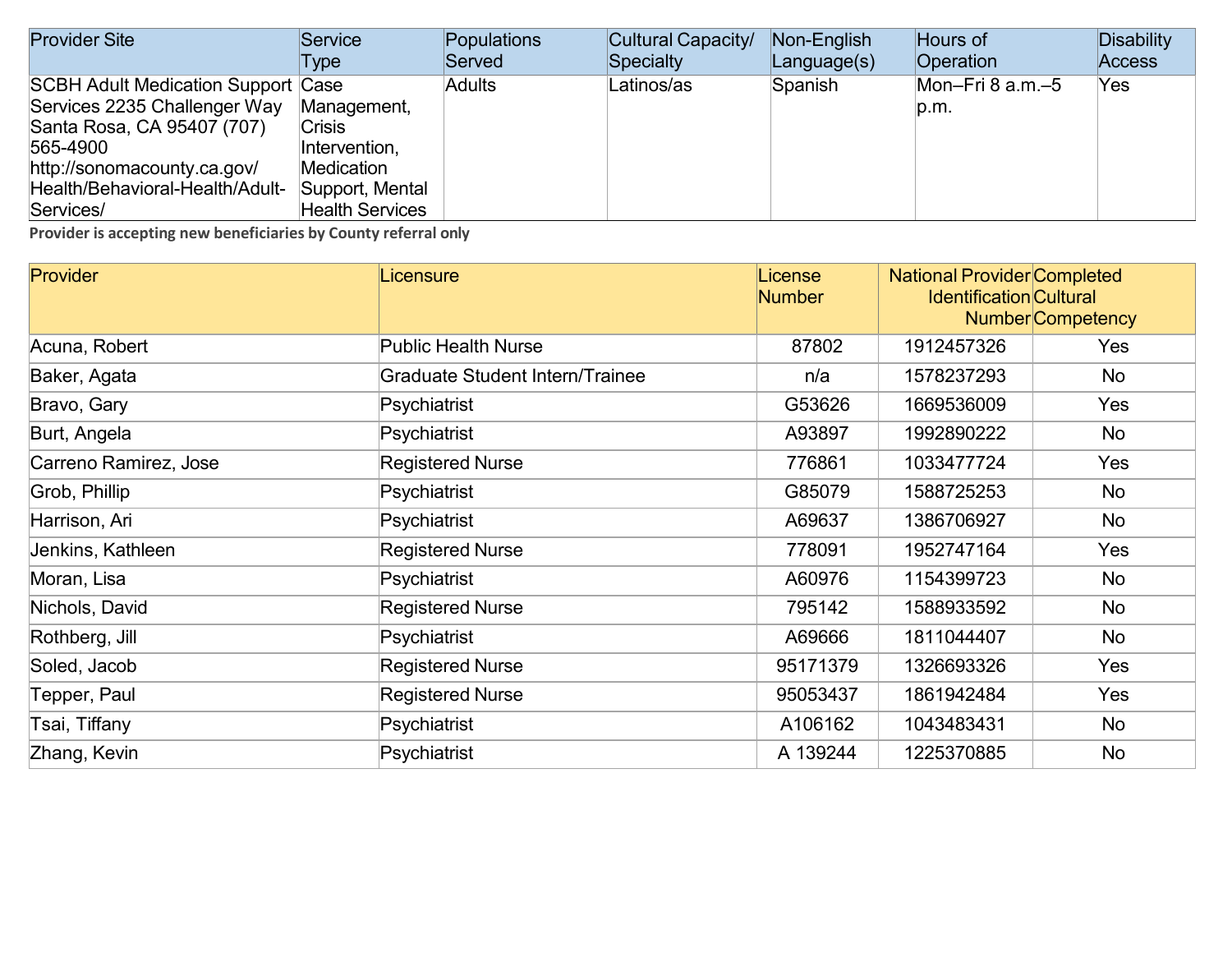| <b>Provider Site</b>                                                                                                                                                                                          | Service                                                           | Populations   | Cultural Capacity/ | Non-English       | Hours of                   | <b>Disability</b> |
|---------------------------------------------------------------------------------------------------------------------------------------------------------------------------------------------------------------|-------------------------------------------------------------------|---------------|--------------------|-------------------|----------------------------|-------------------|
|                                                                                                                                                                                                               | Type                                                              | Served        | Specialty          | $L$ anguage $(s)$ | Operation                  | <b>Access</b>     |
| <b>SCBH Collaborative Treatment</b><br>and Recovery Team (CTRT)<br>2245 Challenger Way Santa<br>Rosa, CA 95407 (707) 565-4857 Intervention,<br>http://sonomacounty.ca.gov/<br>Health/Behavioral-Health/Adult- | Case<br>Management,<br><b>Crisis</b><br>Mental Health<br>Services | <b>Adults</b> | Latinos, LGBTQ     | Spanish           | Mon-Fri 8 $a.m.-5$<br>p.m. | Yes               |
| Services/                                                                                                                                                                                                     |                                                                   |               |                    |                   |                            |                   |

| Provider             | Licensure                                       | License<br>Number | <b>National Provider Completed</b><br><b>Identification</b> Cultural | <b>Number</b> Competency |
|----------------------|-------------------------------------------------|-------------------|----------------------------------------------------------------------|--------------------------|
| Esbit, Bernice "bea" | Associate Marriage & Family Therapist           | 120359            | 1649829946                                                           | Yes                      |
| Kennemer, Kenne      | <b>Licensed Professional Clinical Counselor</b> | 1421              | 1114121621                                                           | Yes                      |
| Simanonok, Erica     | <b>Associate Clinical Social Worker</b>         | 88388             | 1174868582                                                           | Yes                      |
| Skuljan, Ronni       | <b>Mental Health Rehabilitation Specialist</b>  | N/A               | 1871186239                                                           | No                       |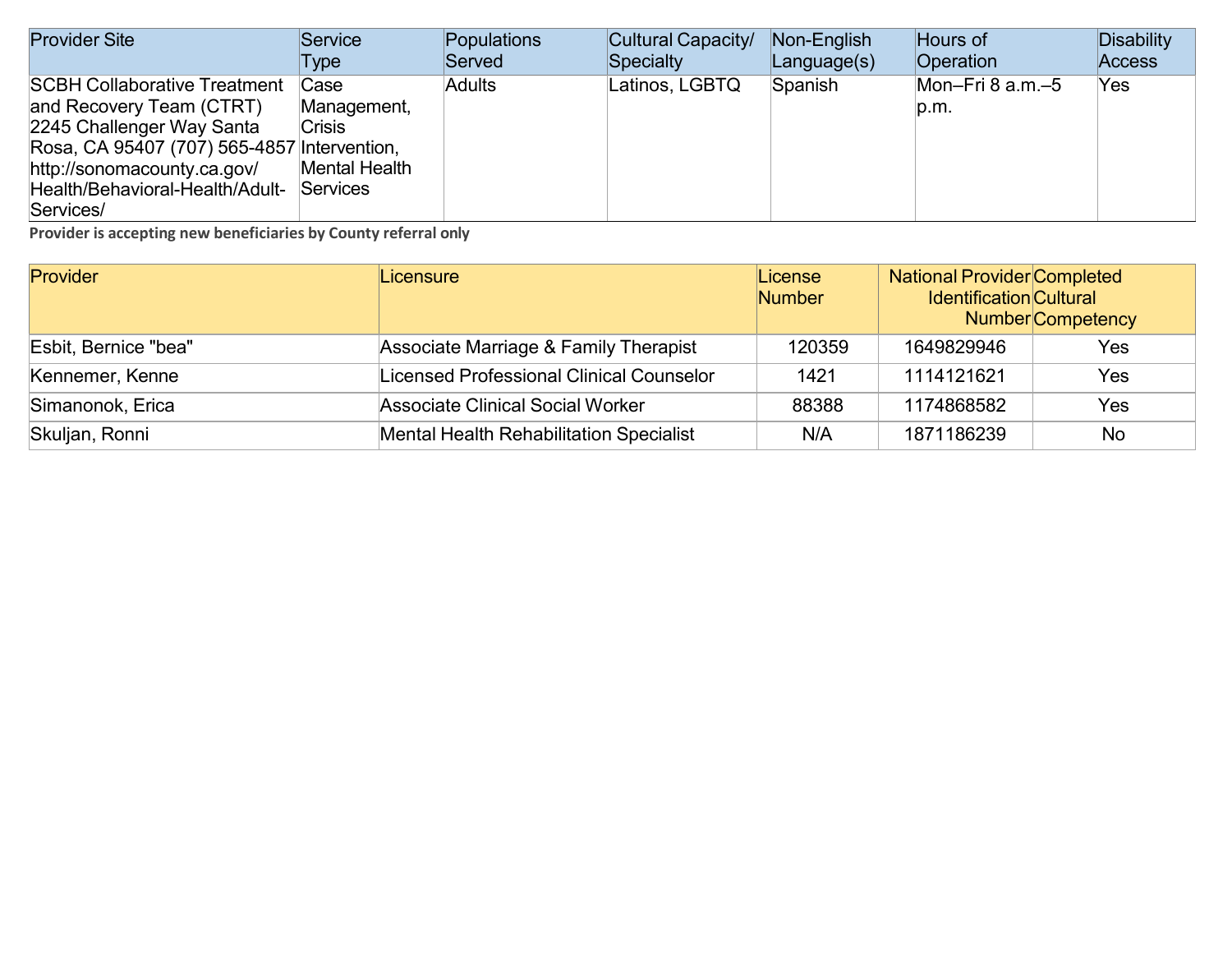| <b>Provider Site</b>                      | Service                | Populations   | Cultural Capacity/ | Non-English       | Hours of            | Disability    |
|-------------------------------------------|------------------------|---------------|--------------------|-------------------|---------------------|---------------|
|                                           | Type                   | Served        | Specialty          | $L$ anguage $(s)$ | Operation           | <b>Access</b> |
| <b>SCBH Community Mental Health Case</b>  |                        | <b>Adults</b> | Latinos, LGBTQ     | Spanish           | Mon or Fri 8am $-5$ | Yes           |
| Center – Cloverdale 140 South Management, |                        |               |                    |                   | pm                  |               |
| Cloverdale Blvd Cloverdale, CA Crisis     |                        |               |                    |                   |                     |               |
| 95425 (707) 8947-6436                     | Intervention,          |               |                    |                   |                     |               |
| http://sonomacounty.ca.gov/               | Medication             |               |                    |                   |                     |               |
| Health/Behavioral-Health/                 | Support, Mental        |               |                    |                   |                     |               |
| Community-Mental-Health-                  | <b>Health Services</b> |               |                    |                   |                     |               |
| Centers/                                  |                        |               |                    |                   |                     |               |

| Provider           | Licensure                             | License<br><b>Number</b> | <b>National Provider Completed</b><br><b>Identification Cultural</b> | <b>Number</b> Competency |
|--------------------|---------------------------------------|--------------------------|----------------------------------------------------------------------|--------------------------|
| Lambert, Frederich | <b>Registered Nurse</b>               | 840670                   | 1245621572                                                           | Yes                      |
| Lusher, Tess       | Psychiatrist                          | A43954                   | 1548210099                                                           | <b>No</b>                |
| Maxwell, Clare     | Psychiatrist                          | A 99395                  | 1548452519                                                           | <b>No</b>                |
| Moller, Lennart    | Psychiatrist                          | G83650                   | 1336224237                                                           | <b>No</b>                |
| Prieskorn, Erin    | Associate Marriage & Family Therapist | 118310                   | 1841755931                                                           | <b>No</b>                |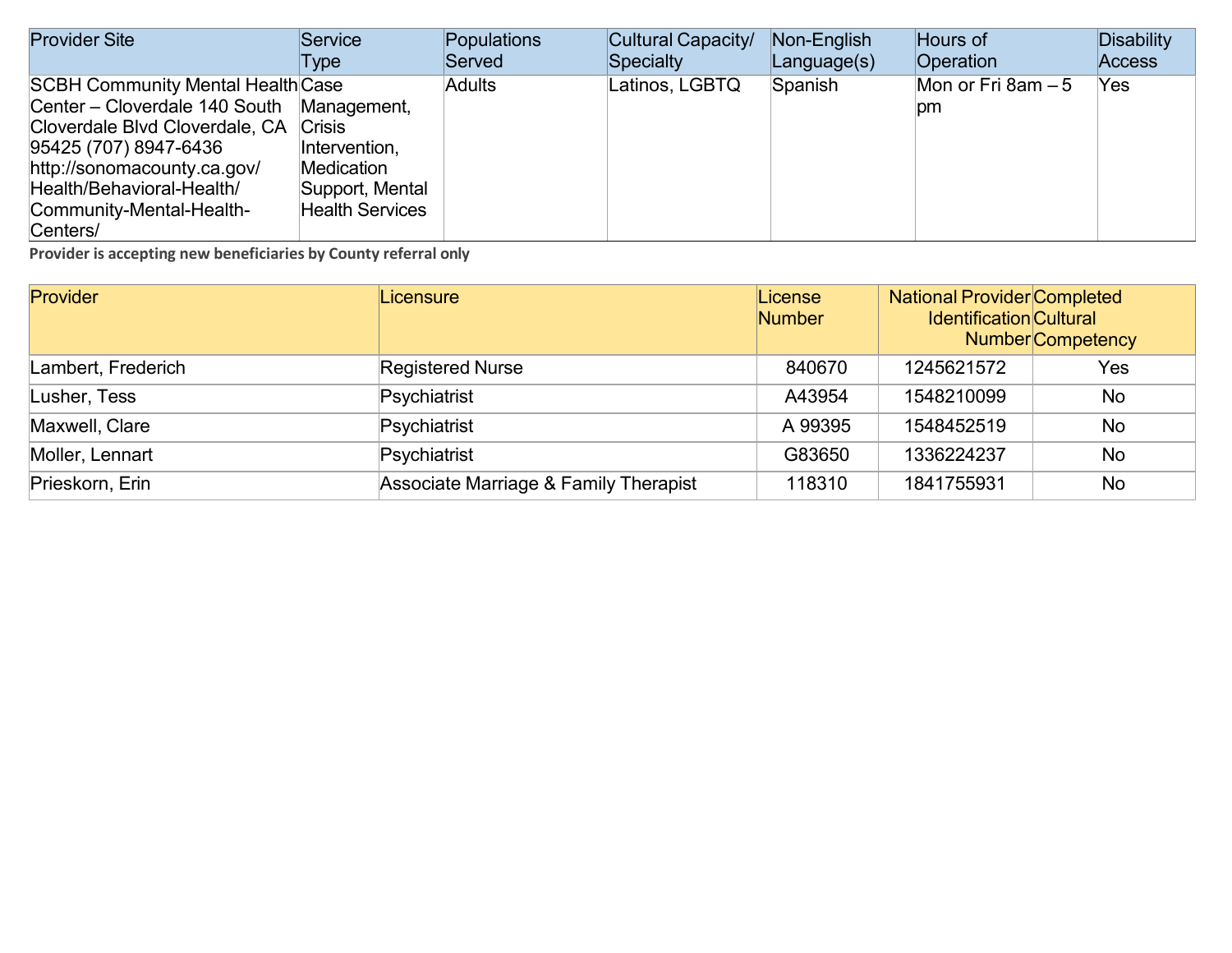| <b>Provider Site</b>                     | Service                | Populations   | Cultural Capacity/ | Non-English | Hours of                | Disability |
|------------------------------------------|------------------------|---------------|--------------------|-------------|-------------------------|------------|
|                                          | Type                   | Served        | Specialty          | Language(s) | Operation               | Access     |
| <b>SCBH Community Mental Health Case</b> |                        | <b>Adults</b> | Latinos, LGBTQ     | Spanish     | Tues & Thurs 10am - Yes |            |
| Center - Guerneville 16390               | Management,            |               |                    |             | 5 <sub>pm</sub>         |            |
| Main St Guerneville, CA 95446            | <b>Crisis</b>          |               |                    |             |                         |            |
| $(707)$ 565-1200                         | Intervention,          |               |                    |             |                         |            |
| http://sonomacounty.ca.gov/              | Medication             |               |                    |             |                         |            |
| Health/Behavioral-Health/                | Support, Mental        |               |                    |             |                         |            |
| Community-Mental-Health-                 | <b>Health Services</b> |               |                    |             |                         |            |
| Centers/                                 |                        |               |                    |             |                         |            |

| Provider              | Licensure                                      | License<br><b>Number</b> | <b>National Provider Completed</b><br><b>Identification</b> Cultural | <b>Number</b> Competency |
|-----------------------|------------------------------------------------|--------------------------|----------------------------------------------------------------------|--------------------------|
| Ehrlich, Neil         | Psychiatrist                                   | G23599                   | 1013078625                                                           | <b>No</b>                |
| Johnston, Christopher | <b>Mental Health Rehabilitation Specialist</b> | N/A                      | 1710211164                                                           | Yes                      |
| Lambert, Frederich    | <b>Registered Nurse</b>                        | 840670                   | 1245621572                                                           | Yes                      |
| Moller, Lennart       | Psychiatrist                                   | G83650                   | 1336224237                                                           | <b>No</b>                |
| Prieskorn, Erin       | Associate Marriage & Family Therapist          | 118310                   | 1841755931                                                           | No                       |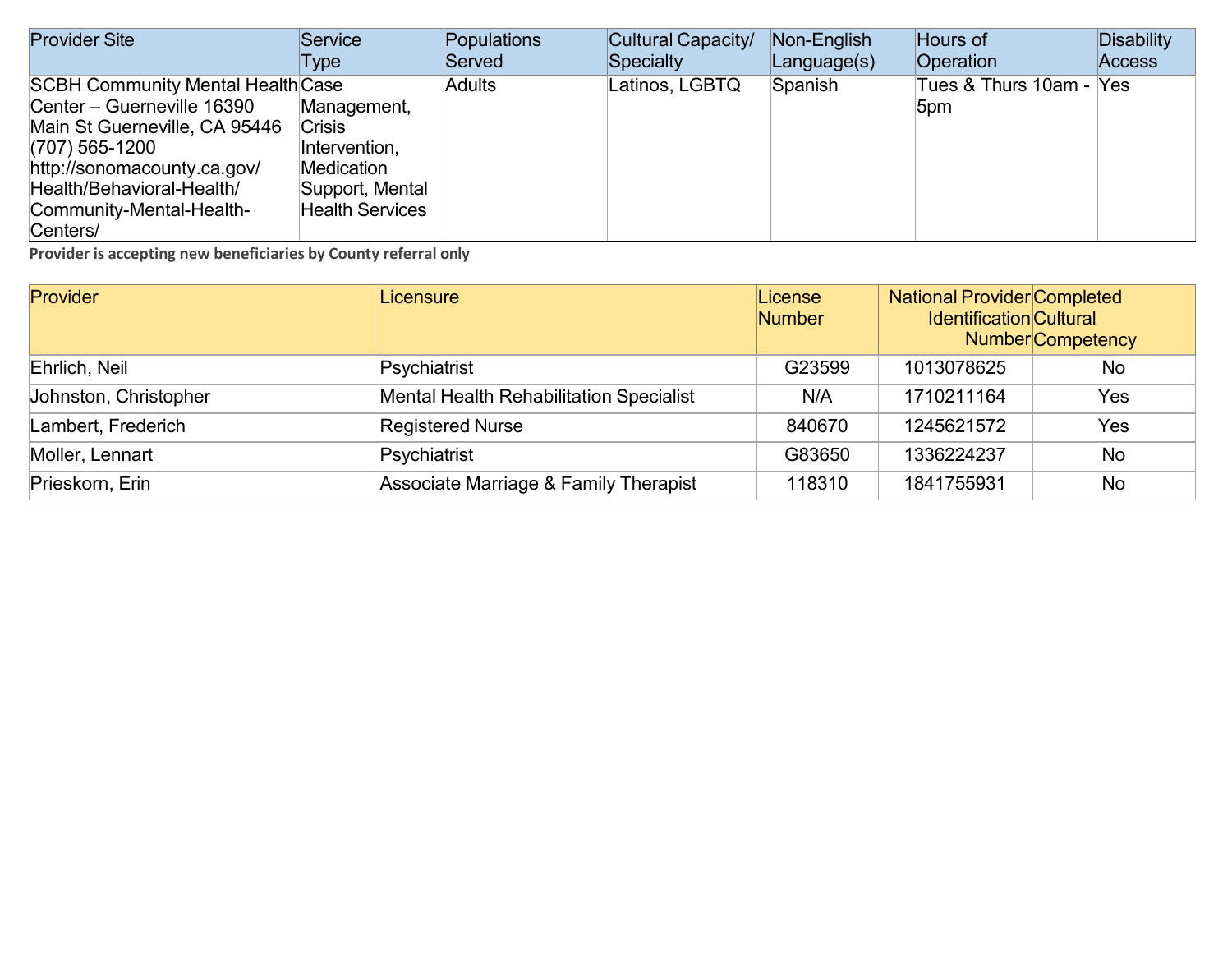| <b>Provider Site</b>                     | Service                | Populations   | Cultural Capacity/ | Non-English | Hours of           | Disability |
|------------------------------------------|------------------------|---------------|--------------------|-------------|--------------------|------------|
|                                          | Type                   | Served        | Specialty          | Language(s) | Operation          | Access     |
| <b>SCBH Community Mental Health Case</b> |                        | <b>Adults</b> | Latinos, LGBTQ     | Spanish     | Mon-Fri 8 $a.m.-5$ | Yes        |
| Center - Petaluma 5350 Old               | Management,            |               |                    |             | p.m                |            |
| Redwood Hwy Petaluma, CA                 | <b>Crisis</b>          |               |                    |             |                    |            |
| 94959 (707) 565-1270                     | Intervention,          |               |                    |             |                    |            |
| http://sonomacounty.ca.gov/              | Medication             |               |                    |             |                    |            |
| Health/Behavioral-Health/                | Support, Mental        |               |                    |             |                    |            |
| Community-Mental-Health-                 | <b>Health Services</b> |               |                    |             |                    |            |
| Centers/                                 |                        |               |                    |             |                    |            |

| Provider           | Licensure                               | License<br><b>Number</b> | <b>National Provider Completed</b><br><b>Identification Cultural</b> | <b>Number</b> Competency |
|--------------------|-----------------------------------------|--------------------------|----------------------------------------------------------------------|--------------------------|
| Dolne, Lisabel     | <b>Senior Client Support Specialist</b> | N/A                      | 1457723710                                                           | Yes                      |
| Garber, Lindsey    | <b>Associate Clinical Social Worker</b> | 95430                    | 1073021119                                                           | Yes                      |
| Lambert, Frederich | <b>Registered Nurse</b>                 | 840670                   | 1245621572                                                           | Yes                      |
| Martinez, Zoe      | Psychiatrist                            | A84180                   | 1740319581                                                           | No                       |
| Moller, Lennart    | Psychiatrist                            | G83650                   | 1336224237                                                           | <b>No</b>                |
| Pavini, Amadeu     | <b>Senior Client Support Specialist</b> | N/A                      | 1215128921                                                           | Yes                      |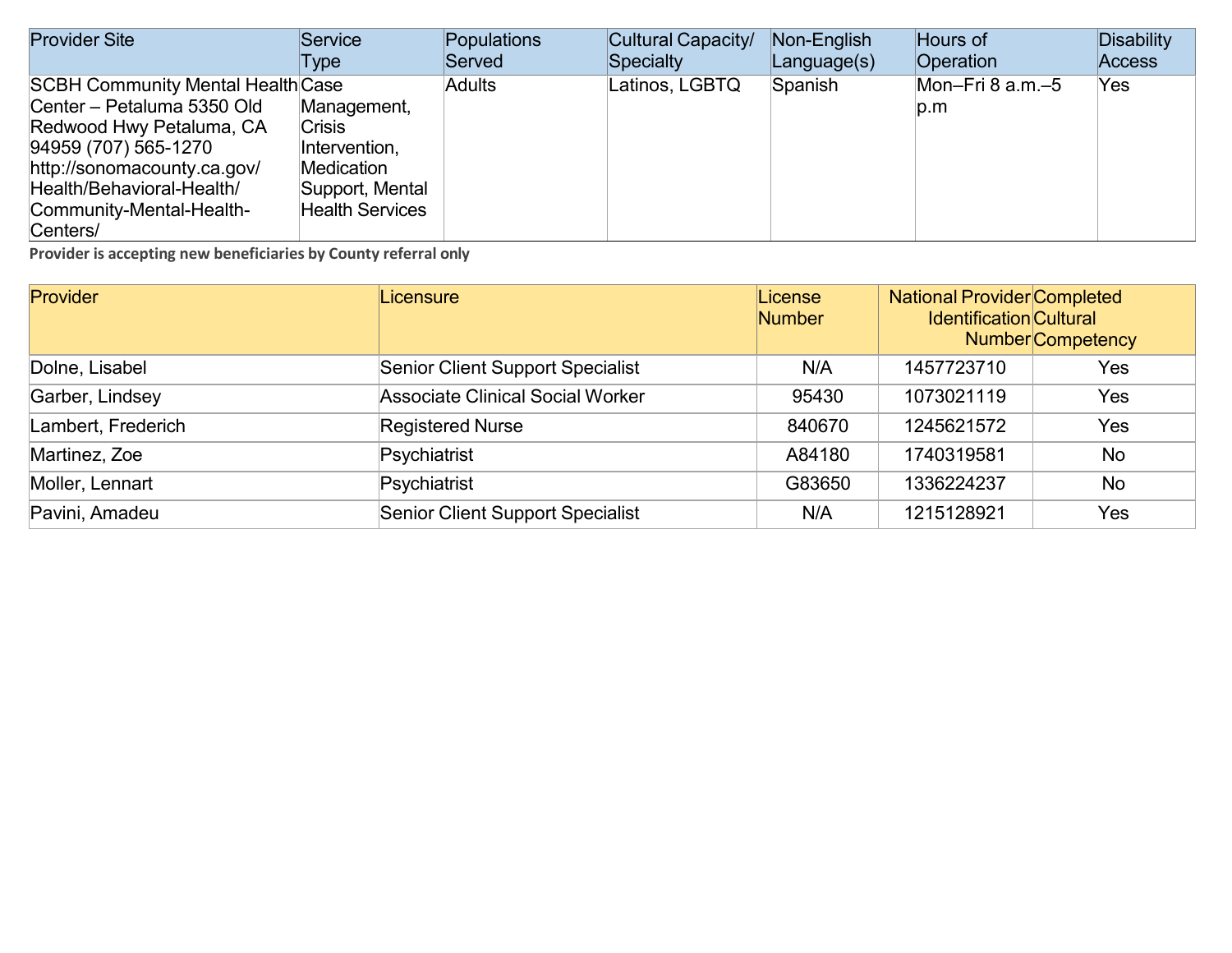| <b>Provider Site</b>                          | Service                | Populations   | Cultural Capacity/ | Non-English       | Hours of            | Disability    |
|-----------------------------------------------|------------------------|---------------|--------------------|-------------------|---------------------|---------------|
|                                               | Type                   | Served        | Specialty          | $L$ anguage $(s)$ | Operation           | <b>Access</b> |
| <b>SCBH Community Mental Health Case</b>      |                        | <b>Adults</b> | Latinos, LGBTQ     | Spanish           | 1st & 3rd Thurs 8a- | Yes           |
| Center - Sonoma 810 Grove St Management,      |                        |               |                    |                   | 5pm                 |               |
| Sonoma, CA 95476 (707 565-                    | <b>Crisis</b>          |               |                    |                   |                     |               |
| 7142                                          | Intervention,          |               |                    |                   |                     |               |
| http://sonomacounty.ca.gov/Health/ Medication |                        |               |                    |                   |                     |               |
| Behavioral-Health/Community-                  | Support, Mental        |               |                    |                   |                     |               |
| Mental-Health-Centers/                        | <b>Health Services</b> |               |                    |                   |                     |               |

| Provider           | Licensure                               | License<br><b>Number</b> | <b>National Provider Completed</b><br><b>Identification</b> Cultural | <b>Number</b> Competency |
|--------------------|-----------------------------------------|--------------------------|----------------------------------------------------------------------|--------------------------|
| Dolne, Lisabel     | <b>Senior Client Support Specialist</b> | N/A                      | 1457723710                                                           | Yes                      |
| Lambert, Frederich | <b>Registered Nurse</b>                 | 840670                   | 1245621572                                                           | Yes                      |
| Martinez, Zoe      | Psychiatrist                            | A84180                   | 1740319581                                                           | No                       |
| Moller, Lennart    | Psychiatrist                            | G83650                   | 1336224237                                                           | <b>No</b>                |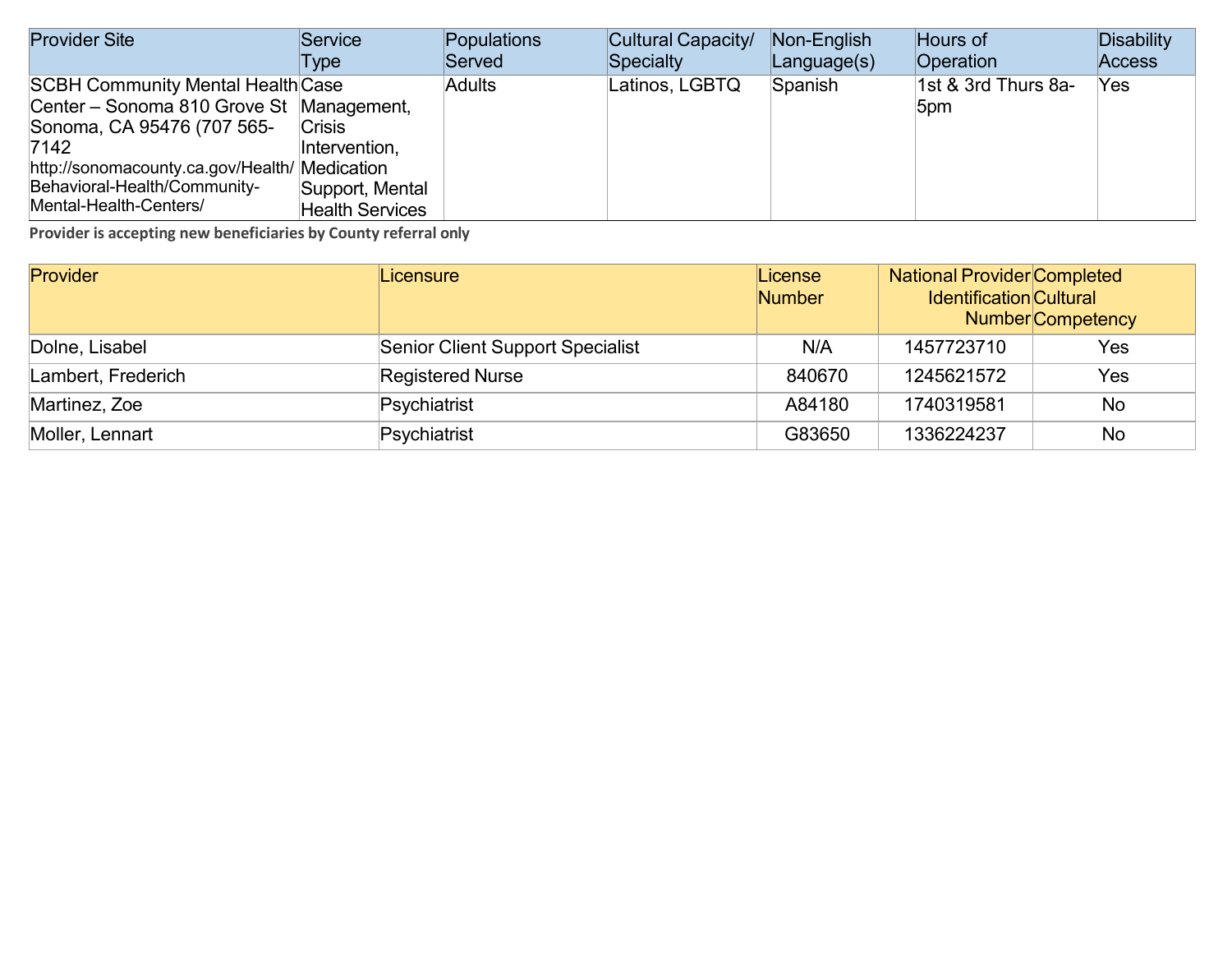| <b>Provider Site</b>                                                                                     | Service                                               | <b>Populations</b> | Cultural Capacity/ | Non-English | Hours of  | Disability    |
|----------------------------------------------------------------------------------------------------------|-------------------------------------------------------|--------------------|--------------------|-------------|-----------|---------------|
|                                                                                                          | Type                                                  | Served             | Specialty          | Language(s) | Operation | <b>Access</b> |
| <b>SCBH Crisis Stabilization Unit</b><br>2225 Challenger Way<br>Santa Rosa, CA 95407<br>$(707)$ 576-8181 | <b>Crisis</b><br>Stabilization,<br>Case<br>Management | All Ages           | Latinos, LGBTQ     | Spanish     | 24/7      | Yes           |

| Provider            | Licensure                                        | License<br><b>Number</b> |            | <b>National Provider Completed</b><br><b>Identification Cultural</b><br><b>Number</b> Competency |  |
|---------------------|--------------------------------------------------|--------------------------|------------|--------------------------------------------------------------------------------------------------|--|
| Acuna, Robert       | <b>Public Health Nurse</b>                       | 87802                    | 1912457326 | Yes                                                                                              |  |
| Angeloni, Joseph    | <b>Associate Clinical Social Worker</b>          | 102898                   | 1982026126 | <b>No</b>                                                                                        |  |
| Atkinson, Christina | Licensed Marriage & Family Therapist             | 104011                   | 1356753875 | <b>No</b>                                                                                        |  |
| Avina, Maria        | <b>Associate Marriage &amp; Family Therapist</b> | 85791                    | 1649790791 | <b>No</b>                                                                                        |  |
| Baron, Maria        | <b>Registered Nurse</b>                          | 754636                   | 1891319455 | <b>No</b>                                                                                        |  |
| Berndt, Andrew      | <b>Associate Clinical Social Worker</b>          | 78781                    | 1245602937 | Yes                                                                                              |  |
| <b>Blake, Katie</b> | Licensed Clinical Social Worker                  | 93792                    | 1104375393 | Yes                                                                                              |  |
| Bravo, Gary         | Psychiatrist                                     | G53626                   | 1669536009 | Yes                                                                                              |  |
| Brewer, Theresa     | <b>Licensed Vocational Nurse</b>                 | 205315                   | 1326611302 | <b>No</b>                                                                                        |  |
| Butler, Caitlin     | <b>Associate Marriage &amp; Family Therapist</b> | 120430                   | 1457964710 | <b>No</b>                                                                                        |  |
| Darrow, Marjorie    | Licensed Marriage & Family Therapist             | 91142                    | 1851836902 | <b>No</b>                                                                                        |  |
| Dent, Sally         | <b>Registered Nurse</b>                          | 525282                   | 1699836973 | <b>No</b>                                                                                        |  |
| Dudley, Robert      | Licensed Marriage & Family Therapist             | 90336                    | 1477908028 | <b>No</b>                                                                                        |  |
| Fleming, Victoria   | Licensed Clinical Social Worker                  | 28404                    | 1639295348 | No                                                                                               |  |
| Fox, Shawnna        | <b>Registered Nurse</b>                          | 778645                   | 1417485509 | Yes                                                                                              |  |
| Gill, Prabhjot      | <b>Registered Nurse</b>                          | 95237192                 | 1093391070 | <b>No</b>                                                                                        |  |
| Grob, Phillip       | Psychiatrist                                     | G85079                   | 1588725253 | <b>No</b>                                                                                        |  |
| Harford, Leslie     | Physician Assistant                              | 15746                    | 1114164027 | Yes                                                                                              |  |
| Hargitt, Katherine  | Psychologist                                     | 26539                    | 1407936685 | <b>No</b>                                                                                        |  |

| Provider | <b>Licensure</b> | License | <b>National Provider Completed</b> |                          |
|----------|------------------|---------|------------------------------------|--------------------------|
|          |                  | Number  | <b>Identification Cultural</b>     |                          |
|          |                  |         |                                    | <b>Number</b> Competency |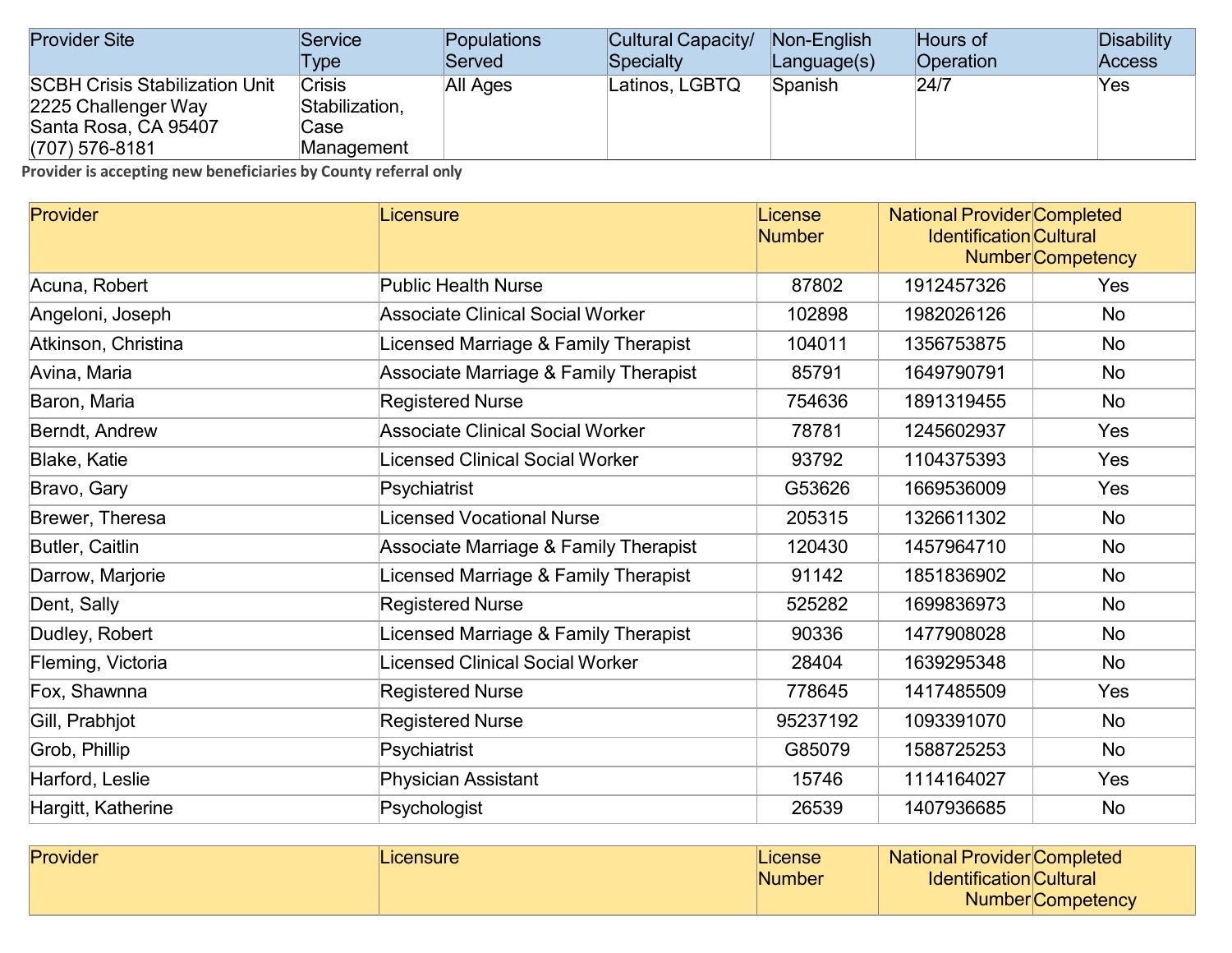| Heldt, Rhonda         | Psychologist                                     | 18160    | 1093992869 | <b>No</b> |
|-----------------------|--------------------------------------------------|----------|------------|-----------|
| Jespersen, Lori       | Psychologist                                     | 21873    | 1013187194 | <b>No</b> |
| Johnson, Jessica      | <b>Registered Nurse</b>                          | 95154863 | 1134747165 | <b>No</b> |
| Johnson, Sarah        | <b>Registered Nurse</b>                          | 691242   | 1447774591 | No        |
| Keita, Ibrahim        | <b>Licensed Vocational Nurse</b>                 | 165363   | 1184171134 | <b>No</b> |
| Kidd, Monica          | <b>Registered Nurse</b>                          | 95190174 | 1932763596 | <b>No</b> |
| Koelling, Stephanie   | Psychiatric Technician                           | 33237    | 1003244310 | <b>No</b> |
| Kothapalli, Naga      | Psychiatrist                                     | A 146693 | 1619301579 | <b>No</b> |
| Leach, Jillian        | <b>Registered Nurse</b>                          | 95170866 | 1336772540 | <b>No</b> |
| Leupold, Stephen      | Licensed Marriage & Family Therapist             | 40562    | 1861915498 | No        |
| Lopez, Jessica        | Psychiatric Technician                           | 37096    | 1659884864 | Yes       |
| Madrid, Jennifer      | Psychiatric Technician                           | 34767    | 1578912481 | <b>No</b> |
| Magoulas, Irenne      | <b>Licensed Clinical Social Worker</b>           | 22595    | 1558543975 | Yes       |
| Markham, John         | <b>Senior Client Support Specialist</b>          | N/A      | 1881826857 | Yes       |
| Monsour, Rebecca      | <b>Registered Nurse</b>                          | 761923   | 1356504740 | <b>No</b> |
| Moran, Lisa           | Psychiatrist                                     | A60976   | 1154399723 | No        |
| Moreno, Maria         | <b>Associate Professional Clinical Counselor</b> | 8158     | 1740762871 | Yes       |
| Nganga, Beatrice      | <b>Registered Nurse</b>                          | 95160869 | 1639790439 | <b>No</b> |
| Oakes Iodence, Andrea | <b>Registered Nurse</b>                          | 844640   | 1518348598 | <b>No</b> |
| Oakes, Andrea         | <b>Registered Nurse</b>                          | 844640   | 1518348598 | No        |
| Pabros, Cheryl        | <b>Licensed Vocational Nurse</b>                 | 127968   | 1386814887 | <b>No</b> |
| Phung, Jenny          | <b>Associate Clinical Social Worker</b>          | 85539    | 1730798273 | No        |
| Pines, Patti          | Licensed Marriage & Family Therapist             | 25090    | 1346397049 | No        |
| Renz, Genai           | <b>Licensed Vocational Nurse</b>                 | 282037   | 1831630847 | <b>No</b> |
| Rodriguez, Jolene     | <b>Associate Professional Clinical Counselor</b> | 11054    | 1710570684 | <b>No</b> |
| Romo, Cassandra       | <b>Associate Professional Clinical Counselor</b> | 11411    | 1578927455 | <b>No</b> |
| Shabazz, Maureen      | <b>Associate Clinical Social Worker</b>          | 96908    | 1003343625 | <b>No</b> |
| Valadez, Chelsea      | <b>Registered Nurse</b>                          | 95170516 | 1437725272 | <b>No</b> |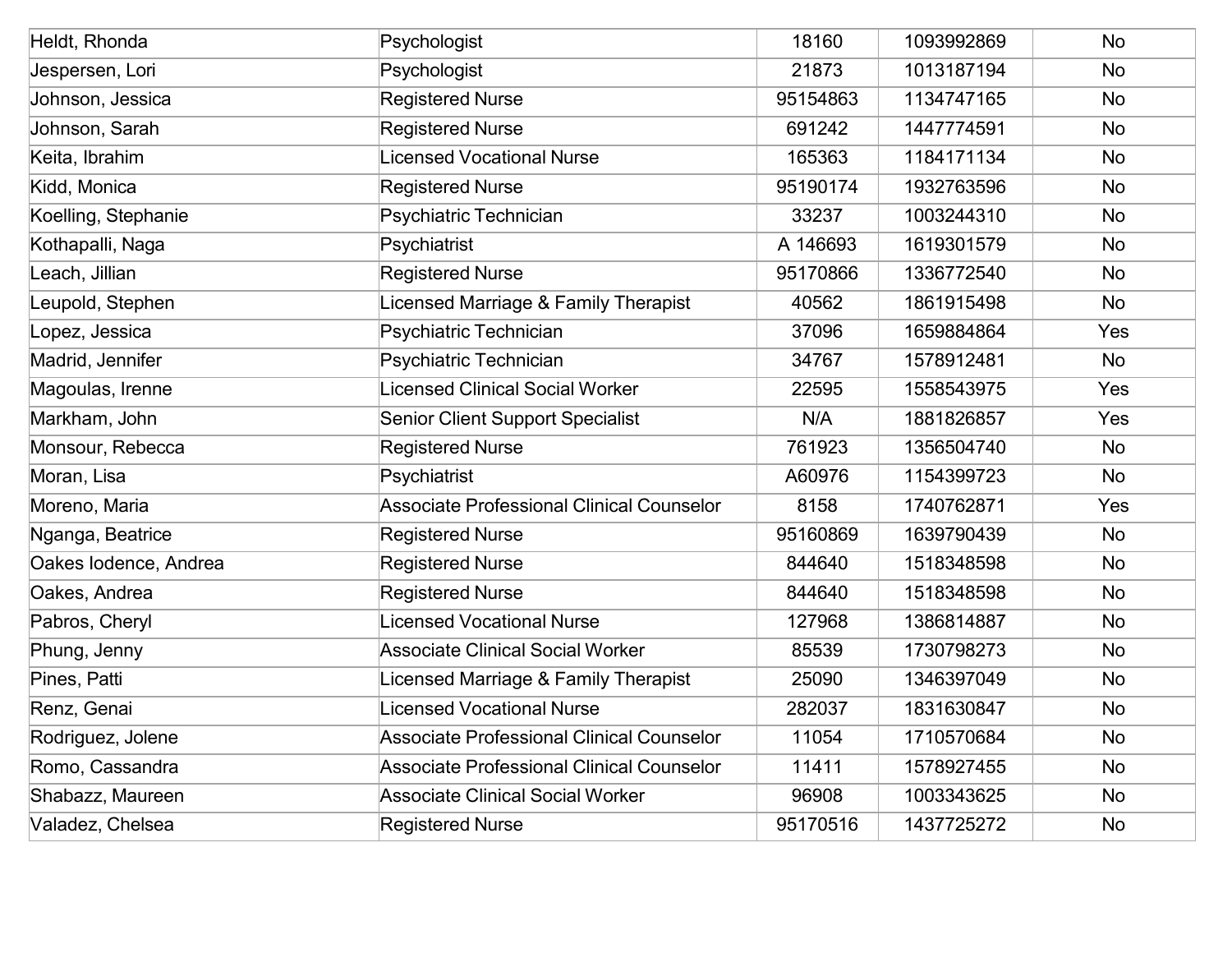| Provider          | Licensure                             | License<br><b>Number</b> | <b>National Provider Completed</b><br><b>Identification Cultural</b> | <b>Number</b> Competency |
|-------------------|---------------------------------------|--------------------------|----------------------------------------------------------------------|--------------------------|
| Von Arx, Connie   | Associate Marriage & Family Therapist | 109129                   | 1891031985                                                           | Yes                      |
| Watkins, Philippa | Licensed Marriage & Family Therapist  | 97086                    | 1831520477                                                           | <b>No</b>                |
| Williams, Jamal   | <b>Registered Nurse</b>               | 95133960                 | 1811575194                                                           | <b>No</b>                |
| Zanga, Chanda     | Licensed Vocational Nurse             | 700421                   | 1437614849                                                           | No                       |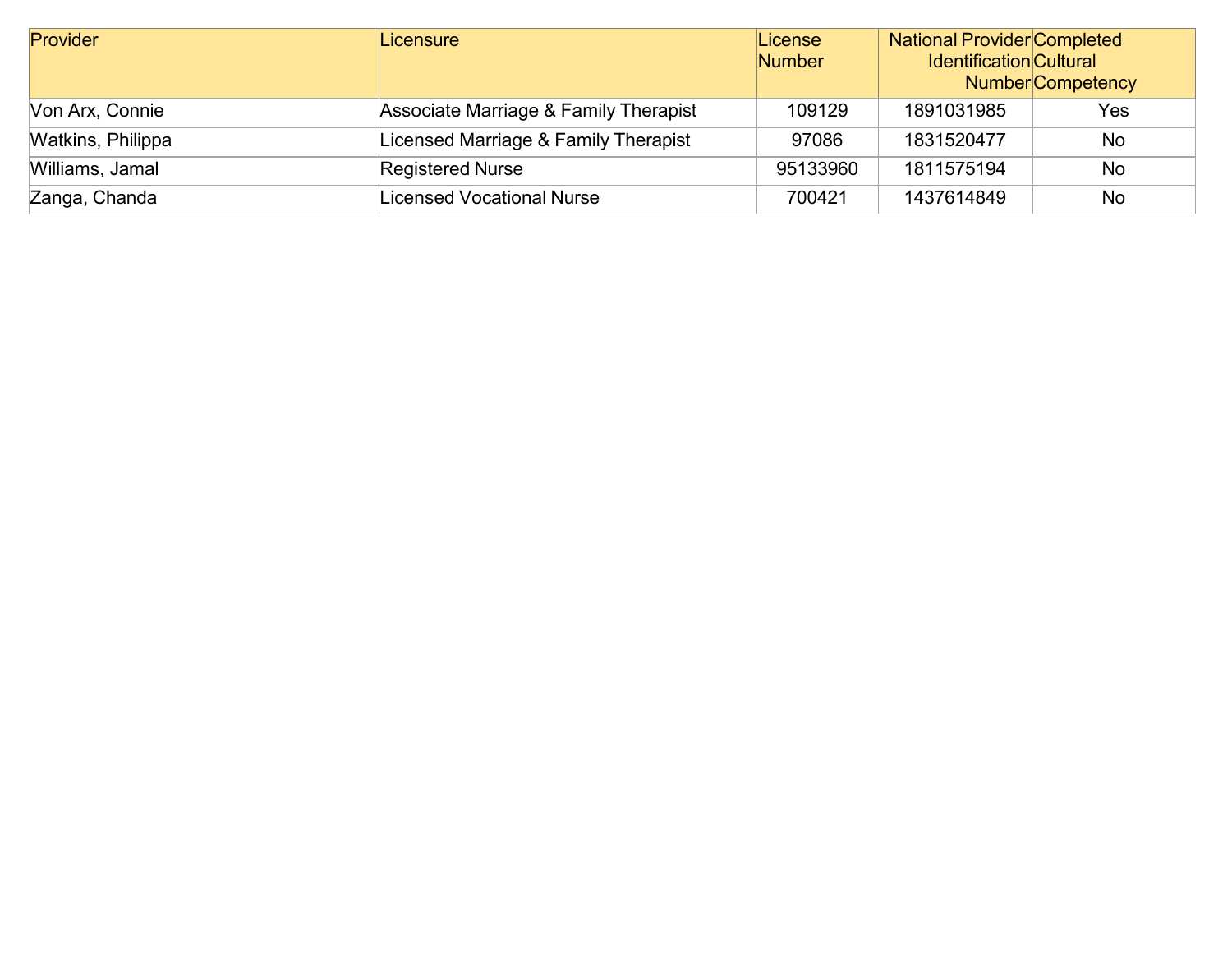| <b>Provider Site</b>                                                                                                                                                                                                               | Service                                                                                                                                                      | Populations    | Cultural Capacity/                     | Non-English | Hours of                 | <b>Disability</b> |
|------------------------------------------------------------------------------------------------------------------------------------------------------------------------------------------------------------------------------------|--------------------------------------------------------------------------------------------------------------------------------------------------------------|----------------|----------------------------------------|-------------|--------------------------|-------------------|
|                                                                                                                                                                                                                                    | Type                                                                                                                                                         | Served         | Specialty                              | Language(s) | Operation                | <b>Access</b>     |
| <b>SCBH Family Advocacy</b><br><b>Stabilization and Support Team</b><br>2227 Capricorn Way<br>Santa Rosa, CA 95407<br>(707) 565-4810<br>http://sonomacounty.ca.gov/<br>Health/Behavioral-Health/Youth- Intensive Home<br>Services/ | Case<br>Management,<br><b>Crisis</b><br>Intervention,<br>Intensive Care<br>Coordination,<br><b>Based Services</b><br><b>Mental Health</b><br><b>Services</b> | Children/Youth | Latinos, LGBTQ,<br><b>Foster Youth</b> | Spanish     | Mon-Fri 8 a.m.-8<br>p.m. | Yes               |

| <b>Provider</b>            | Licensure                                | License<br><b>Number</b> | <b>National Provider Completed</b><br><b>Identification Cultural</b> | <b>Number</b> Competency |
|----------------------------|------------------------------------------|--------------------------|----------------------------------------------------------------------|--------------------------|
| Apolinar, Mario            | Licensed Marriage & Family Therapist     | 121233                   | 1215328075                                                           | <b>Yes</b>               |
| Aquino Beebe, Alexis       | Associate Marriage & Family Therapist    | 114116                   | 1992074397                                                           | Yes                      |
| Castaneda Martinez, Nohemi | Licensed Clinical Social Worker          | 88812                    | 1730503426                                                           | No                       |
| Coleman, Kristy            | <b>Associate Clinical Social Worker</b>  | 87215                    | 1083382337                                                           | No                       |
| Cote, Samantha             | Licensed Marriage & Family Therapist     | 129284                   | 1396231734                                                           | Yes                      |
| Kessler, Michael           | Licensed Clinical Social Worker          | 73368                    | 1790985042                                                           | Yes                      |
| Lara Castaneda, Daisy      | <b>Senior Client Support Specialist</b>  | N/A                      | 1154999811                                                           | <b>No</b>                |
| Moe, Melissa               | <b>Associate Clinical Social Worker</b>  | 92196                    | 1710522339                                                           | Yes                      |
| Nylund, Lars               | Licensed Marriage & Family Therapist     | 119706                   | 1346686342                                                           | <b>Yes</b>               |
| Peinado, Veronica          | Licensed Clinical Social Worker          | 88148                    | 1841772597                                                           | Yes                      |
| Reed, Lauren               | <b>Senior Client Support Specialist</b>  | N/A                      | 1871121483                                                           | Yes                      |
| Volk, Dana                 | Licensed Professional Clinical Counselor | 5801                     | 1982148896                                                           | <b>Yes</b>               |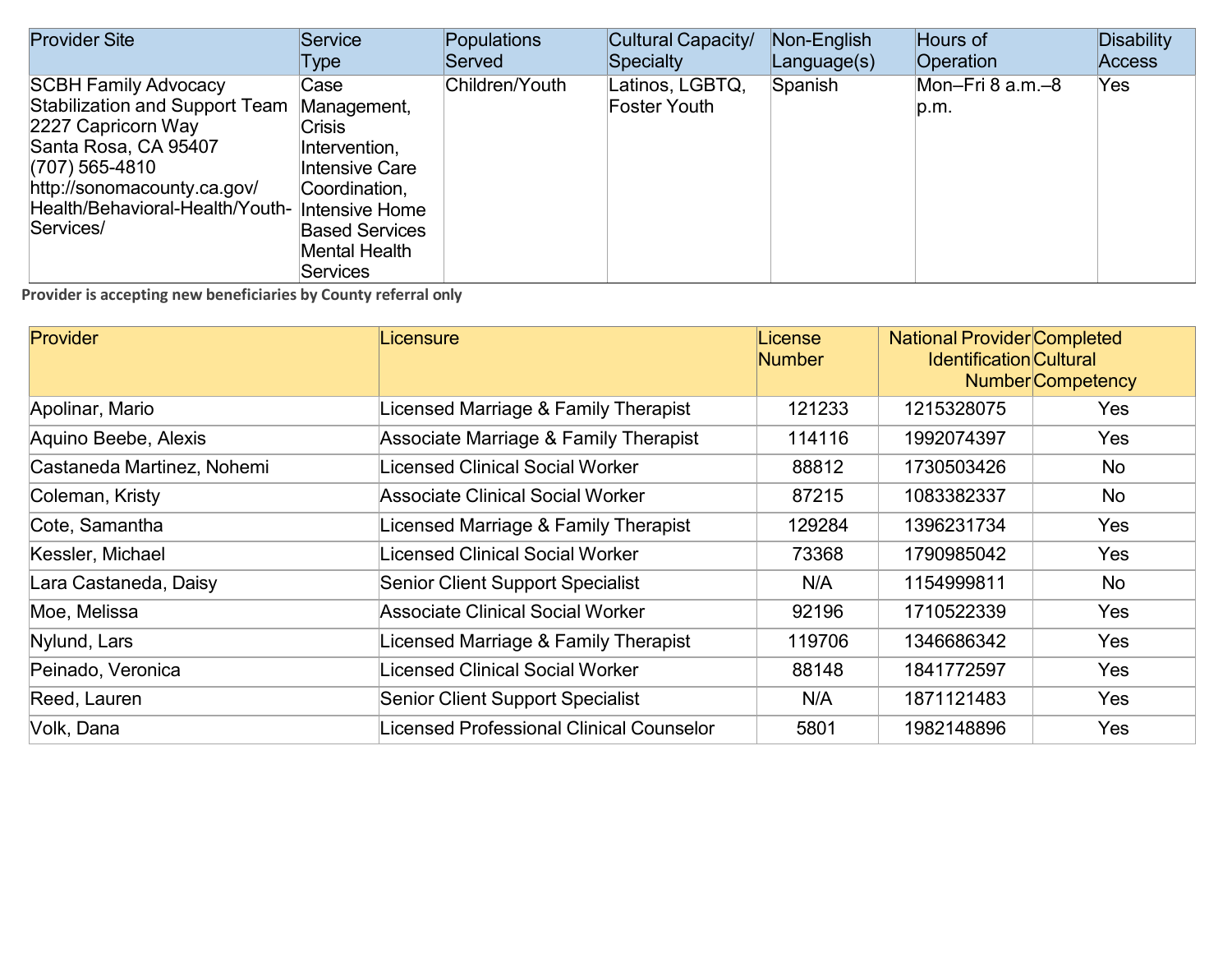| <b>Provider Site</b>                                                                                                                                                                                                                                          | <b>Service</b>                                                                                                                                                                                                              | Populations                        | Cultural Capacity/ | Non-English | Hours of                  | <b>Disability</b> |
|---------------------------------------------------------------------------------------------------------------------------------------------------------------------------------------------------------------------------------------------------------------|-----------------------------------------------------------------------------------------------------------------------------------------------------------------------------------------------------------------------------|------------------------------------|--------------------|-------------|---------------------------|-------------------|
|                                                                                                                                                                                                                                                               | Type                                                                                                                                                                                                                        | Served                             | Specialty          | Language(s) | Operation                 | <b>Access</b>     |
| <b>SCBH Forensic Assertive</b><br><b>Community Treatment</b><br>2350 Professional Dr<br>Santa Rosa, CA 95403<br>(707) 565-4963<br>http://sonomacounty.ca.gov/<br>Health/Behavioral-Health/Adult-<br>Services/Forensic-Assertive-<br>Community-Treatment-Team/ | Case<br>Management,<br><b>Crisis</b><br>Intervention,<br><b>Medication</b><br>Support, Mental<br><b>Health Services</b><br><b>Crisis</b><br>Intervention,<br><b>Medication</b><br>Support, Mental<br><b>Health Services</b> | Adults referred by<br>Court System | Latinos, LGBTQ     | Spanish     | Mon-Fri 8 $a.m.-5$<br>p.m | Yes               |

| <b>Provider</b>        | Licensure                               | License<br><b>Number</b> | <b>National Provider Completed</b><br><b>Identification Cultural</b><br><b>Number</b> Competency |     |
|------------------------|-----------------------------------------|--------------------------|--------------------------------------------------------------------------------------------------|-----|
| Duong, Maria           | <b>Senior Client Support Specialist</b> | N/A                      | 1700246766                                                                                       | No  |
| Ehrlich, Neil          | Psychiatrist                            | G23599                   | 1013078625                                                                                       | No  |
| Ihinger, Jo            | Licensed Marriage & Family Therapist    | 42286                    | 1962564500                                                                                       | Yes |
| Murray, Charles "chip" | Licensed Marriage & Family Therapist    | 84679                    | 1245320548                                                                                       | Yes |
| <b>Riffel, Matthew</b> | <b>Registered Nurse</b>                 | 799882                   | 1316082837                                                                                       | No  |
| Shaeffer, Sharilyn     | Licensed Marriage & Family Therapist    | 52471                    | 1558512418                                                                                       | No  |
| Tureck, Ronald         | <b>Senior Client Support Specialist</b> | N/A                      | 1346676335                                                                                       | Yes |
| Zamora, Esin           | Licensed Marriage & Family Therapist    | 53650                    | 1861709602                                                                                       | Yes |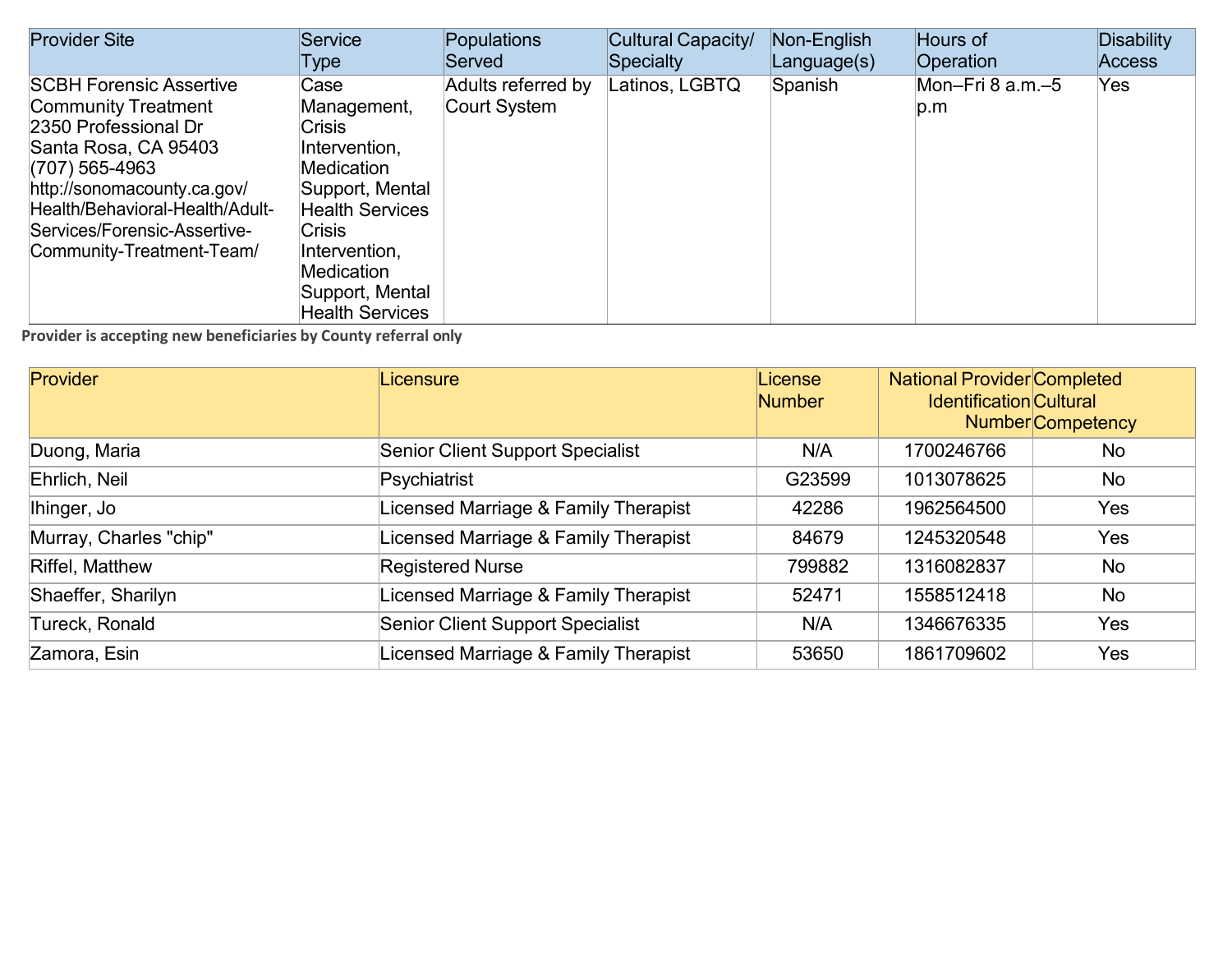| <b>Provider Site</b>                                                                                                                                                         | Service                                                                                                                                                                         | Populations         | Cultural Capacity/              | Non-English | Hours of                 | <b>Disability</b> |
|------------------------------------------------------------------------------------------------------------------------------------------------------------------------------|---------------------------------------------------------------------------------------------------------------------------------------------------------------------------------|---------------------|---------------------------------|-------------|--------------------------|-------------------|
|                                                                                                                                                                              | Type                                                                                                                                                                            | Served              | Specialty                       | Language(s) | Operation                | <b>Access</b>     |
| <b>SCBH Foster Youth Team</b><br>2227 Capricorn Way<br>Santa Rosa, CA 95407<br>(707) 565-4810<br>http://sonomacounty.ca.gov/<br>Health/Behavioral-Health/<br>Youth-Services/ | Case<br>Management,<br><b>Crisis</b><br>Intervention,<br>Intensive Care<br>Coordination,<br>Intensive Home<br><b>Based Services.</b><br><b>Mental Health</b><br><b>Services</b> | <b>Foster Youth</b> | Latinos, LGBTQ,<br>Foster Youth | Spanish     | Mon-Fri 8 a.m.-8<br>p.m. | Yes               |

| <b>Provider</b>          | Licensure                              | License<br><b>Number</b> | <b>National Provider Completed</b><br><b>Identification Cultural</b> | <b>Number</b> Competency |
|--------------------------|----------------------------------------|--------------------------|----------------------------------------------------------------------|--------------------------|
| Constantine, Stephanie   | <b>Licensed Clinical Social Worker</b> | 86279                    | 1588108427                                                           | Yes                      |
| Duran, Lara              | <b>Licensed Clinical Social Worker</b> | 60642                    | 1730372152                                                           | Yes                      |
| Ehrmann Subia, Elizabeth | Licensed Marriage & Family Therapist   | 80086                    | 1043641277                                                           | Yes                      |
| Fielding, Chela          | Licensed Clinical Social Worker        | 103208                   | 1174074702                                                           | Yes                      |
| Laverty, Melissa         | Licensed Marriage & Family Therapist   | 103058                   | 1841575636                                                           | Yes                      |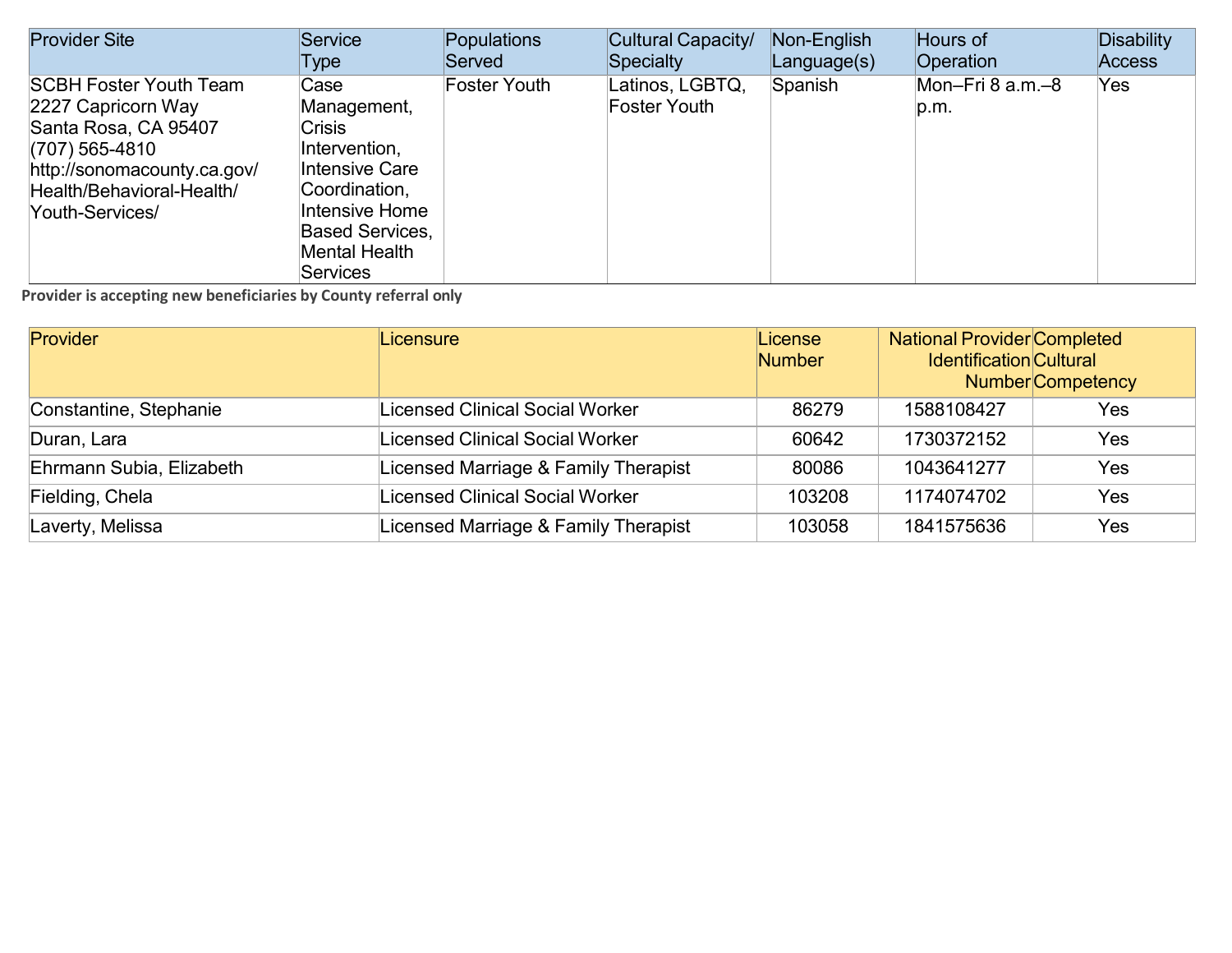| <b>Provider Site</b>                                                                                                                                                                                 | Service                                                                                   | Populations                                                                                        | Cultural Capacity/          | Non-English | Hours of                   | Disability    |
|------------------------------------------------------------------------------------------------------------------------------------------------------------------------------------------------------|-------------------------------------------------------------------------------------------|----------------------------------------------------------------------------------------------------|-----------------------------|-------------|----------------------------|---------------|
|                                                                                                                                                                                                      | Type                                                                                      | Served                                                                                             | Specialty                   | Language(s) | Operation                  | <b>Access</b> |
| <b>SCBH Integrated Recovery</b><br>Team 2235 Challenger Way<br>Santa Rosa, CA 95407<br>$(707)$ 565-4900<br>http://sonomacounty.ca.gov/<br>Health/Behavioral-<br>Health/Integrated-Recovery-<br>Team/ | Case<br>Management,<br><b>Crisis</b><br>Intervention,<br><b>Mental Health</b><br>Services | Adults with co-<br>occurring substance Substance Use<br>use and mental<br>health recovery<br>needs | Latinos, LGBTQ,<br>Recovery | Spanish     | Mon-Fri 8 $a.m.-5$<br>p.m. | Yes.          |

| <b>Provider</b>        | Licensure                               | License<br>Number | <b>National Provider Completed</b><br><b>Identification Cultural</b> | <b>Number</b> Competency |
|------------------------|-----------------------------------------|-------------------|----------------------------------------------------------------------|--------------------------|
| Booth, Christy         | Licensed Marriage & Family Therapist    | 111261            | 1275901845                                                           | <b>No</b>                |
| Buccat, Alyssa         | <b>Graduate Student Intern/Trainee</b>  | n/a               | 1588134688                                                           | No                       |
| Morgan, Ashley         | <b>Associate Clinical Social Worker</b> | 90370             | 1902463888                                                           | Yes                      |
| Sanchez, Serina        | Licensed Marriage & Family Therapist    | 100163            | 1518232313                                                           | Yes                      |
| <b>Taylor, Michael</b> | <b>Senior Client Support Specialist</b> | N/A               | 1841610086                                                           | Yes                      |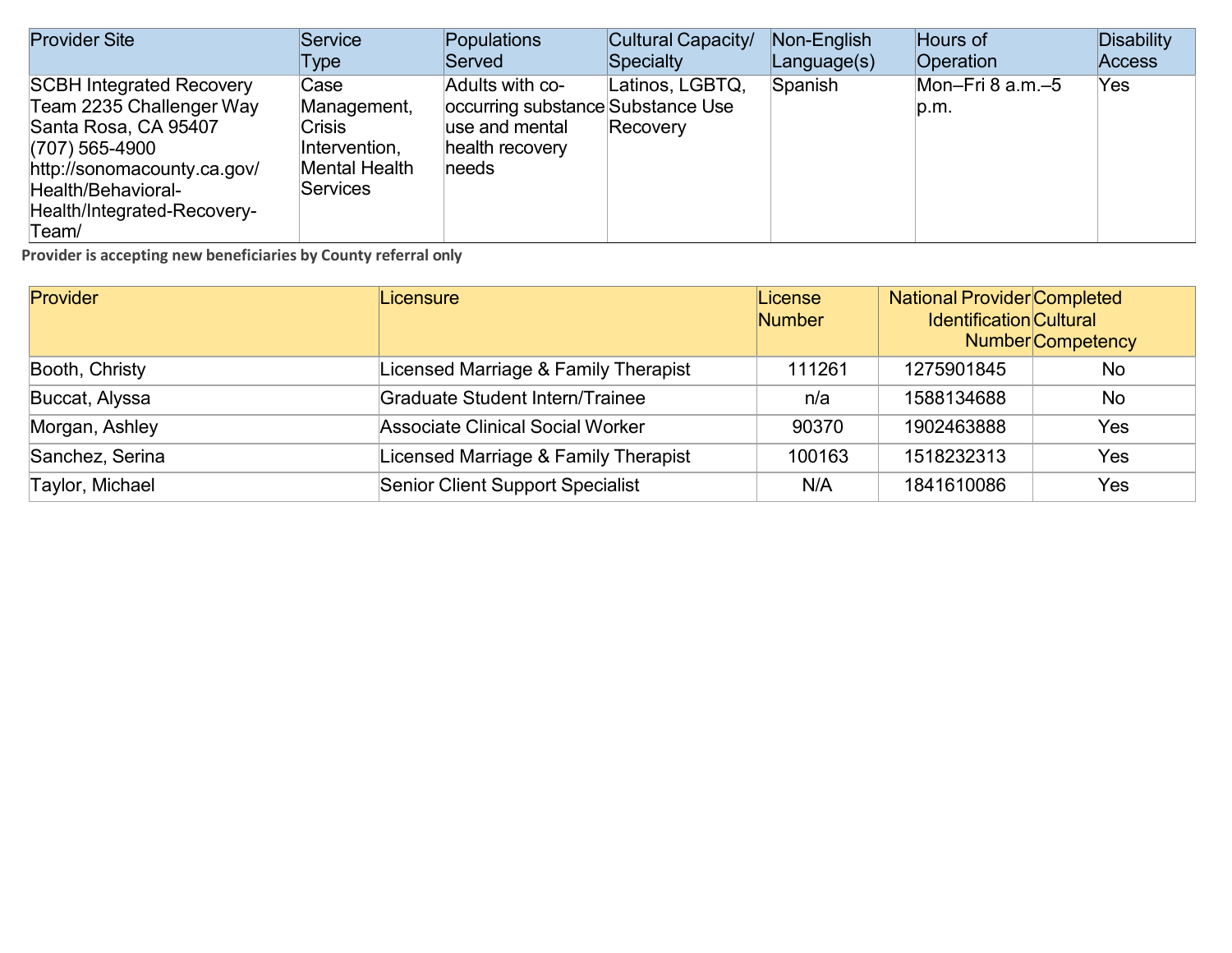| <b>Provider Site</b>                                                                                                                                                                                                           | Service                                      | Populations<br>Served | Cultural Capacity/<br>Specialty | Non-English | Hours of<br><b>Operation</b> | <b>Disability</b> |
|--------------------------------------------------------------------------------------------------------------------------------------------------------------------------------------------------------------------------------|----------------------------------------------|-----------------------|---------------------------------|-------------|------------------------------|-------------------|
|                                                                                                                                                                                                                                | Type                                         |                       |                                 | Language(s) |                              | Access            |
| <b>SCBH Mobile Support Team</b><br>2255 Challenger Way<br>Santa Rosa, CA 95407<br>(707) 565-4797<br>http://sonomacounty.ca.gov/He<br>alth/Behavioral-<br>Health/Community-Response-<br>and-Engagement/Mobile-<br>Support-Team/ | Assessment,<br><b>Crisis</b><br>Intervention | <b>All Ages</b>       | Latinos, LGBTQ                  | Spanish     | Mon - Fri 1pm - 9pm          | <b>Yes</b>        |

| <b>Provider</b>        | Licensure                                        | License<br><b>Number</b> | <b>National Provider Completed</b><br><b>Identification Cultural</b> | <b>Number</b> Competency |
|------------------------|--------------------------------------------------|--------------------------|----------------------------------------------------------------------|--------------------------|
| Bernard Flores, Karen  | Certified Alcohol and Drug Counselor - Certifi   | C058170618               | 1710010350                                                           | Yes                      |
| Kermish Wells, Leah    | Licensed Marriage & Family Therapist             | 114126                   | 1669865549                                                           | No                       |
| La Bass, Brad          | Licensed Marriage & Family Therapist             | 53462                    | 1114548047                                                           | No                       |
| Lopez Amaya, Stephanie | Associate Marriage & Family Therapist            | 116631                   | 1598307027                                                           | Yes                      |
| Macdonald, Steven      | Certified Alcohol and Drug Counselor - Certifi   | C050890218               | 1962535518                                                           | Yes                      |
| Paffenroth, Hillary    | <b>Associate Clinical Social Worker</b>          | 71199                    | 1700068780                                                           | No                       |
| Sin, Jessica           | <b>Associate Marriage &amp; Family Therapist</b> | 99126                    | 1972992212                                                           | No                       |
| Taylor, Matthew        | <b>Associate Marriage &amp; Family Therapist</b> | 107741                   | 1598208803                                                           | Yes                      |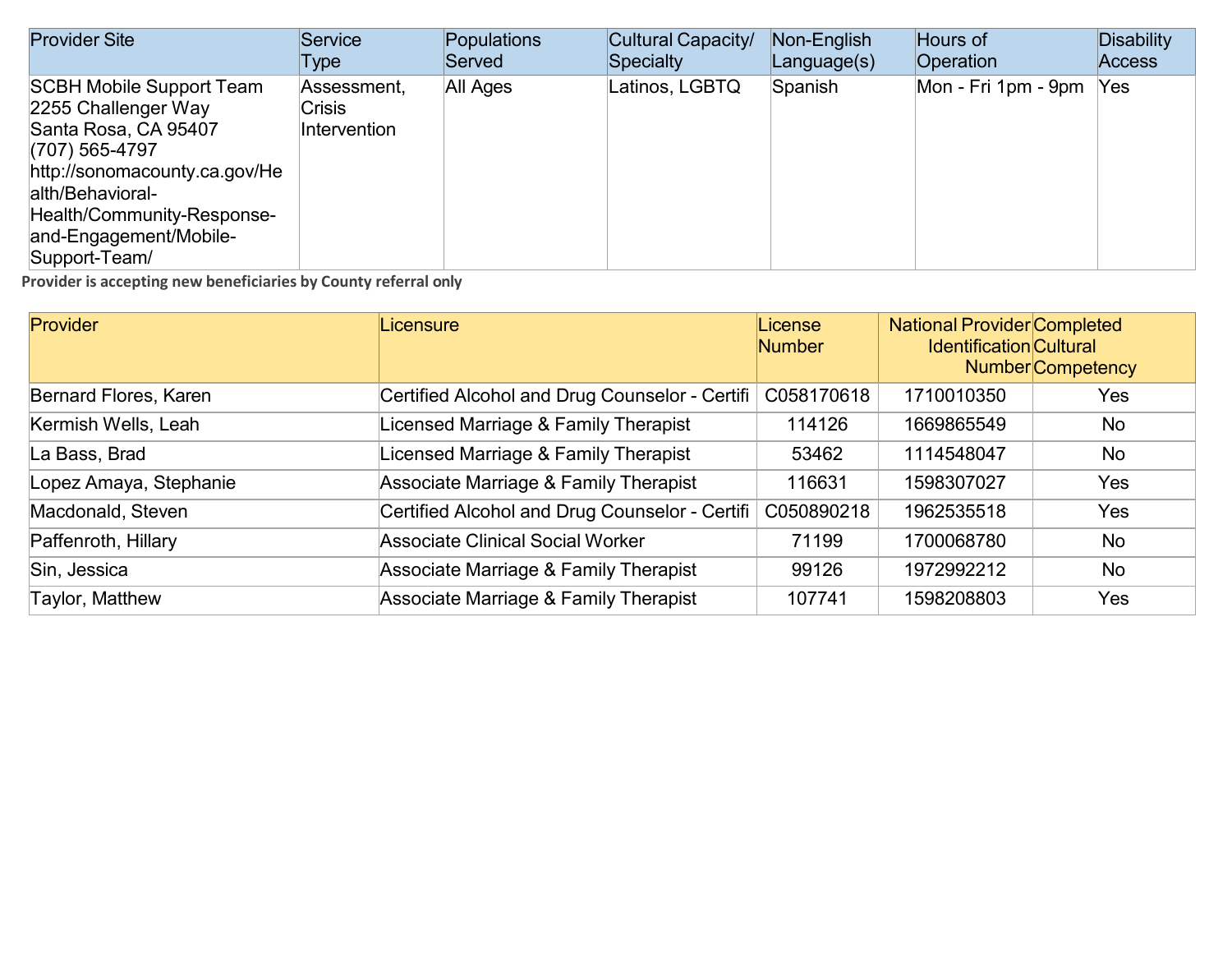| <b>Provider Site</b>                                                                                                                                                                                 | Service                                                                                   | Populations                                 | Cultural Capacity/     | Non-English       | Hours of                      | <b>Disability</b> |
|------------------------------------------------------------------------------------------------------------------------------------------------------------------------------------------------------|-------------------------------------------------------------------------------------------|---------------------------------------------|------------------------|-------------------|-------------------------------|-------------------|
|                                                                                                                                                                                                      | Type                                                                                      | Served                                      | Specialty              | $L$ anguage $(s)$ | Operation                     | <b>Access</b>     |
| <b>SCBH Older Adult Team</b><br>Intensive 2235 Challenger Way<br>Santa Rosa, CA 95407<br>$(707)$ 565-4900<br>http://sonomacounty.ca.gov/<br>Health/Behavioral-Health/Older-<br>Adult-Intensive-Team/ | Case<br>Management,<br><b>Crisis</b><br>Intervention,<br><b>Mental Health</b><br>Services | Older Adults (ages Latinos, LGBTQ,<br>$60+$ | <b>Hospice Clients</b> | Spanish           | Mon-Fri $8$ a.m. $-5$<br>p.m. | Yes               |

| Provider        | Licensure                               | License<br><b>Number</b> | <b>National Provider Completed</b><br><b>Identification Cultural</b> | <b>Number</b> Competency |
|-----------------|-----------------------------------------|--------------------------|----------------------------------------------------------------------|--------------------------|
| Buccat, Alyssa  | Graduate Student Intern/Trainee         | n/a                      | 1588134688                                                           | No                       |
| Freedman, Diana | Licensed Marriage & Family Therapist    | 85712                    | 1619175817                                                           | Yes                      |
| Hagel, Katrin   | Licensed Marriage & Family Therapist    | 105747                   | 1316296445                                                           | Yes                      |
| Resendez, Jacy  | <b>Mental Health Counselor</b>          | N/A                      | 1275014771                                                           | Yes                      |
| Sanchez, Serina | Licensed Marriage & Family Therapist    | 100163                   | 1518232313                                                           | Yes                      |
| Vasquez, Ruth   | <b>Associate Clinical Social Worker</b> | 72915                    | 1275935868                                                           | Yes                      |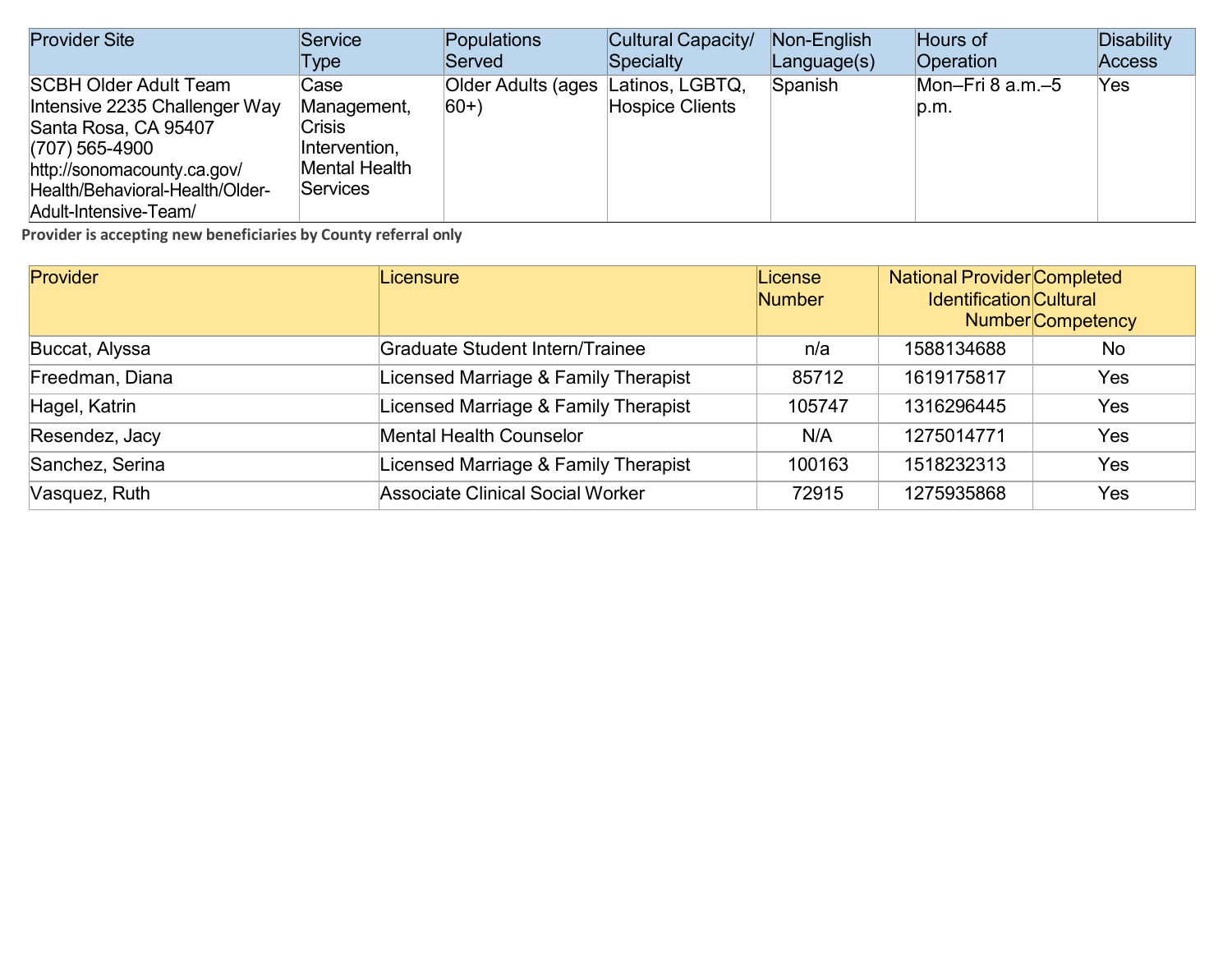| <b>Provider Site</b>                                                                                                                                                                            | Service                                                                                   | Populations                              | Cultural Capacity/                            | Non-English | Hours of                 | Disability    |
|-------------------------------------------------------------------------------------------------------------------------------------------------------------------------------------------------|-------------------------------------------------------------------------------------------|------------------------------------------|-----------------------------------------------|-------------|--------------------------|---------------|
|                                                                                                                                                                                                 | Type                                                                                      | Served                                   | Specialty                                     | Language(s) | Operation                | <b>Access</b> |
| <b>SCBH Transitional Age Youth</b><br>2235 Challenger Way<br>Santa Rosa, CA 95407<br>$(707)$ 565-4900<br>http://sonomacounty.ca.gov/<br>Health/Behavioral-Health/<br>Transition-Age-Youth-Team/ | Case<br>Management,<br><b>Crisis</b><br>Intervention,<br>Mental Health<br><b>Services</b> | <b>Transitional Age</b><br>Youth (18-25) | Latinos, LGBTQ,<br>Transition Age (18-<br>25) | Spanish     | Mon-Fri 8 a.m.-5<br>p.m. | Yes           |

| Provider                | Licensure                            | License<br><b>Number</b> | <b>National Provider Completed</b><br><b>Identification Cultural</b><br><b>Number</b> Competency |     |
|-------------------------|--------------------------------------|--------------------------|--------------------------------------------------------------------------------------------------|-----|
| Keegan, Jennifer        | Licensed Marriage & Family Therapist | 42867                    | 1487879441                                                                                       | Yes |
| Sheldon, Trisha         | Licensed Marriage & Family Therapist | 104414                   | 1205203783                                                                                       | Yes |
| Thompson Sousa, Corrine | <b>Mental Health Counselor</b>       | N/A                      | 1609394717                                                                                       | Yes |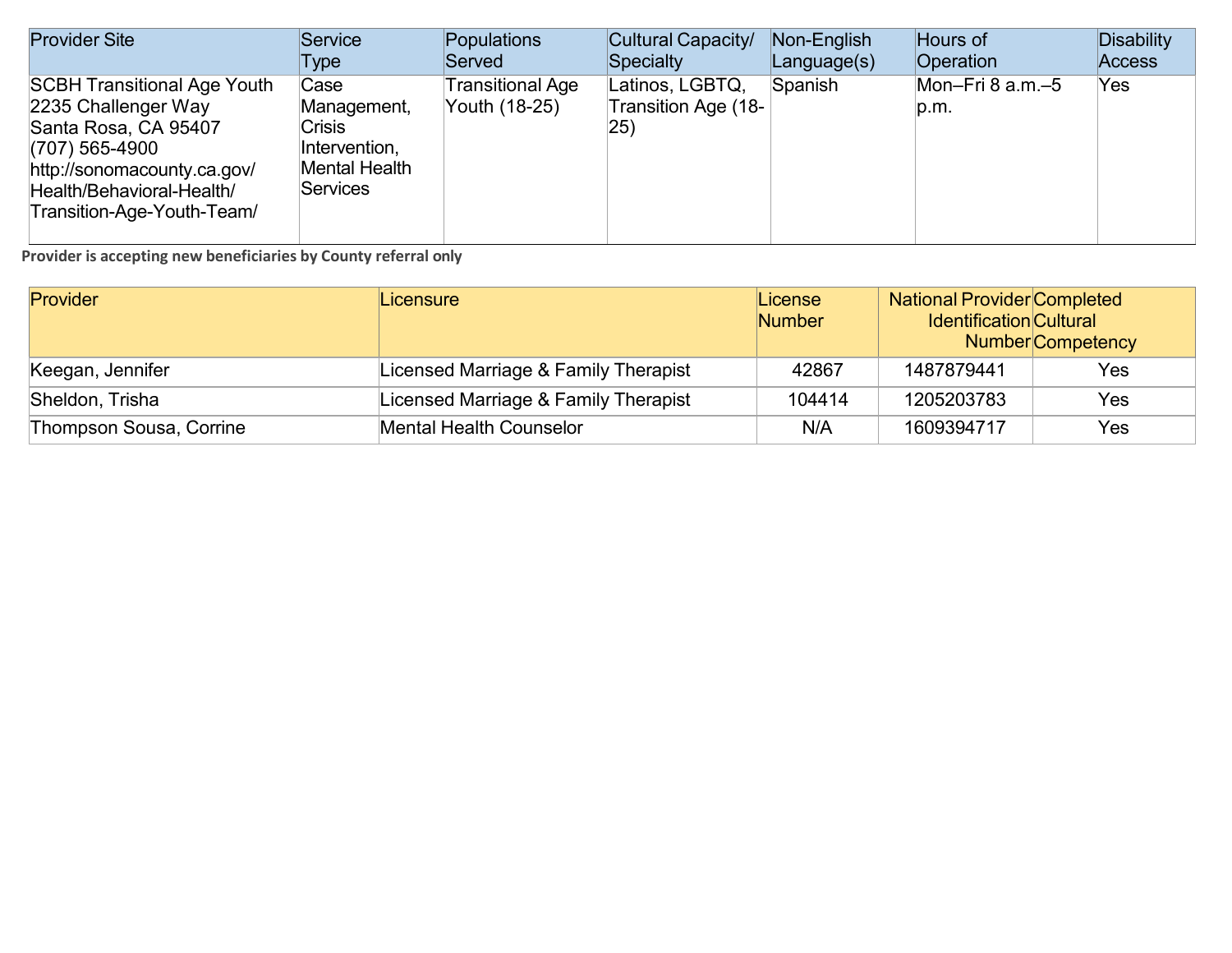| <b>Provider Site</b>              | Service              | Populations                              | Cultural Capacity/ | Non-English | Hours of           | <b>Disability</b> |
|-----------------------------------|----------------------|------------------------------------------|--------------------|-------------|--------------------|-------------------|
|                                   | Type                 | Served                                   | Specialty          | Language(s) | Operation          | <b>Access</b>     |
| <b>SCBH Transitional Recovery</b> | Case                 | <b>Adult Conservatees Latinos, LGBTQ</b> |                    | Spanish     | Mon-Fri 8 $a.m.-5$ | Yes               |
| <b>Services</b>                   | Management,          |                                          |                    |             | p.m.               |                   |
| 2245 Challenger Way               | <b>Crisis</b>        |                                          |                    |             |                    |                   |
| Santa Rosa, CA 95407              | Intervention,        |                                          |                    |             |                    |                   |
| $(707)$ 565-4766                  | <b>Mental Health</b> |                                          |                    |             |                    |                   |
| http://sonomacounty.ca.gov/       | Services             |                                          |                    |             |                    |                   |
| Health/Behavioral-Health/         |                      |                                          |                    |             |                    |                   |
| Adult-Services/#transitional      |                      |                                          |                    |             |                    |                   |

| <b>Provider</b>  | Licensure                                      | License<br><b>Number</b> | <b>National Provider Completed</b><br><b>Identification</b> Cultural<br><b>Number</b> Competency |
|------------------|------------------------------------------------|--------------------------|--------------------------------------------------------------------------------------------------|
| Onellion, Joshua | <b>Senior Client Support Specialist</b>        | N/A                      | Yes<br>1477926442                                                                                |
| Williams, Marian | <b>Mental Health Rehabilitation Specialist</b> | N/A                      | 1902579386<br>No                                                                                 |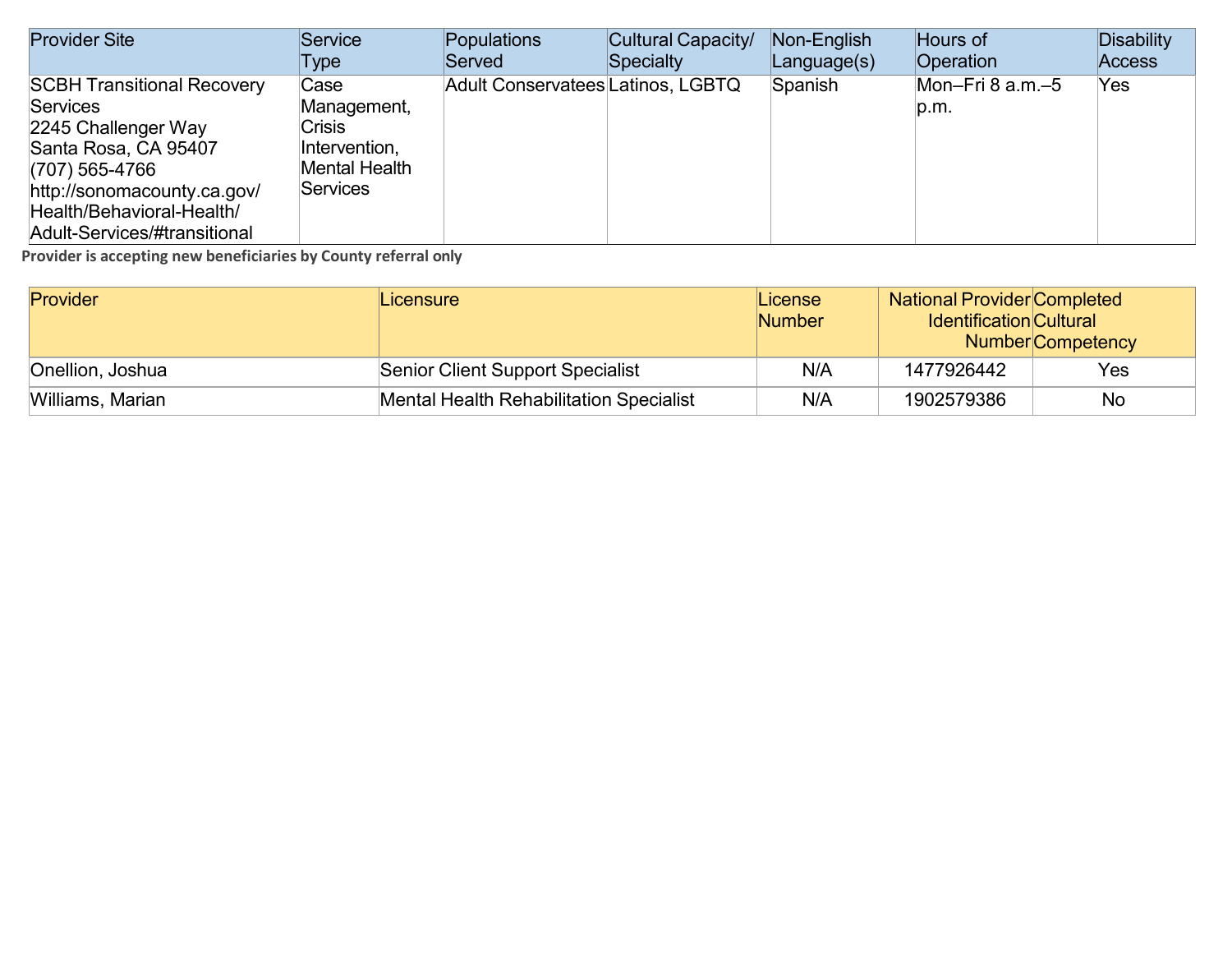| <b>Provider Site</b>                                                                                                                                                           | Service                                      | Populations    | Cultural Capacity/                     | Non-English       | Hours of                 | <b>Disability</b> |
|--------------------------------------------------------------------------------------------------------------------------------------------------------------------------------|----------------------------------------------|----------------|----------------------------------------|-------------------|--------------------------|-------------------|
|                                                                                                                                                                                | Type                                         | Served         | Specialty                              | $L$ anguage $(s)$ | Operation                | <b>Access</b>     |
| <b>SCBH Youth Access Team</b><br>2227 Capricorn Way<br>Santa Rosa, CA 95407<br>$(707)$ 565-6900<br>http://sonomacounty.ca.gov/<br>Health/Behavioral-Health/<br>Youth-Services/ | Assessment.<br><b>Crisis</b><br>Intervention | Children/Youth | Latinos, LGBTQ,<br><b>Foster Youth</b> | Spanish           | Mon-Fri 8 a.m.-5<br>p.m. | Yes               |

| <b>Provider</b>  | Licensure                               | License<br><b>Number</b> | <b>National Provider Completed</b><br><b>Identification Cultural</b> | <b>Number</b> Competency |
|------------------|-----------------------------------------|--------------------------|----------------------------------------------------------------------|--------------------------|
| Connors, Malia   | Licensed Marriage & Family Therapist    | 90567                    | 1376869487                                                           | Yes                      |
| Kastrup, Jessica | <b>Associate Clinical Social Worker</b> | 78040                    | 1629407929                                                           | Yes                      |
| Leyva, Veronica  | Associate Marriage & Family Therapist   | 128483                   | 1962875773                                                           | Yes                      |
| Mayne, Greggory  | Licensed Marriage & Family Therapist    | 115984                   | 1851529648                                                           | Yes                      |
| Meza, Yesica     | <b>Associate Clinical Social Worker</b> | 103556                   | 1356994925                                                           | <b>No</b>                |
| Poppe, Christa   | Licensed Marriage & Family Therapist    | 97711                    | 1922493402                                                           | Yes                      |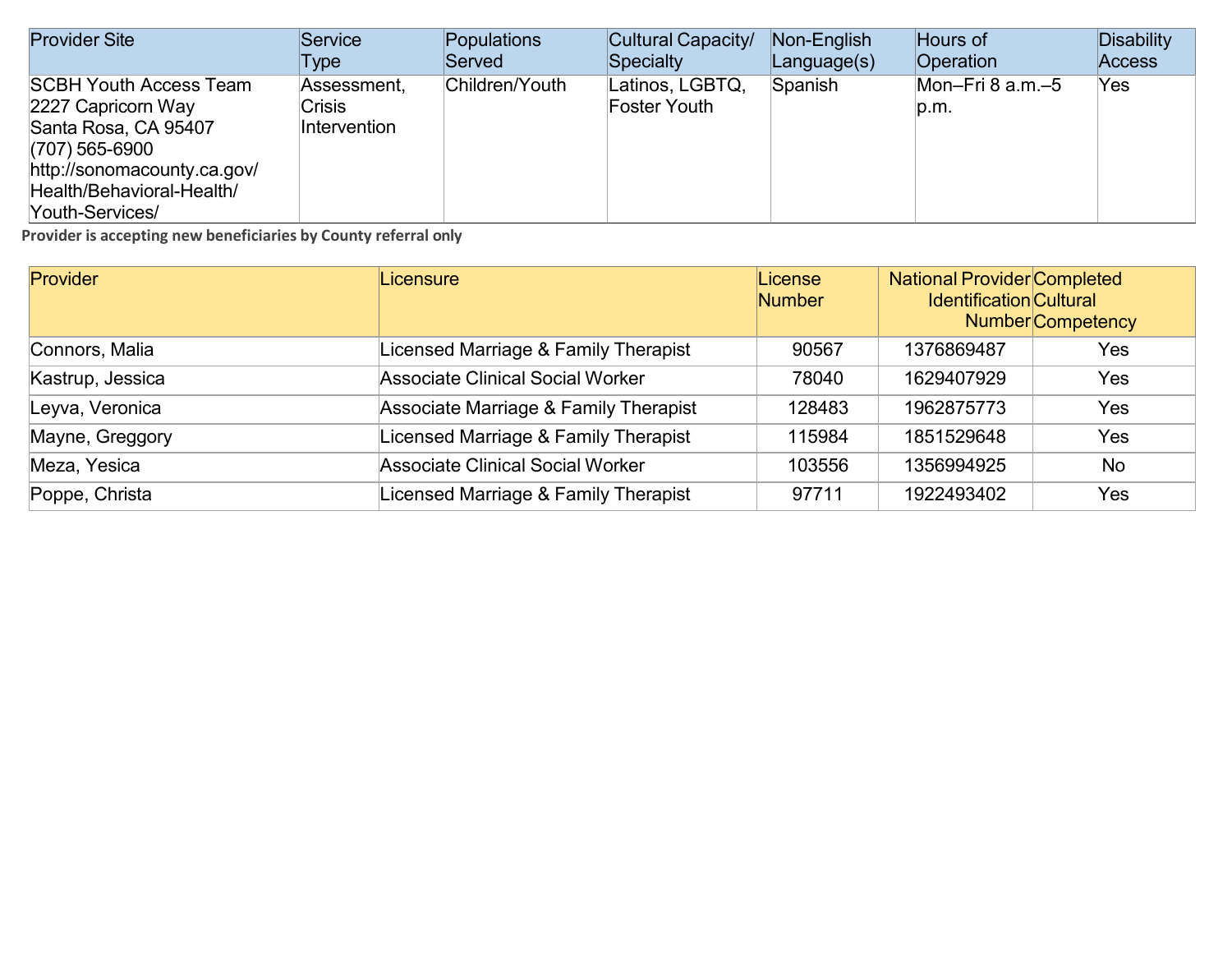| <b>Provider Site</b>                                                                                                                                                                             | Service                                                                                                                                                           | Populations    | Cultural Capacity/                     | Non-English | Hours of                 | Disability    |
|--------------------------------------------------------------------------------------------------------------------------------------------------------------------------------------------------|-------------------------------------------------------------------------------------------------------------------------------------------------------------------|----------------|----------------------------------------|-------------|--------------------------|---------------|
|                                                                                                                                                                                                  | Type                                                                                                                                                              | Served         | Specialty                              | Language(s) | <b>Operation</b>         | <b>Access</b> |
| <b>SCBH Youth and Family</b><br><b>Services</b><br>2227 Capricorn Way<br>Santa Rosa, CA 95407<br>$(707)$ 565-4810<br>http://sonomacounty.ca.gov/<br>Health/Behavioral-Health/<br>Youth-Services/ | Case<br>Management,<br><b>Crisis</b><br>Intervention,<br>Intensive Care<br>Coordination,<br>Intensive Home<br><b>Based Services.</b><br>Mental Health<br>Services | Children/Youth | Latinos, LGBTQ,<br><b>Foster Youth</b> | Spanish     | Mon-Fri 8 a.m.-8<br>p.m. | Yes           |

| Provider                 | Licensure                               | License<br><b>Number</b> | <b>National Provider Completed</b><br><b>Identification Cultural</b><br><b>Number</b> Competency |           |
|--------------------------|-----------------------------------------|--------------------------|--------------------------------------------------------------------------------------------------|-----------|
| Bettman, Zelda           | Licensed Marriage & Family Therapist    | 14485                    | 1053471714                                                                                       | Yes       |
| Herrera, Teresa          | Associate Marriage & Family Therapist   | 95148                    | 1467832071                                                                                       | Yes       |
| Jenkins, Sarah           | <b>Senior Client Support Specialist</b> | N/A                      | 1336603604                                                                                       | Yes       |
| Kolade, Akindele         | Psychiatrist                            | A 84300                  | 1922051846                                                                                       | <b>No</b> |
| Lawrence Ferreira, Megan | Associate Marriage & Family Therapist   | 97416                    | 1144792680                                                                                       | Yes       |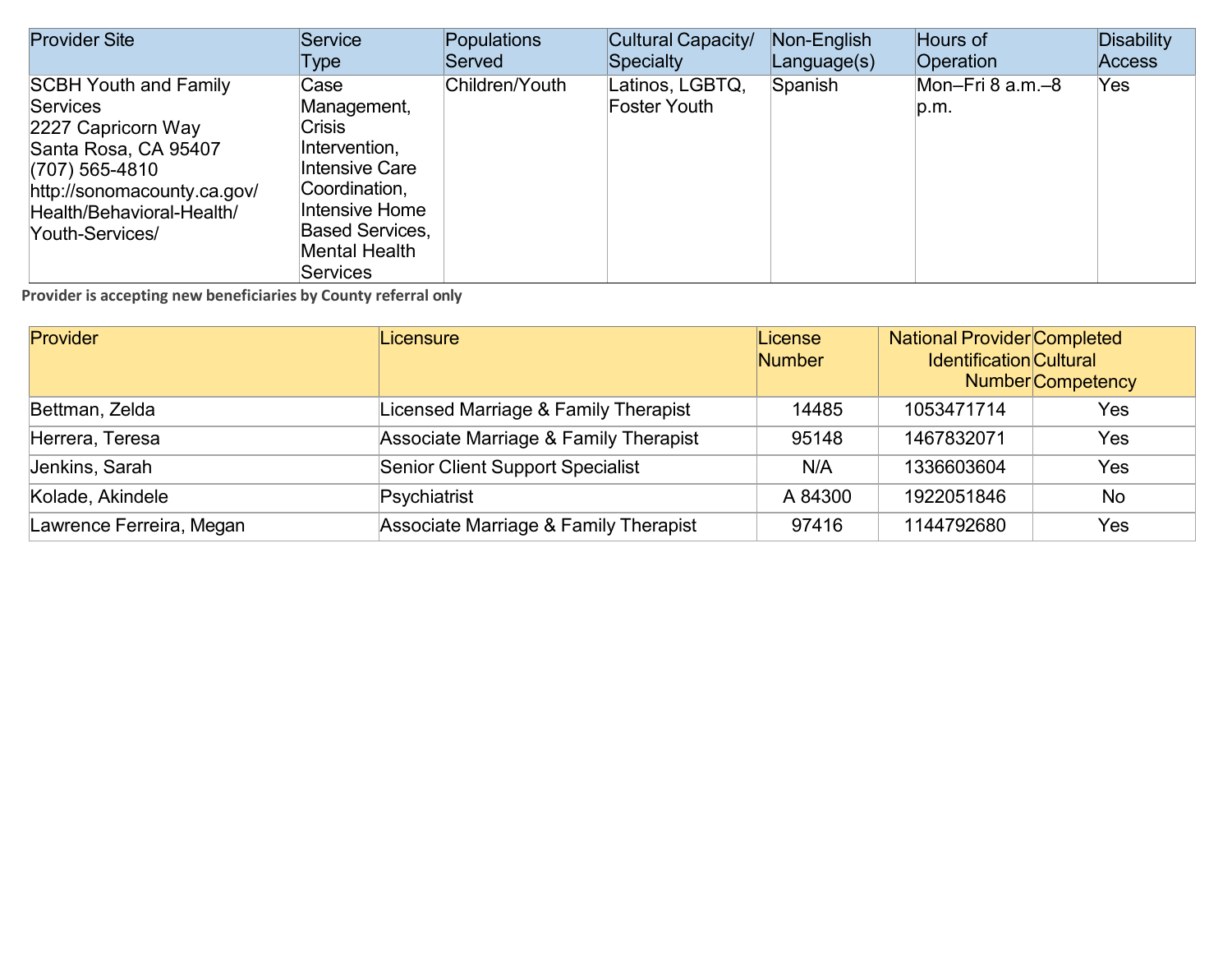| <b>Provider Site</b>                                                                                                                                                                              | Service                                                                                                                                                                                        | Populations    | Cultural Capacity/                     | Non-English | Hours of                     | <b>Disability</b> |
|---------------------------------------------------------------------------------------------------------------------------------------------------------------------------------------------------|------------------------------------------------------------------------------------------------------------------------------------------------------------------------------------------------|----------------|----------------------------------------|-------------|------------------------------|-------------------|
|                                                                                                                                                                                                   | Type                                                                                                                                                                                           | Served         | <b>Specialty</b>                       | Language(s) | Operation                    | <b>Access</b>     |
| <b>SCBH Youth Medication Support Case</b><br>Services 2227 Capricorn Way<br>Santa Rosa, CA 95407<br>(707) 565-4810<br>http://sonomacounty.ca.gov/<br>Health/Behavioral-Health/Youth-<br>Services/ | Management,<br><b>Crisis</b><br>Intervention,<br>Intensive Care<br>Coordination,<br>Intensive Home<br><b>Based Services,</b><br><b>Medication</b><br>Support, Mental<br><b>Health Services</b> | Children/Youth | Latinos, LGBTQ,<br><b>Foster Youth</b> | Spanish     | Mon-Fri $8$ a.m. $-5$<br>p.m | Yes.              |

| <b>Provider</b>         | Licensure                        | License<br><b>Number</b> | <b>National Provider Completed</b><br><b>Identification Cultural</b> | <b>Number</b> Competency |
|-------------------------|----------------------------------|--------------------------|----------------------------------------------------------------------|--------------------------|
| Brown, Brenda           | <b>Licensed Vocational Nurse</b> | 252704                   | 1023547403                                                           | Yes                      |
| Francis, Patricia       | <b>Registered Nurse</b>          | 351985                   | 1750890703                                                           | Yes                      |
| Iversen, Lenore         | Psychiatrist                     | A43593                   | 1992834436                                                           | Yes                      |
| Krishnamoorthy, Divya   | Psychiatrist                     | C54901                   | 1194742825                                                           | No                       |
| Love, Lynne             | Psychiatrist                     | A82621                   | 1063450500                                                           | No                       |
| Martinez, Zoe           | Psychiatrist                     | A84180                   | 1740319581                                                           | No                       |
| Shin-Calandrella, Susie | Psychiatrist                     | A92898                   | 1790859775                                                           | Yes                      |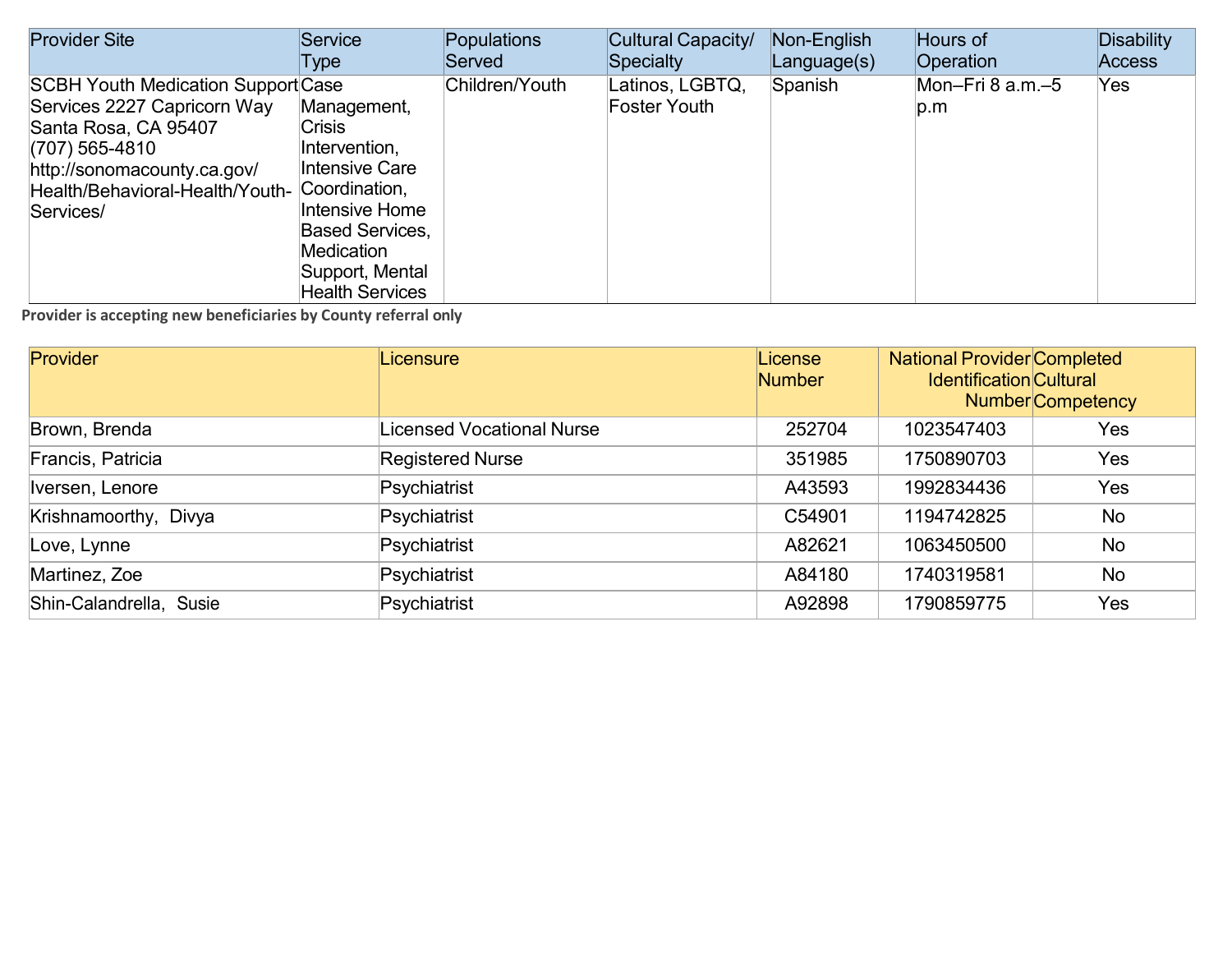| <b>Provider Site</b>                                                                                                            | Service                                                                                                                                                                                      | Populations | Cultural Capacity/                                                               | Non-English | Hours of                 | Disability    |
|---------------------------------------------------------------------------------------------------------------------------------|----------------------------------------------------------------------------------------------------------------------------------------------------------------------------------------------|-------------|----------------------------------------------------------------------------------|-------------|--------------------------|---------------|
|                                                                                                                                 | Type                                                                                                                                                                                         | Served      | Specialty                                                                        | Language(s) | <b>Operation</b>         | <b>Access</b> |
| Seneca - Wikiup Wraparound<br>101 Wikiup Drive<br>Santa Rosa, CA 95403<br>(707) 545-2700<br>http://senecafoa.org/<br>wraparound | Case<br>Management,<br>Crisis Intervention,<br>Intensive Care<br>Coordination,<br>Intensive Home<br><b>Based Services,</b><br><b>Medication</b><br>Support, Mental<br><b>Health Services</b> |             | Children/Youth Latinos, Foster<br>Youth, Adopted<br>Youth, Youth on<br>Probation | Spanish     | Mon-Fri 9 a.m.-5 p.m Yes |               |

| <b>Provider</b>       | Licensure                               | License<br><b>Number</b> | <b>National Provider Completed</b><br><b>Identification Cultural</b> | Number Competency |
|-----------------------|-----------------------------------------|--------------------------|----------------------------------------------------------------------|-------------------|
| DeCosta, Amber        | <b>Mental Health Counselor</b>          | N/A                      | 1710438841                                                           | <b>Yes</b>        |
| Fonzeca, Marisol      | Licensed Clinical Social Worker         | 101873                   | 1235528290                                                           | Yes               |
| Franco, Adan          | Mental Health Rehabilitation Specialist | N/A                      | 1932517224                                                           | Yes               |
| Guerrero, Raquel      | <b>Mental Health Counselor</b>          | N/A                      | 1194369629                                                           | Yes               |
| Henrikson, Candace    | Associate Marriage & Family Therapist   | 108892                   | 1881046829                                                           | Yes               |
| Homen, Abbey          | Licensed Clinical Social Worker         | 125044                   | 1922534007                                                           | Yes               |
| Hustis, Sam           | <b>Mental Health Counselor</b>          | N/A                      | 1891817466                                                           | <b>Yes</b>        |
| Lacy, Kim             | Licensed Marriage & Family Therapist    | 123204                   | 1306220157                                                           | Yes               |
| Ledesma, Breanna      | <b>Mental Health Counselor</b>          | N/A                      | 1215501937                                                           | No                |
| Loeza, Miguel         | Mental Health Rehabilitation Specialist | N/A                      | 1659691905                                                           | No                |
| Medina, Desiree       | <b>Associate Clinical Social Worker</b> | 87365                    | 1063898708                                                           | Yes               |
| Mendoza Cuevas, Diana | <b>Mental Health Counselor</b>          | N/A                      | 1427503275                                                           | Yes               |
| Meza, Jasmine         | <b>Mental Health Counselor</b>          | N/A                      | 1437611829                                                           | Yes               |
| Morrison, Claire      | Licensed Marriage & Family Therapist    | 104990                   | 1841517042                                                           | Yes               |
| Mortensen, Katie      | <b>Mental Health Counselor</b>          | N/A                      | 1760030258                                                           | Yes               |
| Oeur, Samnang         | <b>Nurse Practitioner</b>               | 95012724                 | 1518490028                                                           | Yes               |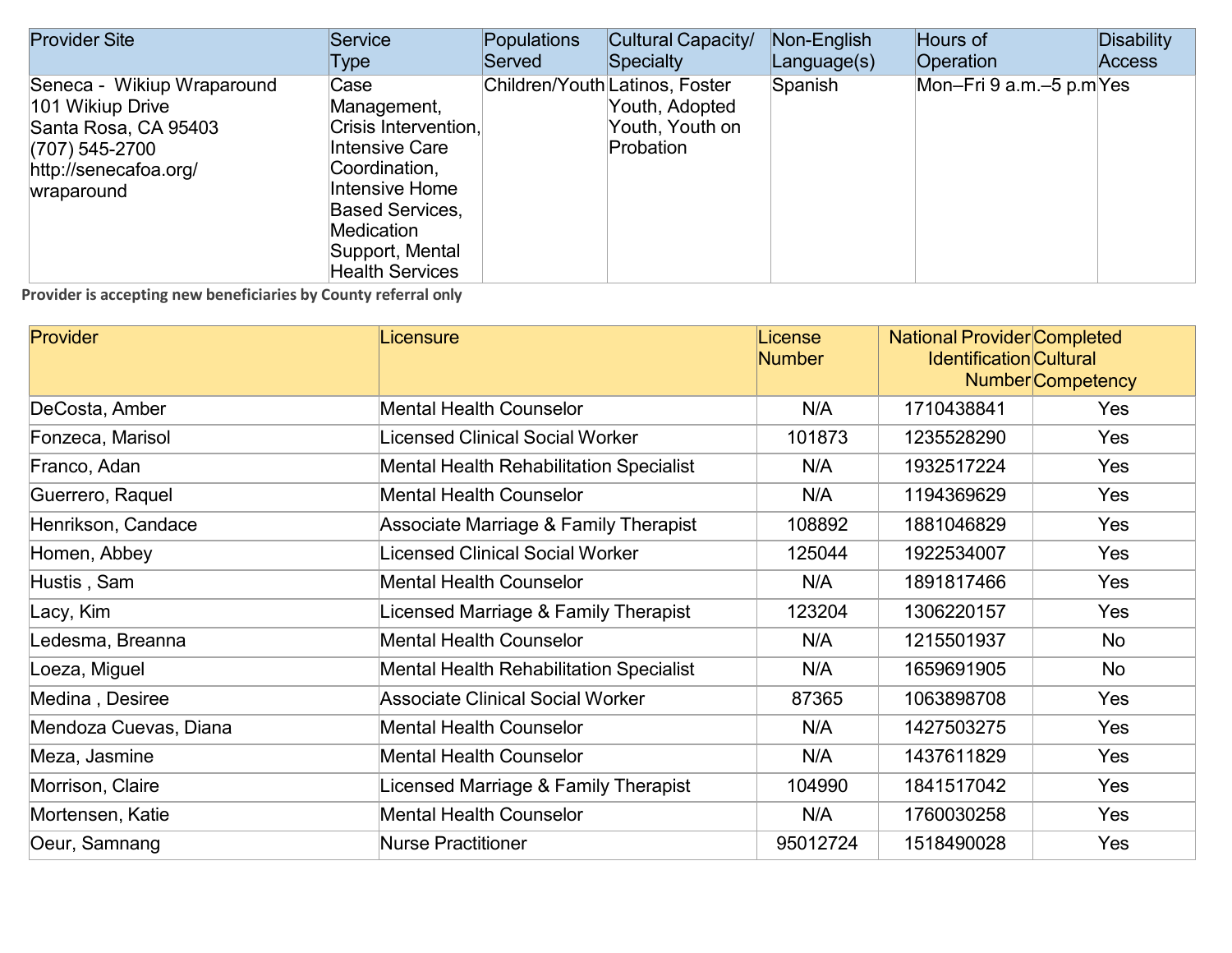| Provider                | Licensure                                      | License<br><b>Number</b> | National Provider Completed<br><b>Identification Cultural</b> | <b>Number</b> Competency |
|-------------------------|------------------------------------------------|--------------------------|---------------------------------------------------------------|--------------------------|
| Rodgers, Michael        | <b>Mental Health Counselor</b>                 | N/A                      | 1811529472                                                    | Yes                      |
| Serrano-Chaley, Claudia | <b>Graduate Student Intern/Trainee</b>         | N/A                      | 1821567058                                                    | Yes                      |
| Stewart Larsen, Shelby  | <b>Mental Health Rehabilitation Specialist</b> | N/A                      | 1730521758                                                    | Yes                      |
| Walsh, Diane            | <b>Mental Health Counselor</b>                 | N/A                      | 1649805144                                                    | Yes                      |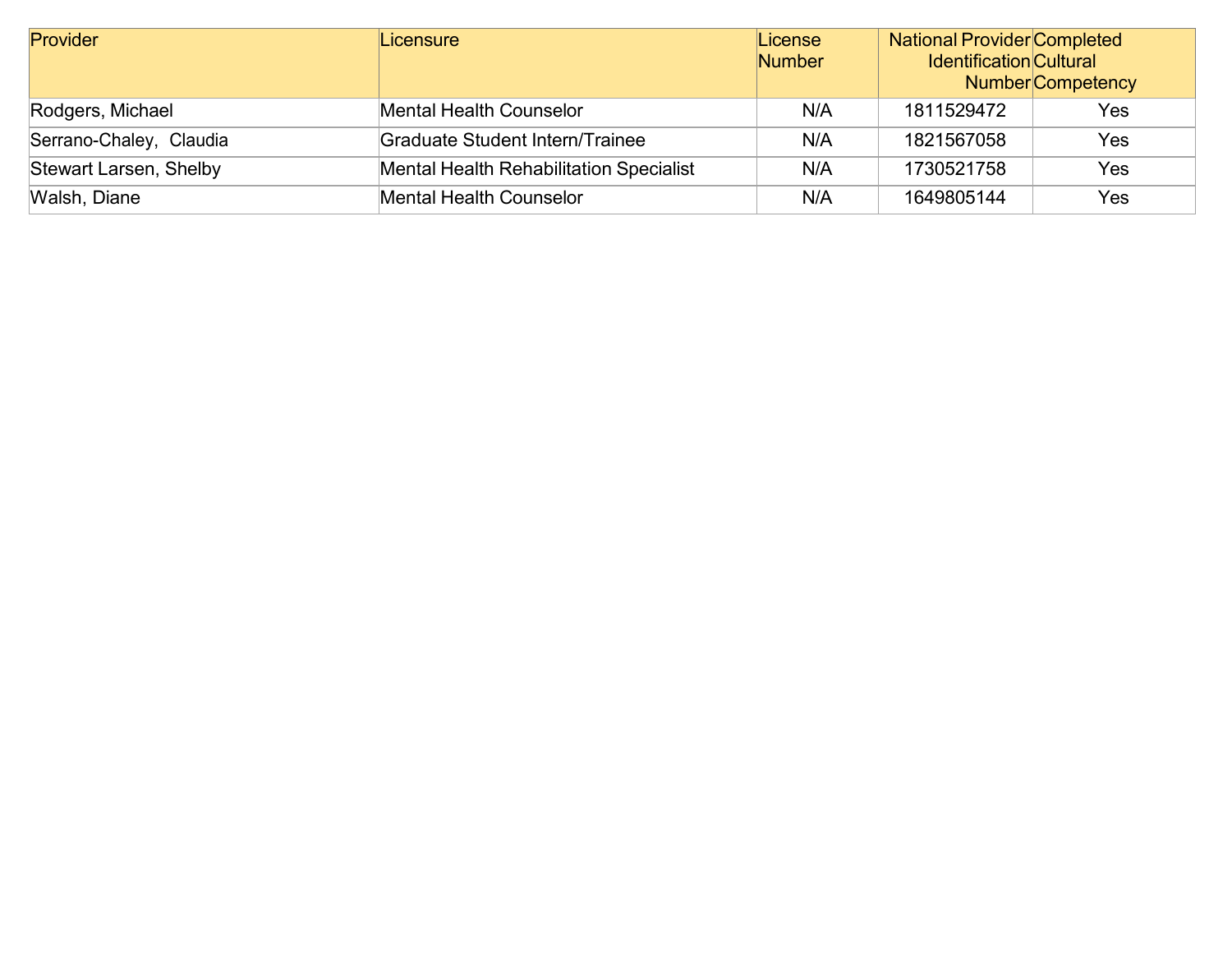| <b>Provider Site</b>                                                                                                     | Service                                                                                                                                                                                                | <b>Populations</b> | Cultural Capacity/                                                | Non-English | Hours of                | <b>Disability</b> |
|--------------------------------------------------------------------------------------------------------------------------|--------------------------------------------------------------------------------------------------------------------------------------------------------------------------------------------------------|--------------------|-------------------------------------------------------------------|-------------|-------------------------|-------------------|
|                                                                                                                          | Type                                                                                                                                                                                                   | Served             | <b>Specialty</b>                                                  | Language(s) | Operation               | <b>Access</b>     |
| Seneca - Kuck Wraparound<br>365 Kuck Lane<br>Petaluma, CA 94952<br>(707) 795-6954<br>http://senecafoa.org/<br>wraparound | Case<br>Management,<br><b>Crisis</b><br>Intervention,<br><b>Intensive Care</b><br>Coordination,<br>Intensive Home<br><b>Based Services,</b><br>Medication<br>Support, Mental<br><b>Health Services</b> | Children/Youth     | Latinos, Foster<br>Youth, Adopted<br>Youth, Youth on<br>Probation | Spanish     | Mon-Fri 9 a.m.-5<br>p.m | Yes               |

| Provider                 | Licensure                                      | License<br><b>Number</b> | <b>National Provider Completed</b><br><b>Identification</b> Cultural | Number Competency |
|--------------------------|------------------------------------------------|--------------------------|----------------------------------------------------------------------|-------------------|
| Alonso, Alexander        | <b>Mental Health Rehabilitation Specialist</b> | <b>NA</b>                | 1063055127                                                           | No                |
| Barragan, Julia          | <b>Mental Health Rehabilitation Specialist</b> | N/A                      | 1639848005                                                           | No                |
| Cervantes Fabela, Diana  | <b>Mental Health Counselor</b>                 | N/A                      | 1851917041                                                           | Yes               |
| Clark, Cassandra         | Associate Professional Clinical Counselor      | 10014                    | 1306316757                                                           | No                |
| Dent, Ryan               | <b>Mental Health Rehabilitation Specialist</b> | N/A                      | 1467749259                                                           | No                |
| Freeman, Elkie           | Licensed Marriage & Family Therapist           | 130030                   | 1235581232                                                           | Yes               |
| Henrikson, Candace       | Associate Marriage & Family Therapist          | 108892                   | 1881046829                                                           | Yes               |
| Hess, Mary               | Associate Marriage & Family Therapist          | 110426                   | 1346515566                                                           | Yes               |
| Homen, Abbey             | Licensed Clinical Social Worker                | 125044                   | 1922534007                                                           | Yes               |
| Jones, Zoe               | <b>Associate Clinical Social Worker</b>        | 91770                    | 1659952414                                                           | No                |
| Lacy, Kim                | Licensed Marriage & Family Therapist           | 123204                   | 1306220157                                                           | Yes               |
| Lindemuth, Anika         | Associate Marriage & Family Therapist          | 112283                   | 1326470899                                                           | No                |
| Martinez, Carla          | <b>Mental Health Rehabilitation Specialist</b> | N/A                      | 1932674884                                                           | No                |
| Mcafee, Bailey           | <b>Mental Health Rehabilitation Specialist</b> | N/A                      | 1699431163                                                           | No                |
| Mendoza Lopez, Elizabeth | <b>Mental Health Rehabilitation Specialist</b> | <b>NA</b>                | 1518608306                                                           | No                |
| Moceri, Kayla            | <b>Mental Health Counselor</b>                 | N/A                      | 1154944726                                                           | Yes               |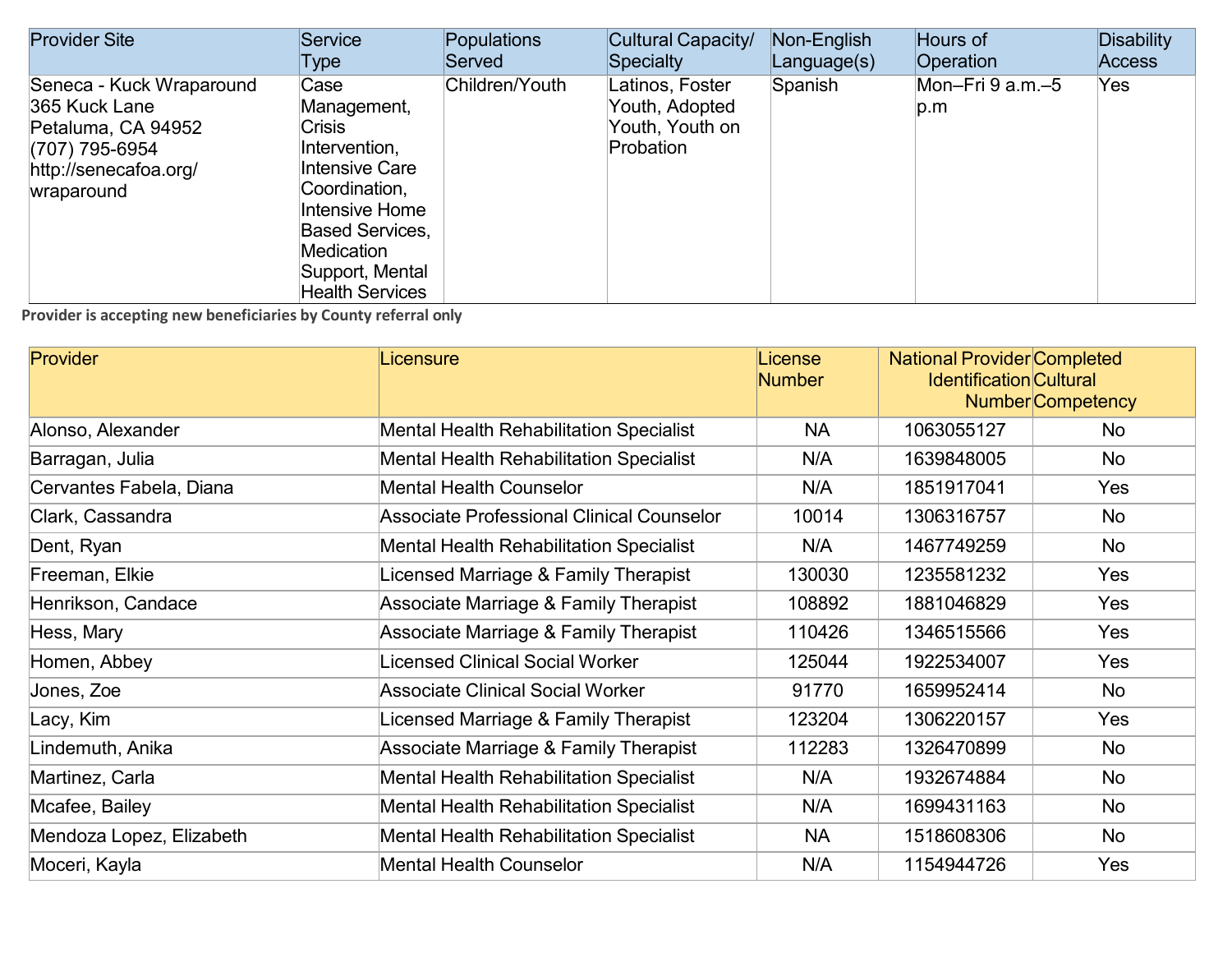| Provider          | Licensure                                      | License<br><b>Number</b> | <b>National Provider Completed</b><br><b>Identification Cultural</b><br><b>Number</b> Competency |            |
|-------------------|------------------------------------------------|--------------------------|--------------------------------------------------------------------------------------------------|------------|
| Moffitt, Melissa  | <b>Mental Health Rehabilitation Specialist</b> | N/A                      | 1285394254                                                                                       | No         |
| Rodriguez, Luz    | Mental Health Counselor                        | N/A                      | 1447774930                                                                                       | <b>Yes</b> |
| Rosas, Bonnieann  | <b>Associate Clinical Social Worker</b>        | 106260                   | 1972267201                                                                                       | No         |
| Taylor, Alayne    | <b>Mental Health Counselor</b>                 | n/a                      | 1356097422                                                                                       | No         |
| Tejada, Stephanie | Associate Marriage & Family Therapist          | 94374                    | 1205285046                                                                                       | Yes        |
| Trotter, Loreena  | Mental Health Counselor                        | N/A                      | 1083376933                                                                                       | No         |
| West, Thistle     | <b>Graduate Student Intern/Trainee</b>         | N/A                      | 1144875170                                                                                       | No         |
| Zehr, Kelly       | Licensed Clinical Social Worker                | 85266                    | 1104145929                                                                                       | Yes        |
| Zeiner, Cassidy   | Licensed Marriage & Family Therapist           | 124225                   | 1730616558                                                                                       | Yes        |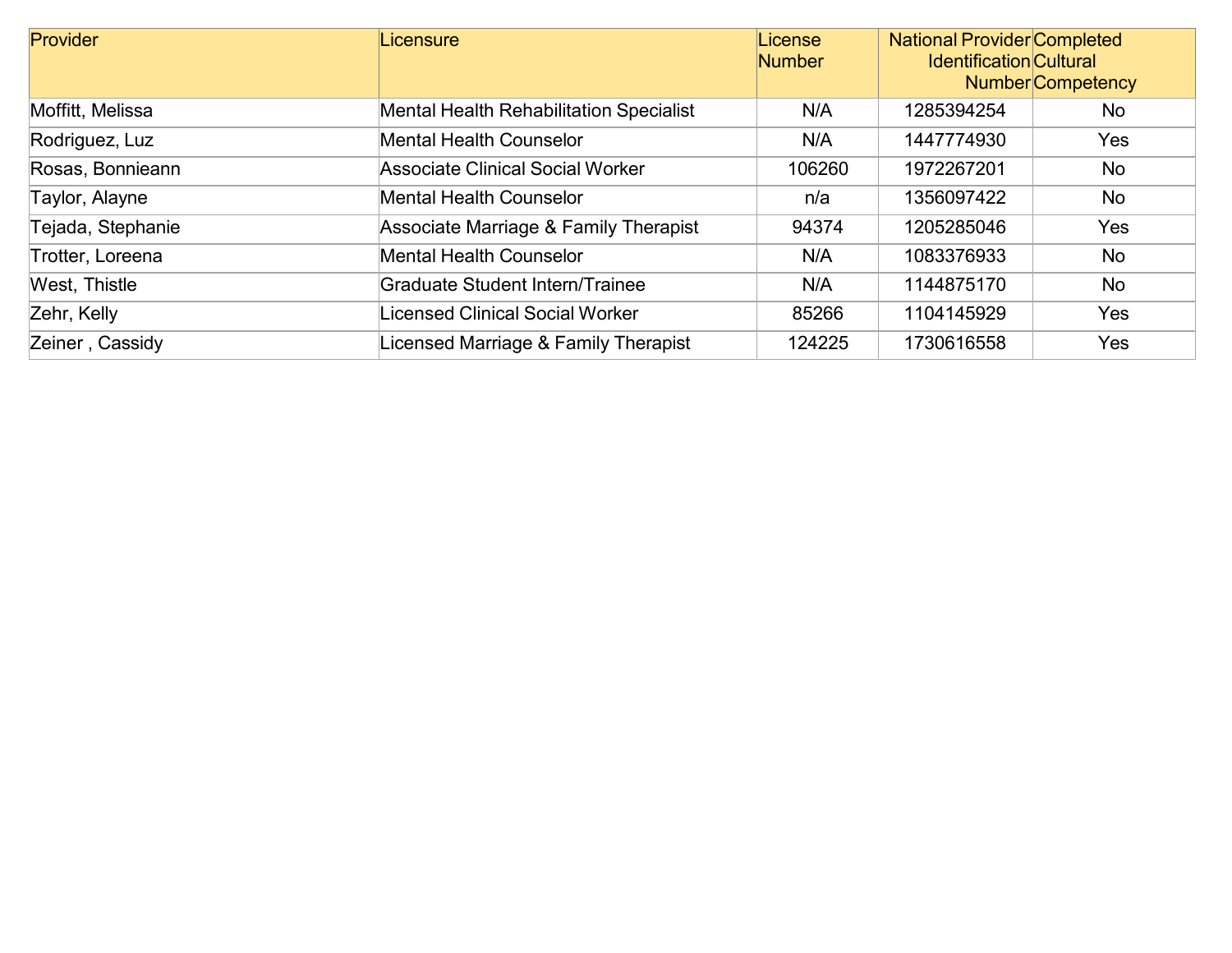| <b>Provider Site</b>                                                                                                                                                                                         | Service                                                                                                                                                                                                                   | Populations                    | Cultural Capacity/               | Non-English | Hours of          | <b>Disability</b> |
|--------------------------------------------------------------------------------------------------------------------------------------------------------------------------------------------------------------|---------------------------------------------------------------------------------------------------------------------------------------------------------------------------------------------------------------------------|--------------------------------|----------------------------------|-------------|-------------------|-------------------|
|                                                                                                                                                                                                              | Type                                                                                                                                                                                                                      | Served                         | Specialty                        | Language(s) | <b>Operation</b>  | <b>Access</b>     |
| St Vincent's School for Boys<br>1 St Vincent Drive<br>San Rafael, CA 94903<br>$(415)$ 507-2000<br>https://<br>www.catholiccharitiessf.org/what-<br>we-do/children-youth/st-vincents-<br>school-for-boys.html | Case<br>Management,<br><b>Mental Health</b><br>Services,<br><b>Medication</b><br>Support,<br><b>Intensive Care</b><br>Coordination,<br>Intensive Home<br><b>Based Services.</b><br>Therapeutic<br>Behavioral<br>Services. | Children/Youth<br><b>Males</b> | Latinos, Trauma,<br>Foster Youth | Spanish     | Sun - Sat 8am-9pm | Yes               |

| <b>Provider</b>         | Licensure                                      | License<br><b>Number</b> | <b>National Provider Completed</b><br><b>Identification Cultural</b><br><b>Number</b> Competency |            |
|-------------------------|------------------------------------------------|--------------------------|--------------------------------------------------------------------------------------------------|------------|
| Bayne, Justin           | Associate Marriage & Family Therapist          | 97977                    | 1548781008                                                                                       | Yes        |
| Capo Martinez, Angelica | <b>Mental Health Counselor</b>                 | N/A                      | 1962097865                                                                                       | Yes        |
| Chomko, Kathryn-lyn     | Licensed Marriage & Family Therapist           | 124188                   | 1336592518                                                                                       | Yes        |
| Freitas Lambert, Nancy  | Psychologist                                   | 23070                    | 1205309366                                                                                       | Yes        |
| Fulton, Genevieve       | Associate Marriage & Family Therapist          | 108487                   | 1679083620                                                                                       | <b>Yes</b> |
| Gabby, Maria            | Psychiatrist                                   | A43101                   | 1760684286                                                                                       | <b>Yes</b> |
| Green, Kyla             | <b>Mental Health Counselor</b>                 | N/A                      | 1023601580                                                                                       | No         |
| Hughes, Nicholas        | Associate Marriage & Family Therapist          | 127759                   | 1518400530                                                                                       | No         |
| Hungerford, Lauraleigh  | <b>Mental Health Rehabilitation Specialist</b> | N/A                      | 1285126201                                                                                       | Yes        |
| Pugliese, Carol-anne    | <b>Associate Clinical Social Worker</b>        | 96384                    | 1578069001                                                                                       | Yes        |
| Ray, Lucinda            | Licensed Clinical Social Worker                | 81022                    | 1154591659                                                                                       | Yes        |
| Reams, Jacqueline       | <b>Nurse Practitioner</b>                      | 95006168                 | 1558687475                                                                                       | Yes        |
| Remlinger, Reanne       | <b>Mental Health Rehabilitation Specialist</b> | N/A                      | 1194217117                                                                                       | <b>Yes</b> |
| Thayer, Patricia        | Licensed Clinical Social Worker                | 13475                    | 1639473218                                                                                       | Yes        |
| Yoder, Ann              | <b>Mental Health Rehabilitation Specialist</b> | N/A                      | 1760086482                                                                                       | Yes        |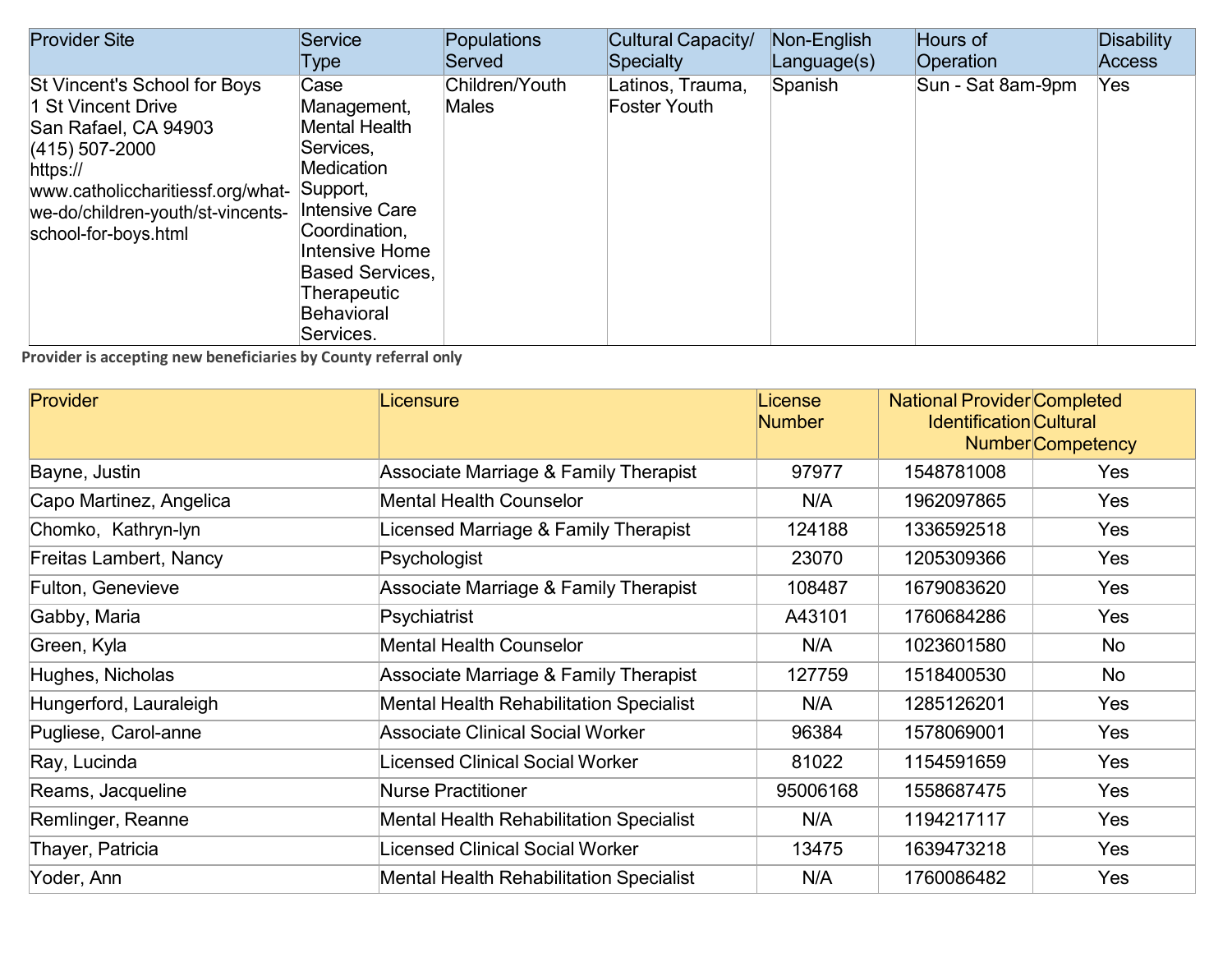| <b>Provider Site</b>          | Service                | Populations   | Cultural Capacity/ | Non-English       | Hours of         | Disability    |
|-------------------------------|------------------------|---------------|--------------------|-------------------|------------------|---------------|
|                               | Type                   | Served        | Specialty          | $L$ anguage $(s)$ | Operation        | <b>Access</b> |
| Telecare Sonoma Assertive     | Case                   | <b>Adults</b> | Latinos/as         | Spanish           | Mon–Fri 8 a.m.–5 | Yes           |
| <b>Community Treatment</b>    | Management,            |               |                    |                   | p.m.             |               |
| 327 College Avenue            | <b>Crisis</b>          |               |                    |                   |                  |               |
| Santa Rosa, CA 95401          | Intervention,          |               |                    |                   |                  |               |
| $(707)$ 568-2800              | <b>Medication</b>      |               |                    |                   |                  |               |
| https://www.telecarecorp.com/ | Support, Mental        |               |                    |                   |                  |               |
| sonoma-act                    | <b>Health Services</b> |               |                    |                   |                  |               |

| Provider             | Licensure                                      | License<br><b>Number</b> | <b>National Provider Completed</b><br><b>Identification Cultural</b> | <b>Number</b> Competency |
|----------------------|------------------------------------------------|--------------------------|----------------------------------------------------------------------|--------------------------|
| Banks-bey, Marcus    | <b>Mental Health Rehabilitation Specialist</b> | N/A                      | 1972764611                                                           | <b>No</b>                |
| Briceno, Jorge       | Licensed Marriage & Family Therapist           | 104716                   | 1710311980                                                           | <b>No</b>                |
| Cummings, Ronnie     | Psychiatrist                                   | A 93095                  | 1255537940                                                           | Yes                      |
| Dunn, Liam           | <b>Mental Health Counselor</b>                 | n/a                      | 1194361733                                                           | <b>No</b>                |
| Evans, Allison       | <b>Mental Health Counselor</b>                 | N/A                      | 1215091483                                                           | <b>No</b>                |
| France, David        | Licensed Marriage & Family Therapist           | 79260                    | 1376617134                                                           | No                       |
| Goodwin, Colin       | <b>Mental Health Rehabilitation Specialist</b> | N/A                      | 1558553610                                                           | Yes                      |
| Guo, Yuging          | <b>Nurse Practitioner</b>                      | 95012125                 | 1508411588                                                           | <b>No</b>                |
| Hayton, Jillian      | <b>Mental Health Counselor</b>                 | N/A                      | 1780212050                                                           | Yes                      |
| Lopez, Jessica       | Psychiatric Technician                         | 37096                    | 1659884864                                                           | Yes                      |
| Lowell, Shannon      | <b>Mental Health Rehabilitation Specialist</b> | N/A                      | 1518553973                                                           | Yes                      |
| Macgregor, Cassandra | <b>Mental Health Counselor</b>                 | N/A                      | 1306365705                                                           | Yes                      |
| Mackie, Ashley       | <b>Mental Health Counselor</b>                 | n/a                      | 1932761715                                                           | <b>No</b>                |
| Marcy, Kimberly      | <b>Mental Health Counselor</b>                 | N/A                      | 1770076705                                                           | Yes                      |
| Martinez, Irma       | Psychiatric Technician                         | 36171                    | 1457999286                                                           | Yes                      |
| Miller, Aaron        | <b>Nurse Practitioner</b>                      | 19609                    | 1477880151                                                           | Yes                      |
| Nerbera, Princess    | <b>Licensed Vocational Nurse</b>               | 292676                   | 1295012888                                                           | No                       |
| Palm, Amber          | <b>Mental Health Rehabilitation Specialist</b> | N/A                      | 1932677648                                                           | No                       |
| Parsa, Sanaz         | Psychiatrist                                   | 116887                   | 1295923902                                                           | <b>No</b>                |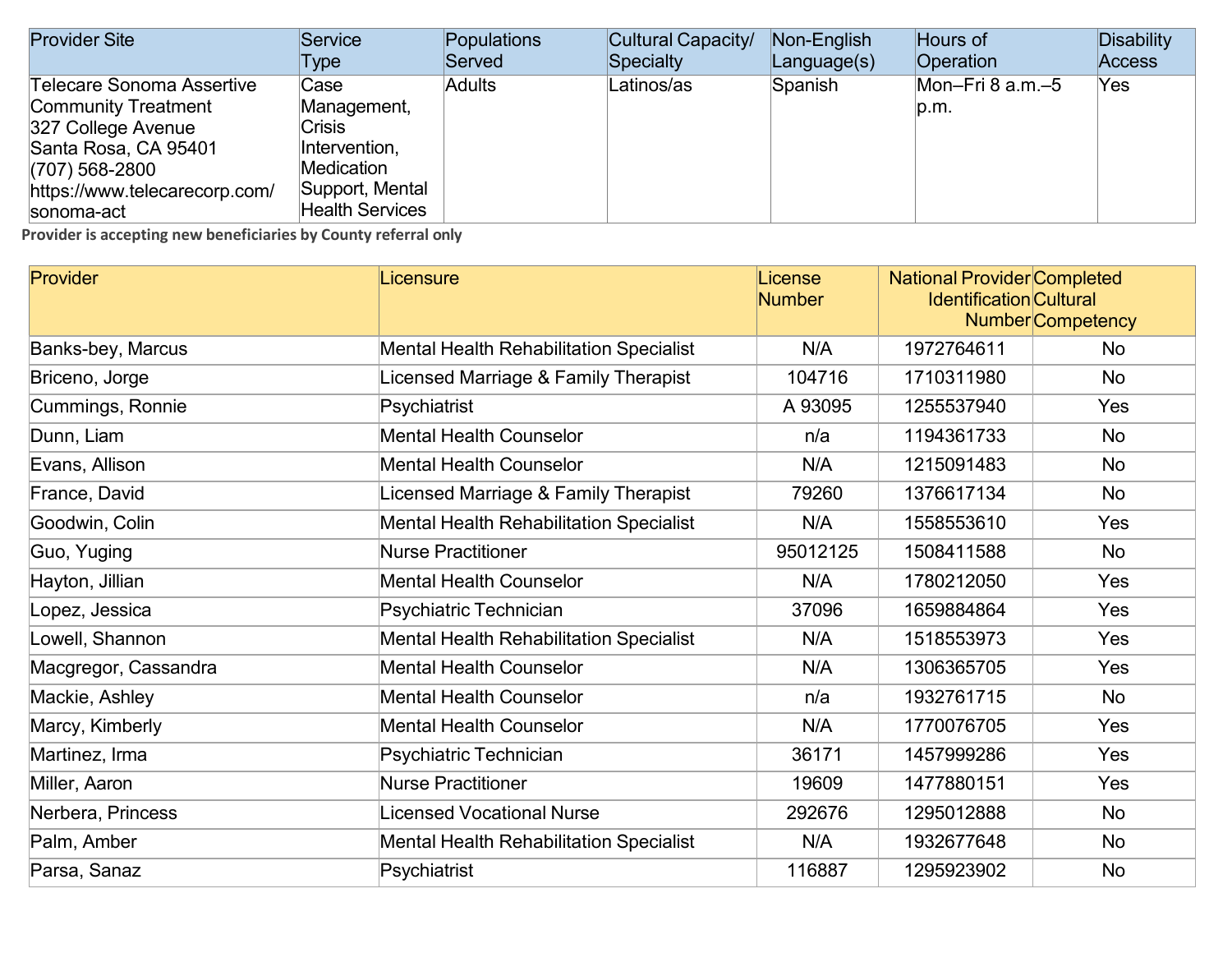| <b>Provider</b>    | Licensure                                      | License<br><b>Number</b> | National Provider Completed<br><b>Identification Cultural</b><br><b>Number</b> Competency |           |
|--------------------|------------------------------------------------|--------------------------|-------------------------------------------------------------------------------------------|-----------|
| Roy, Joseph        | <b>Mental Health Rehabilitation Specialist</b> | N/A                      | 1346652732                                                                                | No.       |
| Ruiz, Rachel       | <b>Mental Health Counselor</b>                 | N/A                      | 1548734130                                                                                | <b>No</b> |
| Seago, Jennifer    | <b>Mental Health Rehabilitation Specialist</b> | N/A                      | 1194209353                                                                                | Yes       |
| Sherman, Lauren    | Psychiatric Technician                         | 40988                    | 1841949450                                                                                | No        |
| Sowiski, Alexandra | Licensed Marriage & Family Therapist           | 122961                   | 1245601970                                                                                | <b>No</b> |
| Thomas, Rahsheeda  | <b>Mental Health Counselor</b>                 | N/A                      | 1578055646                                                                                | Yes       |
| Van De Hei, Alison | Licensed Clinical Social Worker                | 88109                    | 1154806263                                                                                | Yes       |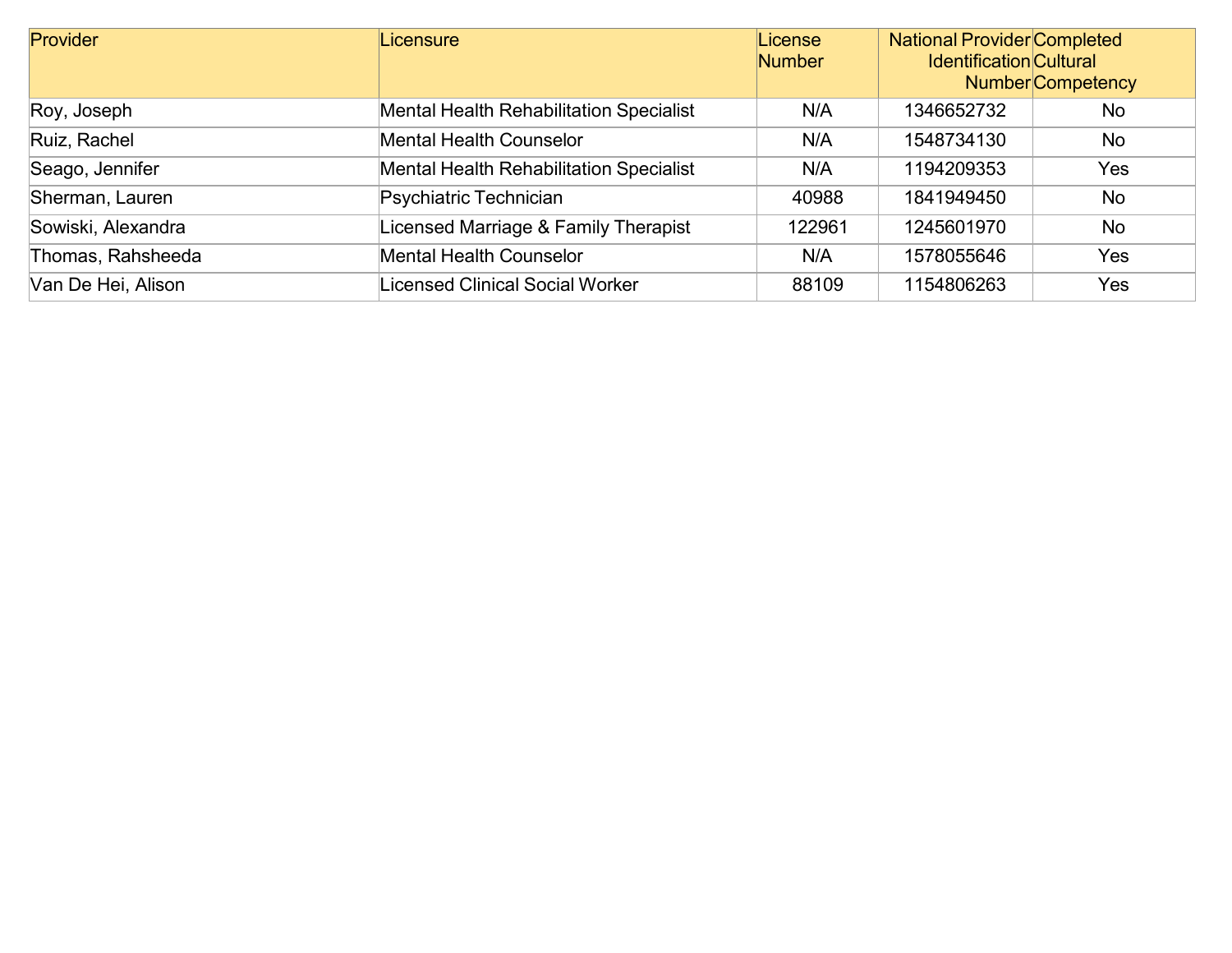| <b>Provider Site</b>                                                                                                            | Servic                                                                                                                                                                                  | Populations    | Cultural Capacity/                                   | Non-English | Hours of                  | <b>Disability</b> |
|---------------------------------------------------------------------------------------------------------------------------------|-----------------------------------------------------------------------------------------------------------------------------------------------------------------------------------------|----------------|------------------------------------------------------|-------------|---------------------------|-------------------|
|                                                                                                                                 | $e$ Type                                                                                                                                                                                | Served         | Specialty                                            | Language(s) | Operation                 | Access            |
| <b>TLC Outpatient Services Program Case</b><br>1800 Gravenstein Hwy N<br>Sebastopol, CA 95472<br>(707) 823-7300<br>Tlc4kids.org | Management,<br>Crisis<br>Intervention,<br><b>Intensive Care</b><br>Coordination,<br>Intensive Home<br><b>Based Services,</b><br>Medication<br>Support, Mental<br><b>Health Services</b> | Children/Youth | Latinos, LGBTQ,<br>Foster & Adopted<br>Youth, Trauma | Spanish     | Mon - Fri 8:30am -<br>4pm | Yes               |

| <b>Provider</b>     | Licensure                                        | License<br><b>Number</b> | <b>National Provider Completed</b><br><b>Identification Cultural</b><br><b>Number</b> Competency |            |
|---------------------|--------------------------------------------------|--------------------------|--------------------------------------------------------------------------------------------------|------------|
| Andrews, Dana       | Associate Marriage & Family Therapist            | 110553                   | 1487281564                                                                                       | Yes        |
| Botros, Maged       | Psychiatrist                                     | A106640                  | 1619102738                                                                                       | No         |
| Burns, Brittany     | <b>Associate Clinical Social Worker</b>          | 91772                    | 1518374867                                                                                       | Yes        |
| Coello, Melissa     | <b>Associate Clinical Social Worker</b>          | 91908                    | 1700374147                                                                                       | Yes        |
| Conklin, Meghan     | <b>Mental Health Rehabilitation Specialist</b>   | N/A                      | 1639660152                                                                                       | Yes        |
| Fox, Kathleen       | Associate Marriage & Family Therapist            | 96904                    | 1316428592                                                                                       | Yes        |
| Frattolillo, Anna   | <b>Associate Marriage &amp; Family Therapist</b> | 92158                    | 1417446543                                                                                       | Yes        |
| Freeman, Rosemary   | Registered Psychological Assistant               | 94023945                 | 1750916789                                                                                       | Yes        |
| Jimenez, Elizabeth  | Licensed Clinical Social Worker                  | 29418                    | 1487978011                                                                                       | Yes        |
| Leveckis, Eileen    | <b>Associate Professional Clinical Counselor</b> | 8533                     | 1083292833                                                                                       | Yes        |
| Lewis, Skylar       | <b>Associate Marriage &amp; Family Therapist</b> | 123400                   | 1134689862                                                                                       | Yes        |
| Metzgar, Mathew     | Associate Marriage & Family Therapist            | 98393                    | 1467990812                                                                                       | Yes        |
| Milam Miller, Susan | Psychiatrist                                     | A79780                   | 1982678280                                                                                       | Yes        |
| Nelson, Anna        | <b>Associate Clinical Social Worker</b>          | 81521                    | 1598165003                                                                                       | Yes        |
| Peterson, Mary      | <b>Associate Clinical Social Worker</b>          | 94291                    | 1053926766                                                                                       | <b>Yes</b> |
| Saiter, Sean        | Registered Psychological Assistant               | 94025965                 | 1447748751                                                                                       | <b>No</b>  |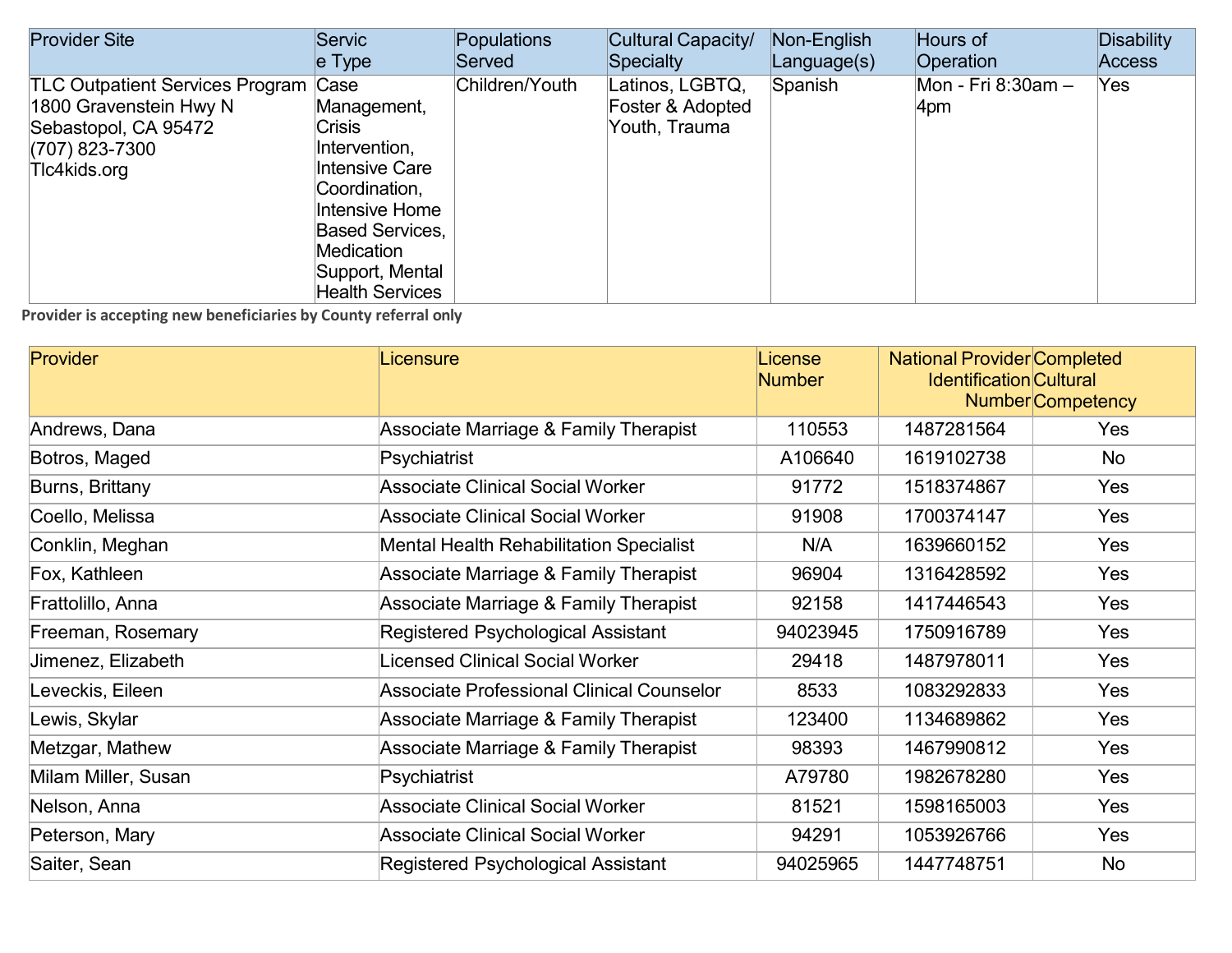| Provider     | Licensure                                      | License<br><b>Number</b> | <b>National Provider Completed</b><br><b>Identification Cultural</b> | Number Competency |
|--------------|------------------------------------------------|--------------------------|----------------------------------------------------------------------|-------------------|
| Schwab, Alen | Associate Marriage & Family Therapist          | 110099                   | 1720536329                                                           | Yes               |
| Vess, Jami   | <b>Mental Health Rehabilitation Specialist</b> | N/A                      | 1215606397                                                           | No                |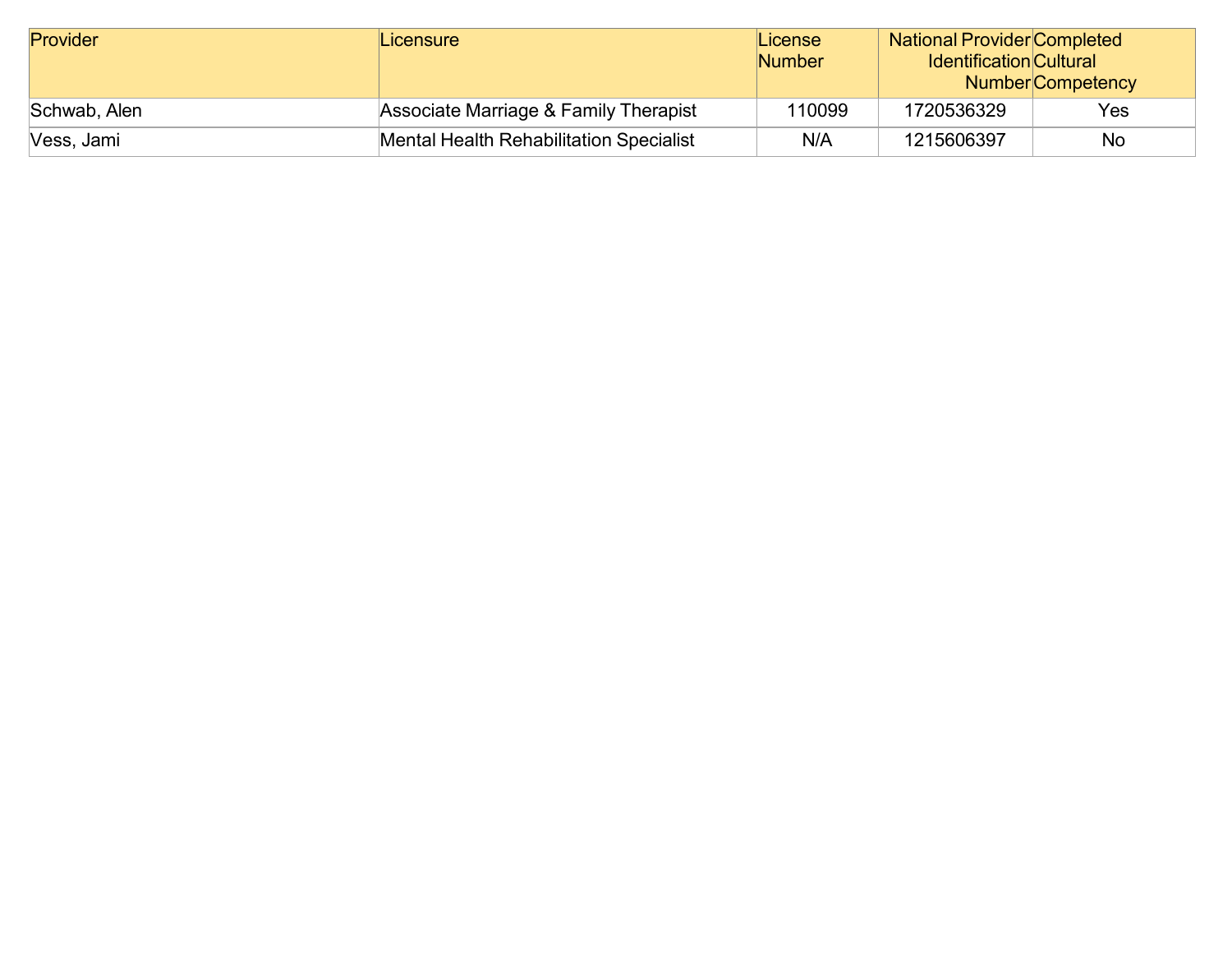| <b>Provider Site</b>                                                                                                                              | Service                                                                                                                                                                                 | Populations    | Cultural Capacity/                         | Non-English | Hours of          | <b>Disability</b> |
|---------------------------------------------------------------------------------------------------------------------------------------------------|-----------------------------------------------------------------------------------------------------------------------------------------------------------------------------------------|----------------|--------------------------------------------|-------------|-------------------|-------------------|
|                                                                                                                                                   | Type                                                                                                                                                                                    | Served         | Specialty                                  | Language(s) | Operation         | Access            |
| Victor Treatment Center - Santa Case<br>Rosa<br>3164 Condo Court<br>Santa Rosa, CA 95403<br>$(707)$ 576-7218<br>https://www.victor.org/santa-rosa | Management,<br><b>Crisis</b><br>Intervention,<br>Intensive Care<br>Coordination,<br>Intensive Home<br><b>Based Services,</b><br>Medication<br>Support, Mental<br><b>Health Services</b> | Children/Youth | Latinos, LGBTQ,<br>Foster Youth,<br>Trauma | Spanish     | Sun - Sat 8am-9pm | Yes               |

| Provider                  | Licensure                                      | License<br><b>Number</b> | <b>National Provider Completed</b><br><b>Identification Cultural</b><br><b>Number</b> Competency |           |
|---------------------------|------------------------------------------------|--------------------------|--------------------------------------------------------------------------------------------------|-----------|
| Adams, Christina          | <b>Mental Health Rehabilitation Specialist</b> | N/A                      | 1811129877                                                                                       | Yes       |
| Aragon, Sandra            | Associate Marriage & Family Therapist          | 125491                   | 1003498320                                                                                       | No        |
| Burns, Megan              | Psychiatrist                                   | G72797                   | 1780737080                                                                                       | Yes       |
| Cruz Estupinan, Abigail   | <b>Mental Health Rehabilitation Specialist</b> | N/A                      | 1992339972                                                                                       | Yes       |
| Deschler, Chadwick        | <b>Mental Health Rehabilitation Specialist</b> | N/A                      | 1528439544                                                                                       | Yes       |
| Foster, Selena            | Licensed Marriage & Family Therapist           | 103845                   | 1124325493                                                                                       | Yes       |
| Gilbert, Joel             | Licensed Clinical Social Worker                | 23401                    | 1467516583                                                                                       | Yes       |
| Herrera, Andrea           | <b>Mental Health Counselor</b>                 | N/A                      | 1942969290                                                                                       | No        |
| Jauregui, Chelsey         | <b>Mental Health Counselor</b>                 | N/A                      | 1598424848                                                                                       | No        |
| Mannle, Deborah           | <b>Mental Health Rehabilitation Specialist</b> | N/A                      | 1760890776                                                                                       | Yes       |
| Mansfield, Sean           | <b>Mental Health Rehabilitation Specialist</b> | N/A                      | 1326425190                                                                                       | No        |
| Martin, Kayla             | <b>Associate Clinical Social Worker</b>        | 95299                    | 1114373347                                                                                       | Yes       |
| <b>Martinez, Kristine</b> | <b>Mental Health Counselor</b>                 | N/A                      | 1336479229                                                                                       | <b>No</b> |
| Nowakowski, Tonya         | Licensed Clinical Social Worker                | 21048                    | 1912035148                                                                                       | <b>No</b> |
| Reynolds, Felicia         | <b>Mental Health Counselor</b>                 | N/A                      | 1013587187                                                                                       | <b>No</b> |
| Tallent, Tracye           | Associate Marriage & Family Therapist          | 90648                    | 1437772332                                                                                       | <b>No</b> |